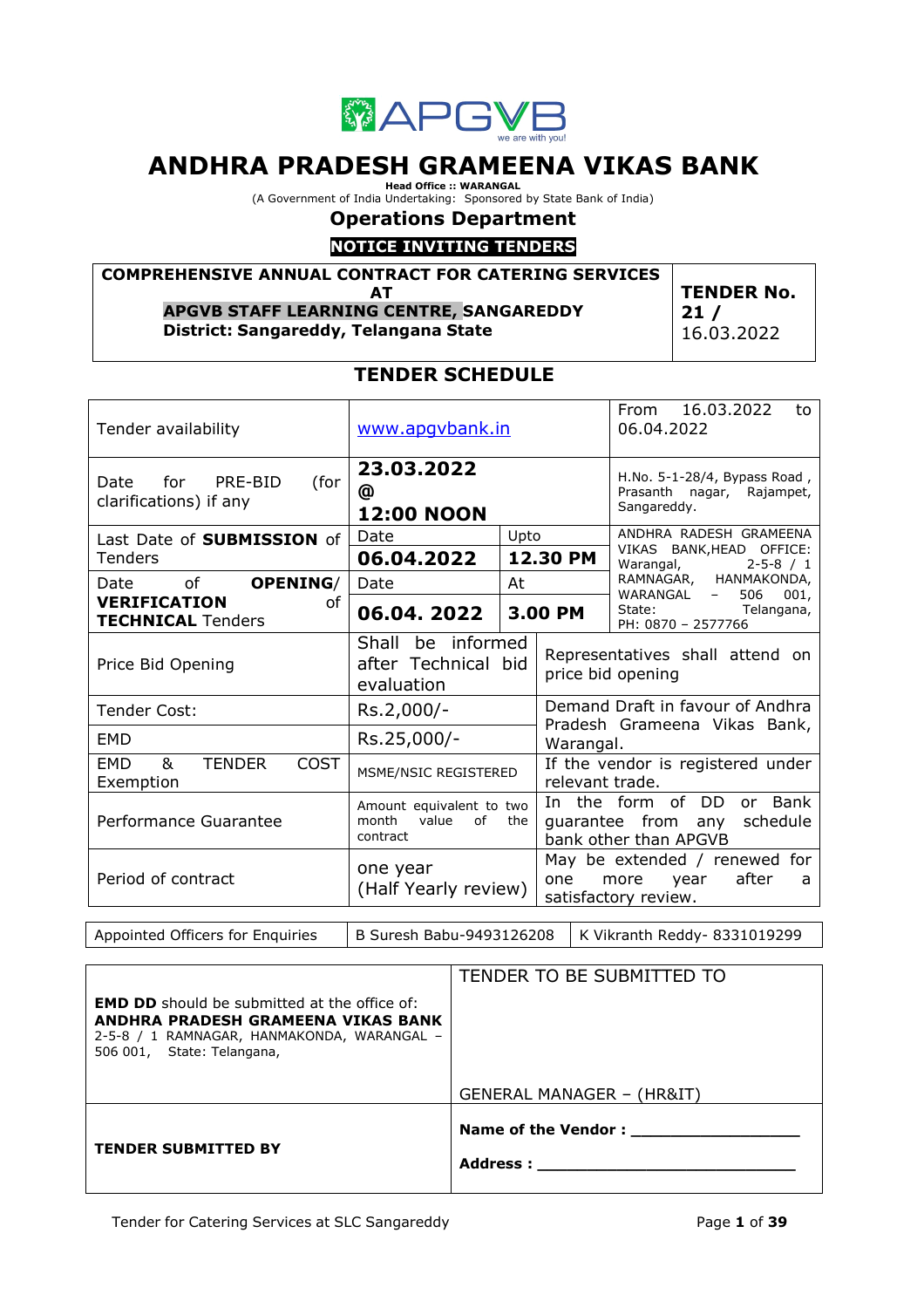# **Inviting Tender (NIT)**

#### Tenders are invited for **CATERING SERVICES APGVB STAFF LEARNING CENTRE, SANGAREDDY District: Sangareddy, Telangana State**

| 1              | Date of download of tender<br>documents from Bank's web site<br><b>Kyww.apgybank.inunder</b><br>"TENDERS".                                                                                               | From 16/03/2022 up to 06/04/2022                                                                                                                                                                                                                                                                                                                              |
|----------------|----------------------------------------------------------------------------------------------------------------------------------------------------------------------------------------------------------|---------------------------------------------------------------------------------------------------------------------------------------------------------------------------------------------------------------------------------------------------------------------------------------------------------------------------------------------------------------|
| $\overline{2}$ | Pre-Bid Meeting & Site Visit at<br>SANGAREDDY New Building of<br><b>APGVB</b><br><b>STAFF</b><br><b>LEARNING</b><br>CENTRE H.No.5-1-28/4, Bypass<br>Road, Prasanth Nagar, Rajampet,<br><b>Sangareddy</b> | On<br>23/03/2022 at 12.00 AM                                                                                                                                                                                                                                                                                                                                  |
| 3              | Last date and time for receipt of<br>written queries for clarification from<br>bidders                                                                                                                   | By 05.30 NOON on 23/03/2022                                                                                                                                                                                                                                                                                                                                   |
| $\overline{4}$ | of CORRIGENDUM/<br>Posting<br>Bidder's<br>clarifications on the<br>Bank's<br>queries<br>email<br>to<br>smoperations@apqvbnk.in                                                                           | Clarifications shall be posted only on the Bank's<br>website through a CORRIGENDUM, which shall form<br>part of the NIT. No individual communication shall<br>be provided to the Bidder                                                                                                                                                                       |
| 5              | Last date and time for<br>submission of tender                                                                                                                                                           | Date: 06/04/2022 by 12.30 NOON<br>at ANDHRA PRADESH GRAMEENA VIKAS BANK<br>HEAD OFFICE, WARANGAL, H.no-2-5-8/1, First floor, Opp: Life<br>line Hospital, Ramnagar, Hanmakonda, Telangana-506001<br>(To be dropped in TENDER BOX at FOURTH FLOOR)                                                                                                              |
| 6a             | Earnest Money Deposit (EMD)                                                                                                                                                                              | Rs.25000/- (Rupees Twenty Fivethousand only) in<br>favour of Andhra Pradesh Grameena Vikas Bank,<br>Warangal"<br>EMD should be submitted along with Technical Bid                                                                                                                                                                                             |
| 6b             | <b>Tender Cost</b>                                                                                                                                                                                       | Rs.2000 in favour of "of<br>Andhra<br><b>Pradesh</b><br>GrameenaVikas Bank, Warangal"                                                                                                                                                                                                                                                                         |
| 6с             | Exemption of EMD & Tender Cost                                                                                                                                                                           | If registered under MSME/NSIC under the relevant<br>trade                                                                                                                                                                                                                                                                                                     |
| 6d             | Performance Guarantee                                                                                                                                                                                    | Amount equivalent to two month value of the contract<br>as Bank Guarantee from any scheduled Bank other than<br><b>APGVB</b>                                                                                                                                                                                                                                  |
| $\overline{7}$ | Date and Time of opening of<br>tender (Technical Bid)                                                                                                                                                    | Date: 06/04/2022 at 3.00 PM at above office<br>address. Technical Bid of those firms/contractors<br>who do not submit EMD and tendercost shall be<br>rejected.<br>Representatives of Bidder may be present during<br>opening of Technical Bid. However Technical Bids<br>would be opened even in the absence of any or all<br>of the bidder's representatives |
| 8              | Place of opening of Bids                                                                                                                                                                                 | APGVB, Head Office, Warangal                                                                                                                                                                                                                                                                                                                                  |
| 9              | Contact person/s                                                                                                                                                                                         | B Suresh Babu-9493126208<br>K Vikranth Reddy- 8331019299                                                                                                                                                                                                                                                                                                      |
| 10             | <b>Bidder Contact Details</b>                                                                                                                                                                            | <b>Bidder</b><br>Provide<br>following<br>to<br>information:<br>1.Name<br>of<br>the<br>Company<br>2. Contact Person<br>3. Mailing<br>address<br>with<br>Pin<br>Code<br>4. Telephone number and Fax number<br>5. Mobile Number & E-MAIL                                                                                                                         |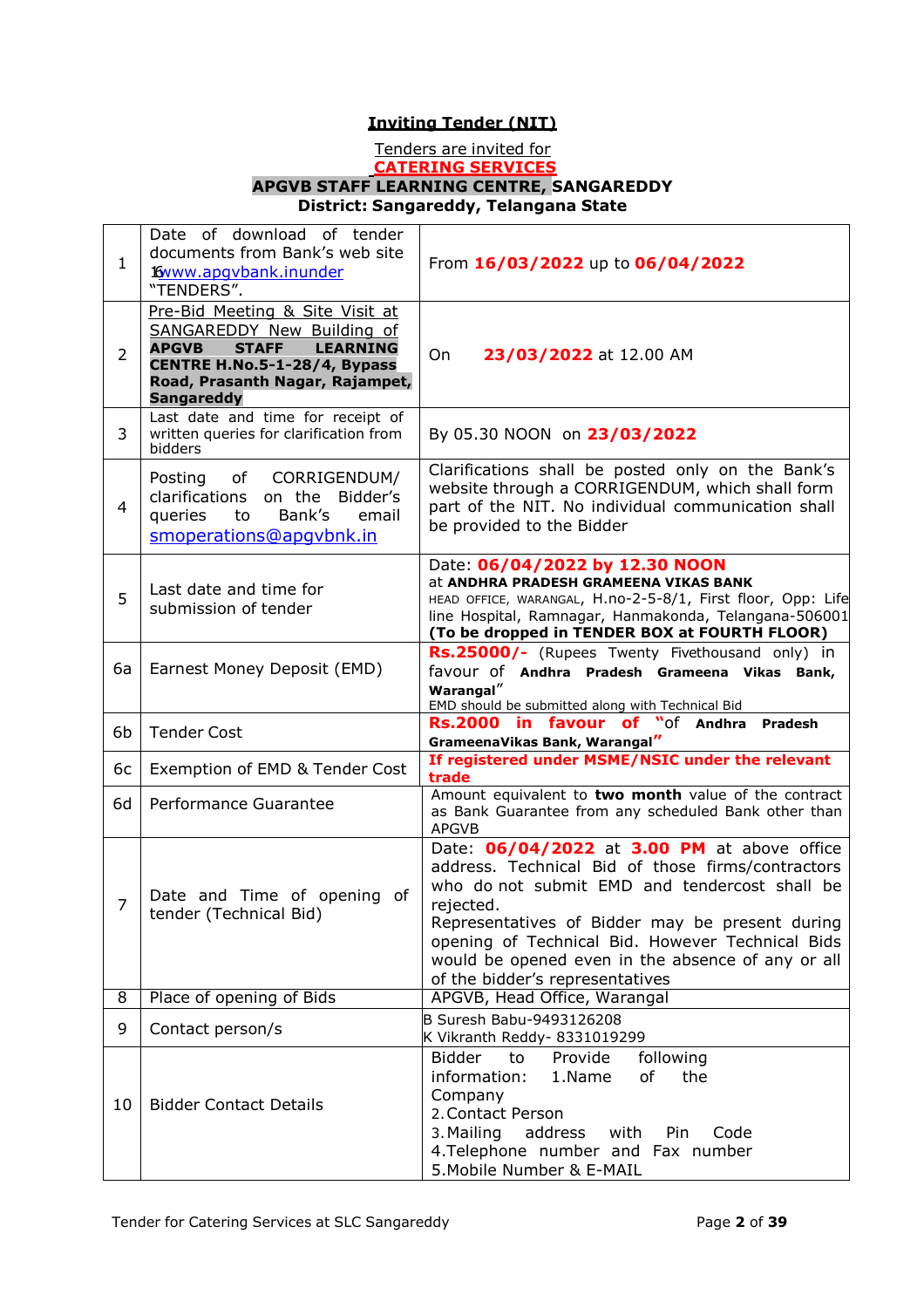| Opening | Date of Commercial Bid | Technical Bid. | On a subsequent date which will be<br>communicated tosuch bidders who qualify in the<br>Representative of Bidder may be present during<br>opening of Price-Bid. However, Bids would be opened |  |  |
|---------|------------------------|----------------|-----------------------------------------------------------------------------------------------------------------------------------------------------------------------------------------------|--|--|
|         |                        |                | even in the absence of any or all of the Bidder's<br>representatives.                                                                                                                         |  |  |

# **2. Purpose:**

Comprehensive Contract for catering services.

# **3. Invitation:**

The bidders desirous of taking up the project for supply of above Services for APGVBSLC are invited to submit their technical and commercial proposal in response to this Tender. The criteria and the actual process of evaluation and subsequent selection of the successful bidder (L1) will be entirely at APGVBSLC discretion. We seek proposal from Bidders who have the necessary experience, capability & expertise to provide **CATERING SERVICES** adhering to APGVBSLC requirement outlined in this Tender.

This Tender document is not an offer by APGVBSLC, but an invitation to receive responses from the Bidders. No contractual obligation whatsoever shall arise from the Tender process unless and until a formal contract is signed and executed by duly authorized official(s) of APGVBSLC with the successful Bidder.

The bidders have to SUBMIT the Bid covering letter along with documents as per **Annexure-"A"**

### **4. Eligibility Criteria:**

Bid is open to all Bidders who fulfill the eligibility criteria. The bidders have to submit the details of eligibility criteria as per **Annexure***-B.*

#### **5. Disclaimer:**

The information contained in this Tender document or information provided subsequently to Bidder(s) or applicants whether verbally or in documentary form by or on behalf of APGVBSLC is provided to the Bidder(s) on the terms and conditions set out in this Tender document and all other terms and conditions subject to which such information is provided.

This Tender is neither an agreement nor an offer and is only an invitation by APGVBSLC to the interested parties for submission of bids. The purpose of this TENDER is to provide the Bidder(s) with information to assist the formulation of their proposals. This TENDER does not claim to contain all the information each Bidder may require. Each Bidder should conduct its own investigation and analysis and should check the accuracy, reliability and completeness of the information in this TENDER and where necessary obtain independent advice. APGVBSLC makes no representation or warranty and shall incur no liability under any law, statute, rules or regulations as to the accuracy, reliability or completeness of this TENDER. APGVBSLC may in its absolute discretion, but without being under any obligation to do so, add, l amend or supplement the information in this TENDER. No contractual obligation whatsoever shall arise from the TENDER process until a formal contract is signed and executed by duly authorized officers of the APGVBSLC with the selected Bidder.

Tender for Catering Services at SLC Sangareddy Page **3** of **39** The APGVBSLC reserves the right to accept or reject any Bid/ offer received in part or in full, and to cancel the bidding process and reject all Bids at any time prior to contract of award, without thereby incurring any liability to the affected Bidder or Bidders or any obligation to inform the affected Bidder or Bidders of the grounds for the APGVBSLC's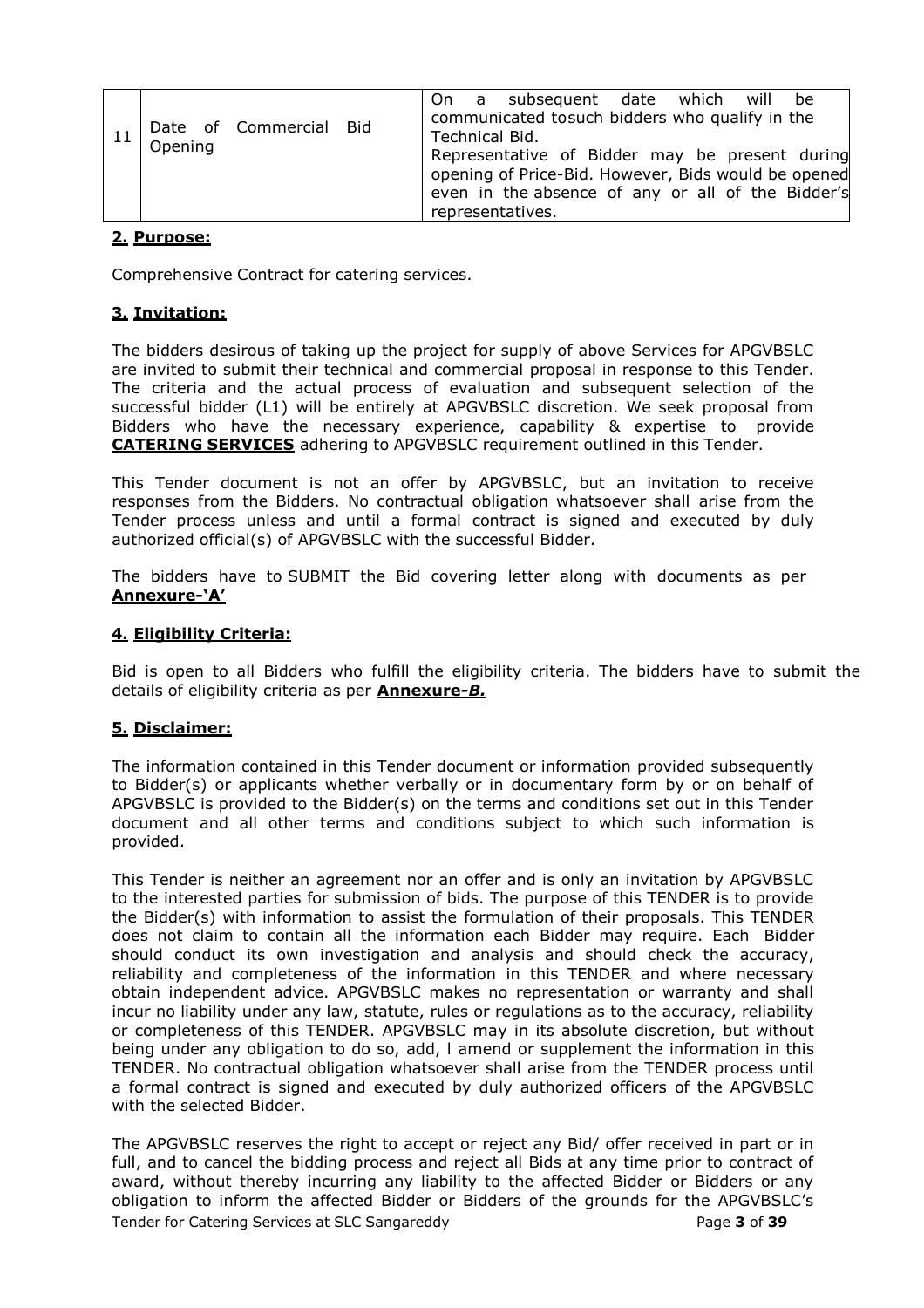action. APGVBSLC reserves the right to reject any Bid on security and / or other considerations without assigning any reason.

APGVBSLC reserves the right to cancel the entire Bidding / procurement process at any stage without assigning any reason whatsoever.

### **6. Earnest Money Deposit (EMD) & Tender cost / Exemption if MSME /NSIC**

Bidder to submit the EMD of **Rs.25000/-** in a separate cover along with the technical bid. EMD not submitted by bidders shall be treated as non-responsive and is liable to be rejected. (Their Technical bid will not be opened). Tender cost if not paid, their tender will be rejected. However, if the vendor is registered with MSME/NSIC under the relevant trade, the EMD & Tender Cost will be exempted as per CVC / GF Rules 2017 of the Government.

The EMD amount of the unsuccessful bidders will be returned within 30 days from date of opening of technical bid. Successful Bidder's EMD will be returned upon the bidder signing the contract and submitting the required Performance Guarantee.

No interest is payable on the amount of EMD.

If EMD is forfeited for any reason, the concerned bidder will be debarred from further participation for the TENDERs to be floated by the APGVBSLC during next one year, at the sole discretion of the APGVBSLC.

#### **The EMD may be forfeited:**

If a Bidder withdraws or amends its bid during the period of Bid validity specified herein: or

If a Bidder makes any statement or encloses any form which turns out to be false / incorrect at any time prior to signing of contract; or

In case of a successful Bidder, if the Bidder fails:

To sign the contract with the APGVBSLC within a period of **7 days**; or

To furnish Security / Performance Guarantee within the stipulated time to the APGVBSLC.

#### **7. PERFORMANCE BANK Guarantee (BG)**

The selected bidder would be required to submit a Bank Guarantee for an amount equivalent to **two month** value (i.e No. of participants \*30days\* total cost per day) of the contract within 15 days from the issue of work order. The Bank guarantee will be valid for a period of 25 months or such other extended period as the APGVBSLC may decide for due performance of the obligations undertaken by the successful bidder.

The Bank guarantee should be issued by any scheduled commercial bank, other than APGVBSLC. A format for BG is attached as per **Annexure –F.**

The Bank Guarantee is required to protect the interest of the APGVBSLC against the risk of non-performance of the successful bidder or breach of performance of the conditions of the contract which may warrant invoking of Bank Guarantee (BG). Also, if any act of the Contractor results in imposition of Liquidated Damages then the APGVBSLC reserves the right to invoke the Bank guarantee.

#### **8. Bidding Document:**

8.1 Cost of Bidding: The Bidder shall bear all costs associated with the preparation and submission of its bid. APGVBSLC will not be responsible or liable for these costs, regardless of the conduct or outcome of the bidding process.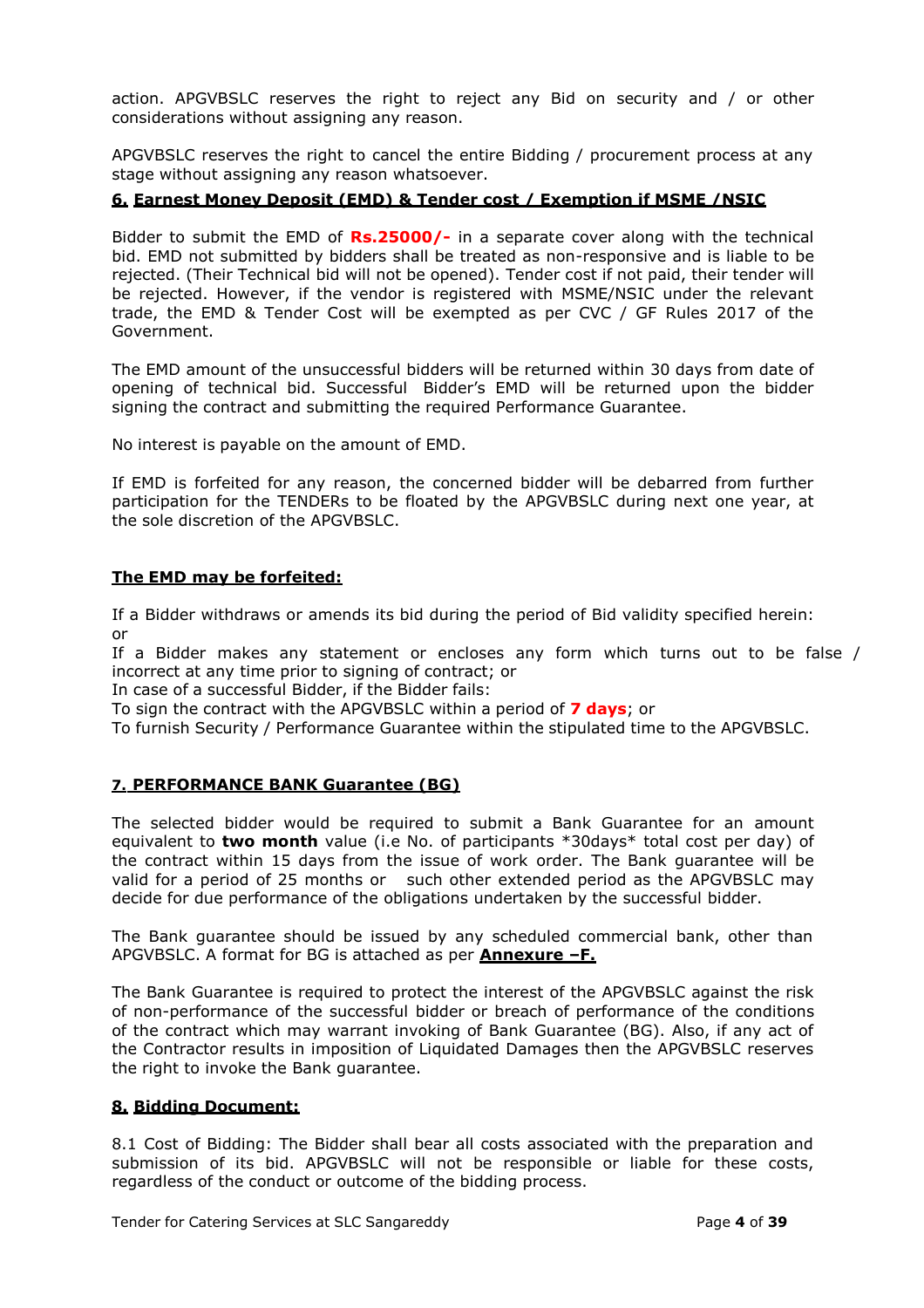#### 8.2 Content of Bidding Document

8.2.1 The bidding document provides overview of the requirements, bidding procedures and contact terms. It includes Introduction, Instructions to Bidder, Terms & Conditions of Contract, Eligibility Criteria, Technical Bid and Financial Bid.

8.2.2 The Bidder is expected to examine all instructions, statements, terms and specifications in the bidding document. Failure to furnish all information required by the bidding documents or submission of bid not responsive to the bidding documents in every respect will be at the Bidder's risk and may result in rejection of the bid. APGVBSLC has made considerable effort to ensure that accurate information is contained in this TENDER and is supplied solely as guidelines for Bidders. Furthermore, during the TENDER process, APGVBSLC is entitled to issue **CORRIGENDUM** (Corrigendum shall for form part of the tender document) to Tender relevant to the Scope of Work. Nothing in this TENDER or any agenda is intended to relieve Bidders from forming their own opinions and conclusions in respect of the matters addressed in the TENDER or any agenda.

### 8.3 Clarifications & Amendments:

8.3.1 If deemed necessary the APGVBSLC may seek clarifications on any aspect from the bidder. However that would not entitle the bidder to change or cause any change in the substances of the bid already submitted or the price quoted. The bidder may be asked to give presentation for the purpose of clarification of the bid.

8.3.2 The Bidders requiring any clarification on the bidding documents should submit written queries on or before the date 23/03/2022 by 5.30 PM.

8.3.3 At any time prior to the deadline for submission of bids, APGVBSLC may modify or alter the bidding document by issuing an corrigendum/amendment. The vendors are advised to check the banks website till the last day and the corrigendum shall form part of the tender document.

**8.3.4** Any clarification issued by APGVBSLC will be in the form of an addendum / corrigendum and will be available in APGVB website – [www.apgvbank.in](http://www.apgvbank.in/) under "TENDERS". The amendment will be binding on all bidders. APGVBSLC, at its discretion may extend the deadline for submission of bids which shall be informed only through APGVB website- [www.apgvbank.in](http://www.apgvbank.in/) (Tenders).

8.4 The tender (two bid system) shall be submitted manually, one containing PART-A (Technical Bid) and other Price Bid (PART-B). The complete tender document signed on all pages and supported with all relevant documents should be submitted. In the first stage, only TECHNICAL BID will be opened and evaluated. Bidders satisfying eligibility criteria and agreeing to comply with all terms and conditions specified in this document will be evaluated for technical specifications. Only those who qualify in the Technical Bid shall be eligible to be considered for PART-B (Price Bid) opening. The Price Bid of those who do not qualify in the Technical Bid will not be opened.

#### **9. Preparation and Submission of Bids:**

9.1 The bids prepared by the bidder and all correspondence and documents relating to bids exchanged by the bidder must to be written in English.

- 9.2 Bidder must provide specific and factual replies to specific questions asked in the TENDER.
- 9.3 The bids should be submitted at HO directly or through Post/Courier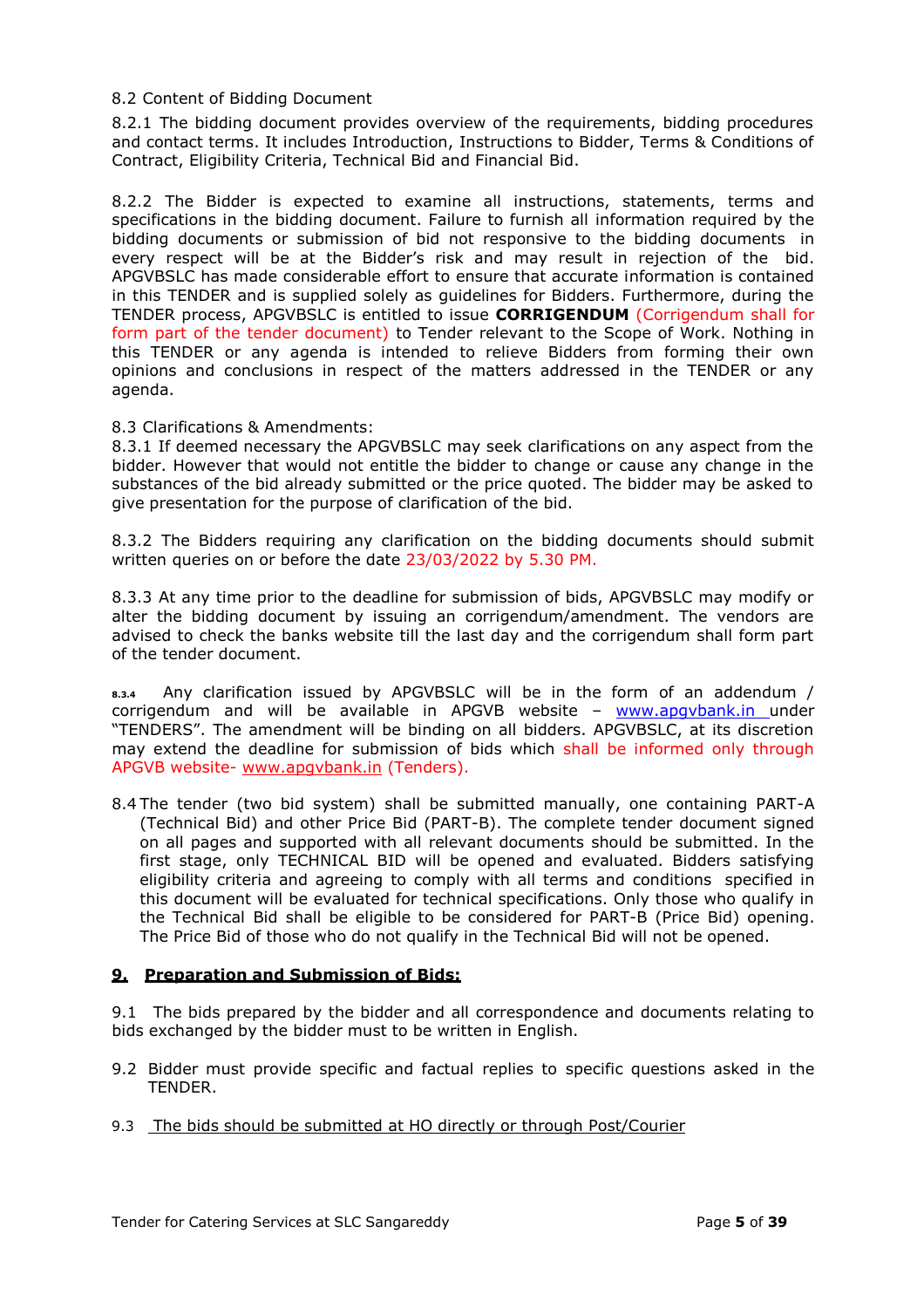- i. The EMD of **Rs.25,000/-** to be submitted by all the bidders/applicants along with the tender document favouring Andhra Pradesh Grameena Vikas Bank.
- ii. A letter on bidder's letterhead mentioning:.
	- a) Details of EMD enclosed, technical competence and experience of the bidder.
	- b) Certifying that the period of the validity of the bid is 90 days from the date of submission of bid.
	- c) Confirming that the bidder has quoted for all the items / services mentioned in the bid in their Price Bid.
	- d) Supporting documents in respect of Eligibility Criteria as mentioned in **Annexure - B**.
- iii. Bidder's information as per **Annexure – D** on bidder's letter head.
- iv. Audited balance sheets and profit and loss account statement for last 3 years.
- v. A copy of board resolution or power of attorney showing that the signatory has been duly authorized to sign the tender document.
- **vi.** Response to all points of the Technical evaluation format as per **Annexure-C (Technical Bid Evaluation – Matrix)**
- 9.4 Bidder should submit **PRICE-BID** as per **Annexure – E** of the bid document

### **9.5 Bid prices:**

The price quoted should be inclusive of escalation on account of increase in material cost during the contract period of initial one year and renewable at the same terms and contract period of another one year, including profit, lump sum payment towards the cost such as Insurance, personal protective equipment, tools required, mobile charges, all taxes, uniform, consumables, duties & statutory levies etc. **The successful vendor has to submit system generated GST tax invoice incorporating APGVB GST in number and vendor GST no. Manual GST invoices will not be accepted**. Any increase in minimum wages/VDA as per Central Govt Act, the same shall be reimbursed by APGVBSLC. Bonus as per Bonus act shall be reimbursed and therefore shall be not loaded in the commercial Bid.

# **9.6 Revealing of Prices:**

The rates and/or prices in any form or for any reasons should not be disclosed in the technical or other parts of the bid except in the price bid and failure to do so would result disqualification and rejection of the bid.

# **9.7 Pre-Bid Meeting & Site Visit:**

The APGVBSLC shall organize a **pre-bid meeting** & site visit on 23/03/2022 at 11.00 AM at APGVBSLC Sangareddy. All communications regarding points / queries requiring clarifications shall also be given in writing to "General Manager, APGVB, D.No.2-5-8/1, 1<sup>st</sup> Floor, Opp:Life Line Hospital, Ramnagar, **HANMAKONDA** – 506001 District: Warangal, Telangana", or through an email to [smoperations@apgvbank.in](mailto:smoperations@apgvbank.in) or [cmslc@apgvbank.in.](mailto:cmslc@apgvbank.in) before 5.30 PM on 23/03/2022. The clarification on the quires shall be communicated to the bidders through a **CORRIGENDUM** in the APGVB website [www.apgvbank.in](http://www.apgvbank.in/) under "Tenders" news.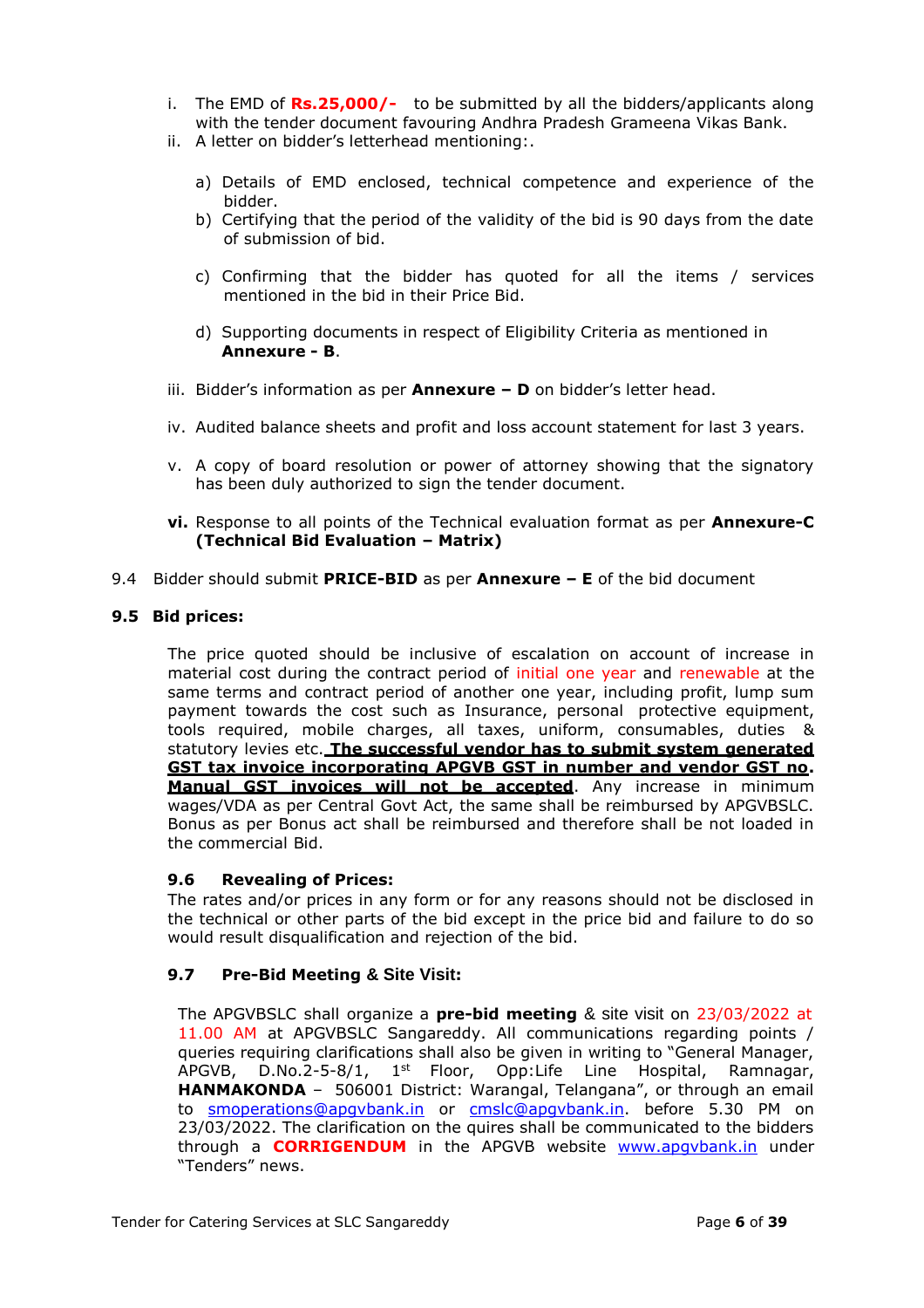## **9.8 Validity of Bids:**

Bid shall remain valid for 90 days from date of submission mentioned at Bid Details. A bid valid for shorter period is liable to be rejected. The bidder may be required to give consent for the extension of the period of validity of the bid beyond initial 90 days, if so desired by the APGVBSLC in writing or by Email. Refusal to grant such consent would result in rejection of bid without forfeiture of the EMD. However any extension of validity of bids will not entitle the bidder to revise / modify the bid document.

#### **9.9 Bid Integrity:**

Willful misrepresentation of any fact within the Bid will lead to the cancellation of the contract without prejudice to other actions that the APGVBSLC may take. All the bids with accompanying documents will become property of APGVBSLC.

### **9.10 Format and Signing of Bid**

9.10.1 The bidder should prepare submission as per minimum eligibility criteria, Technical Bid, Price Bid and other requested information.

9.10.2 All pages of the Bid document should be serially numbered and shall be signed by the authorized person(s) only. The person(s) signing the bid shall sign all pages of the bid and rubber stamp should be affixed on each page except for an un-amended printed literature. The bidder should submit a copy of board resolution or power of attorney showing that the signatory has been duly authorized to sign the tender document.

9.10.3 Any interlineations, erasures or overwriting shall be valid only if the person(s) signing the bid sign(s) them in full.

9.10.4 Bid should be typed and submitted on A4 size paper [font times new roman 12], spirally bound securely and in serial order. Bidders responding to this TENDER shall submit covering letter included with the bid and compliance certification statement required for submission of a proposal.

**In the event of the target date for the receipt of bids being declared as holiday for the APGVBSLC, the bids will be received till the target time on the next working day. The APGVBSLC may at its discretion extend the bid submission date. The modified target date & time will be notified on the web site of the APGVB**.

#### **9.11 Bid Currency:**

Prices shall be expressed in Indian Rupees only.

#### 9.12 **Late Submission of bids**:

Any bid submitted after the due date and time will be rejected

# 9.13 **Modification and Withdrawal of Bids**:

Once bid is submitted no modification is permissible. No bid may be withdrawn in the interval between the deadline for submission of bids and the expiration of period of bid validity.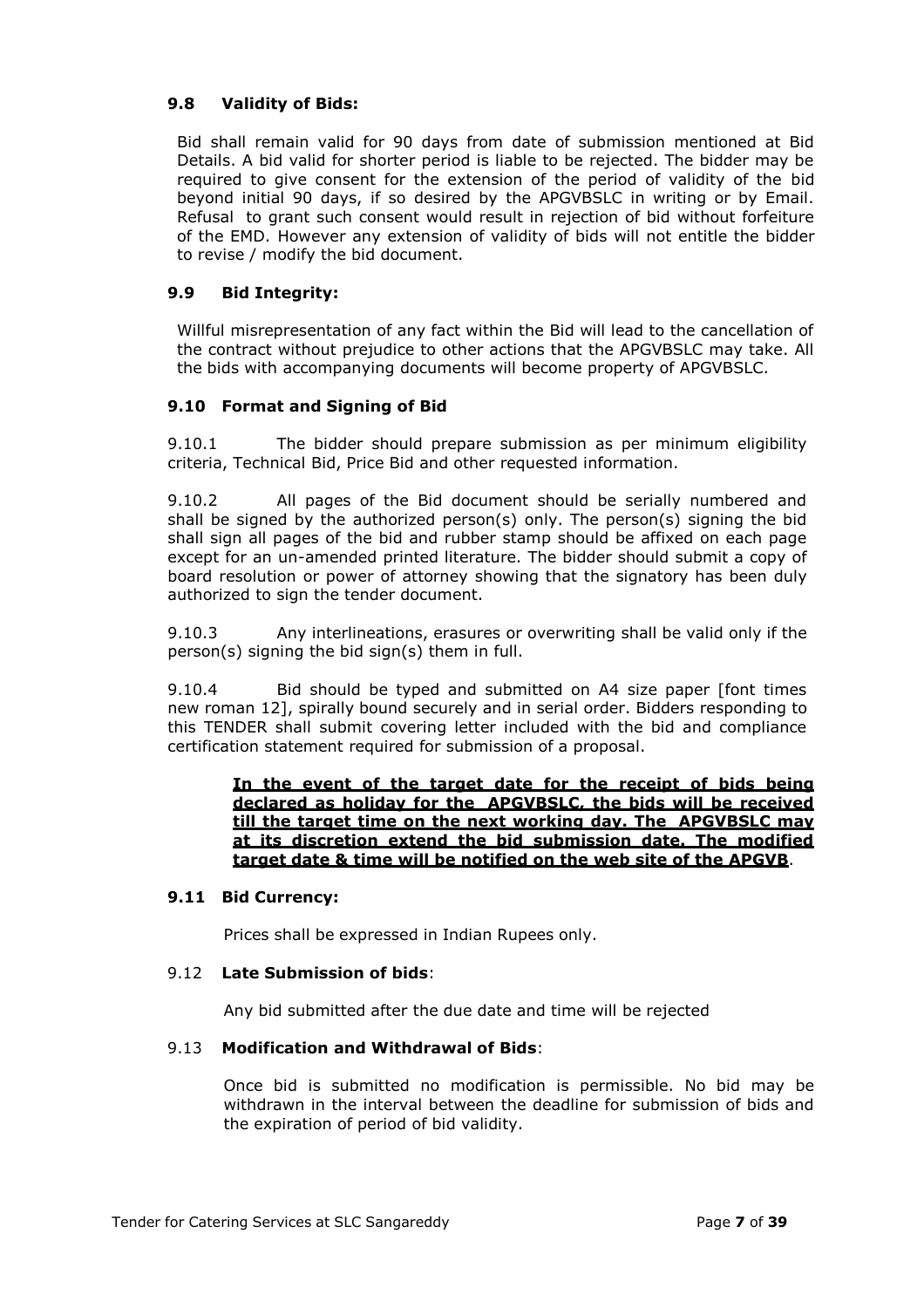# **10. Opening and Evaluation of Bids:**

10.1 Opening of Technical Bid: All the Bids will be opened at the date, time & locations mentioned under the clause Bid Details. The technical bids will be opened in the presence of representatives of the bidders who choose to attend and/or shall be opened even though no representation is there.

# **10.2 Evaluation process**

### 10.2.1 Preliminary examination:

The bids will be examined by the APGVB Tender Opening Committee to determine whether they are complete and whether required bid security has been furnished. A bid determined as not substantially responsive will be rejected. The APGVBSLC may, at its discretion waive any minor non conformity or irregularity in a bid which does not constitute a material deviation.

After opening of the technical bids and preliminary examinations, some or all of the bidders may be asked to make presentation of the solution/ services offered by them.

Any effort on the part of bidder to influence bid evaluation process or award of contract may result in the rejection of the bid.

# 10.2.2 **PART- A Technical Evaluation**:

Detailed technical evaluation will include, scrutiny of minimum eligibility criteria (as mentioned in Annexure B) and technical information submitted as per technical bid format (Annexure C) and site visits.

Bids meeting the eligibility criteria & having complied with the points of Technical Bid and attain minimum technical score shall be qualified for price bid opening & further evaluation.

# **10.2.3 PART- B Price Evaluation:**

The price bid of only those Bidders, who are short-listed after technical evaluation, would be opened. The format for quoting price bid is set out in **Annexure-E**. The commercial offer should consist of comprehensive Cost for the tendered work. Bidder must provide detailed cost breakdown, for each and every categories mentioned in the commercial bid.

Note: The Bidders should ensure to follow the minimum wages (Central Govt.) Labour act, ESIC, EPF, Insurance and all statutory obligations, etc. while quoting the price bid and final price in the tendering. The price quoted should be inclusive of escalation on account of increase in material cost during the contract period of initial one year and renewable at the same terms and contract period of another one year, including profit, lump sum payment towards the cost such as Insurance, personal protective equipment, tools required, mobile charges, all taxes, uniform, consumables, duties & statutory levies etc. **The successful vendor has to submit system generated GST tax invoice incorporating APGVBSLC"s GST in number and vendor GST no. Manual GST invoices will not be accepted**. **GST INVOICE TO BE UPLOADED IN THE PORTAL AFTER PAYMENT OF GST TO THE GOVERNMENT.** Any increase in minimum wages/VDA as per Central Govt Act, the same shall be reimbursed by APGVBSLC. Bonus as per Bonus act shall be reimbursed and therefore shall be not loaded in the commercial Bid.

|        |      |      |           | 10.2.4 For ensuring quality of food, hygiene, service etc, a bench mark |                   |
|--------|------|------|-----------|-------------------------------------------------------------------------|-------------------|
|        |      |      |           | rate is fixed and kept in a sealed envelope which will be opened at the |                   |
|        |      |      |           | Itime of opening final price bids. Contractors/ firms quoting below the |                   |
| lbench | mark | will | <b>he</b> | i summarilv '                                                           | rejected          |
|        |      |      |           |                                                                         | _________________ |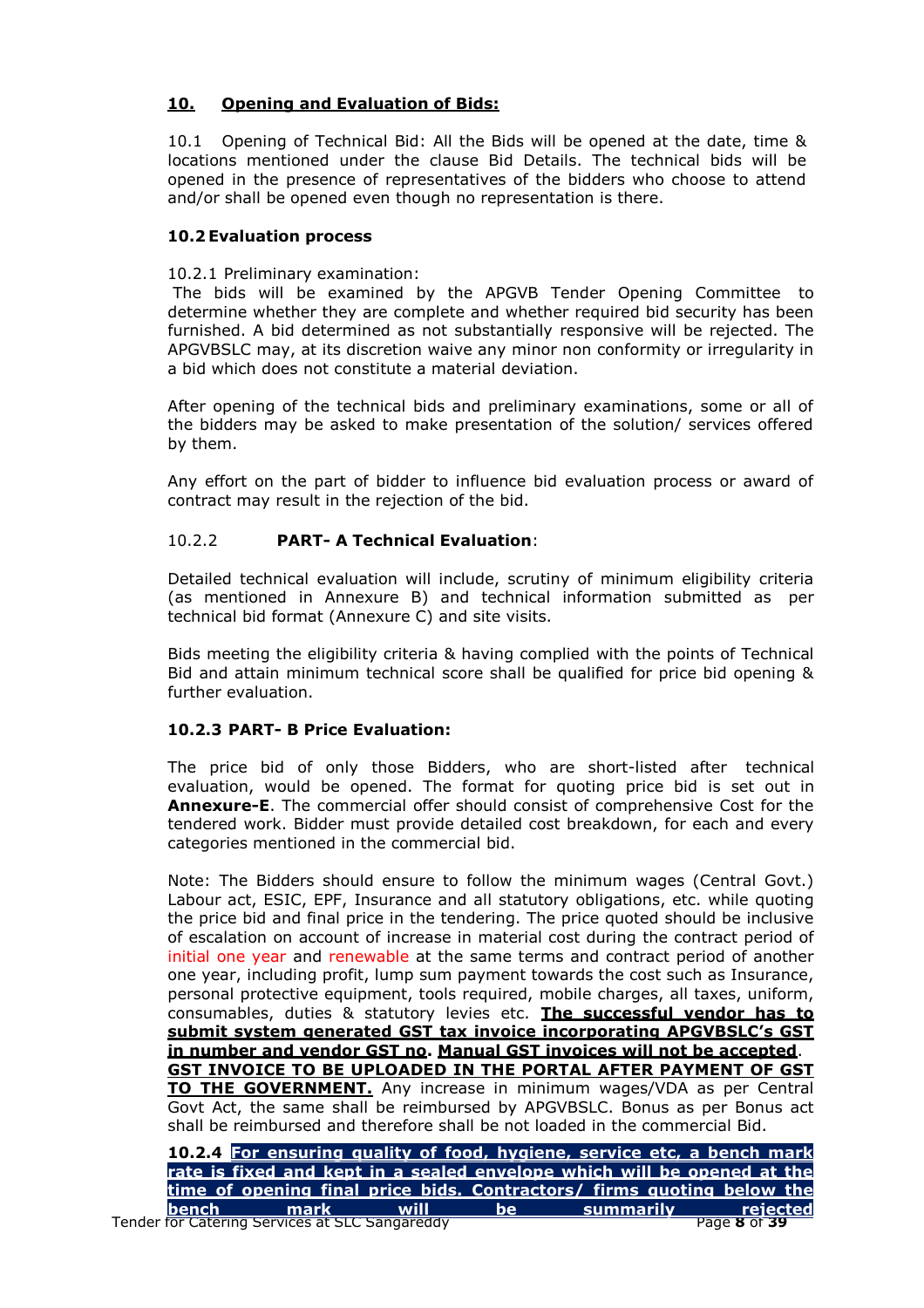# 11.2.5. Final Evaluation**:**

The Tender Opening Committee shall evaluate the price bid on TCO basis and finalize the L-1 vendor.

# **11. Award & Signing of contract:**

APGVBSLC will notify successful bidder (L1) in writing by letter in duplicate or email that its bid has been accepted. The Selected bidder has to return the duplicate copy of the APGVBSLC within 7 working days duly accepted, Stamped and Signed by Authorized in token of acceptance.

The successful bidder shall be required to enter into a contract with the APGVBSLC, within 7 days of the award of the contract or within such extended period as may be decided by the APGVBSLC along with the "Letter of Acceptance", BG and other terms and conditions as may be determined by the APGVBSLC to be necessary for the due performance of the work in accordance with the Bid and acceptance thereof.

Copy of board resolution or power of attorney showing that the signatory has been duly authorized to sign the acceptance letter and contract should be submitted.

# **12. Sub contracting**

As per scope of the TENDER, subcontracting is **explicitly prohibited.**

# **13. Cancellation of Contract**

The APGVBSLC shall have the right to cancel the contract with the selected bidder at any time during the contract period, by giving a written notice of at least **one (1) month**, without assigning any reason.

# **14. Liquidated Damages / Penalty**

If contractor fails to perform services in the technical specifications and scope of work with the requisite quality, minimum qualification of the manpower and within stipulated time schedule, the APGVBSLC shall, without prejudice to its other remedies under the contract, deduct from the contract price, as liquidated damages, a sum equivalent up to 5% of the monthly bill.

# **15. Statutory and other Regulations**

The Contactor shall comply with all the statutory obligations of the Government of India / State Governments / Municipal Authorities and local authorities applicable and the APGVBSLC shall not be liable for any action under the statutes applicable due to non-fulfillment of statutory obligations by the Contract.

# **16. Arbitration**

In case of any dispute or difference arising out of or in connection with the successful bidder and the APGVBSLC the parities shall first endeavor to settle such disputes or differences amicably. If both the parties fail to reach such amicable settlement, all the disputes or differences shall be finally settled by arbitrator as provided herein.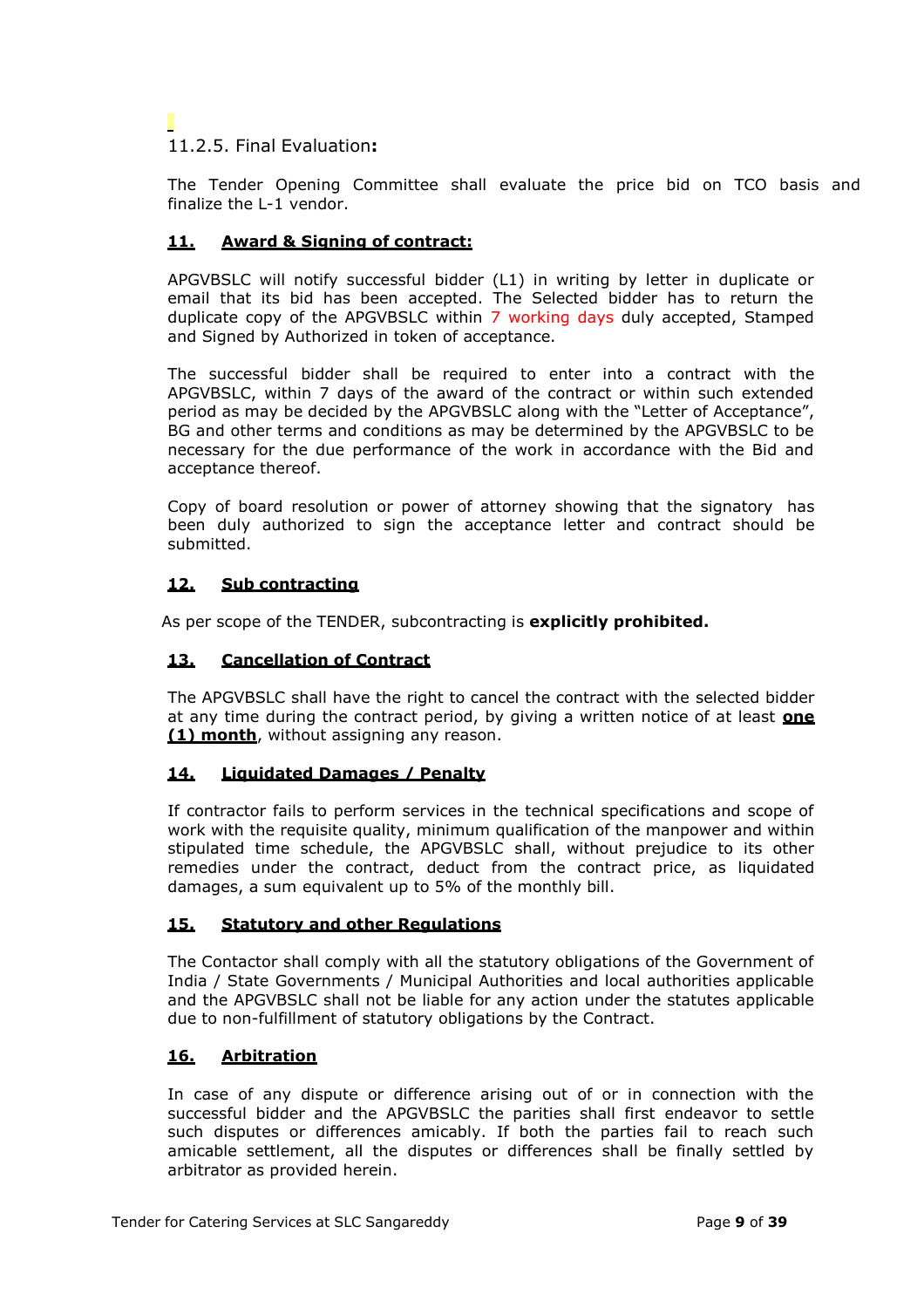In case of failure of such amicable settlement by the parties, either party may within 28 days of such a failure give a written notice to the other party requiring that all matters in dispute or difference be arbitrated upon. Such written notice shall specify the matters, which are in dispute, or differences, which require to be referred to the arbitrator. A single arbitrator should be appointed by both the parties jointly or in case of disagreement as regards appointment of a single arbitrator, both the parties shall appoint one arbitrator each and the two arbitrators so appointed shall appoint an umpire. The provisions of Arbitration and Conciliation Act, 1996 or any statutory modification or re-enactment thereof and rules framed there under from time to time shall apply to such arbitrations.

In the event of the Arbitrator or any one of the arbitrators, as the case may be, dying, neglecting, refusing to act or resigning or being unable to act for any reason or the award being set aside by the Court for any reason, it shall be lawful for the parties to appoint another Arbitrator in the manner provided herein above.

The venue of arbitration shall be Sangareddy, Telangana State, India.

The Arbitrator or Arbitrators so appointed under this Schedule shall hold the arbitration proceedings.

The Arbitrator, Arbitrators or Umpire, as the case may be shall give reasoned award in respect of each item of disputes, which shall be final and binding on both the parties.

In case during the arbitration proceedings, the parties mutually settle, compromise or compound their dispute or difference, the reference to arbitration and the appointment of the Arbitrator or Arbitrators ,or Umpire , as the case may be , shall be deemed to have been revoked and the arbitration proceeding shall stand withdrawn or terminated with effect from the date on which the parties file a joint memorandum of settlement thereof with the Arbitrator or Arbitrators or the Umpire, as the case may be.

Governing Law: The contract shall be interpreted in accordance with the laws of the Government of India.

#### **18.1 Inspection:**

The APGVBSLC shall have the right to inspect duties being performed by the personnel, and the quality of materials used, to ensure that the Contractor is effectively carrying out the obligations under the Maintenance Contract. All questions relating to the performance of the obligations under the Maintenance Contract, and all the disputes and differences which shall arise either during or after the agreement period or other matters arising out of or relating to this agreement or payment to be made in pursuance thereof shall be decided by the APGVBSLC, whose decision shall be final, conclusive and binding on the Contractor.

The APGVBSLC may also require that the Contractor should get the quality and quantity of material used by him, and the jobs completed / executed by him, certified by an official of the APGVBSLC, before the bills related to those items/ jobs are paid by the APGVBSLC.

#### **18.2. Powers to Vary or Omit Work**

No alterations, amendments, omissions, additions, suspensions or variations of the work (hereinafter referred to as variation) under the contract shall be made by the successful bidder except as directed in writing by APGVBSLC. The APGVBSLC shall have full powers, subject to the provision herein after contained,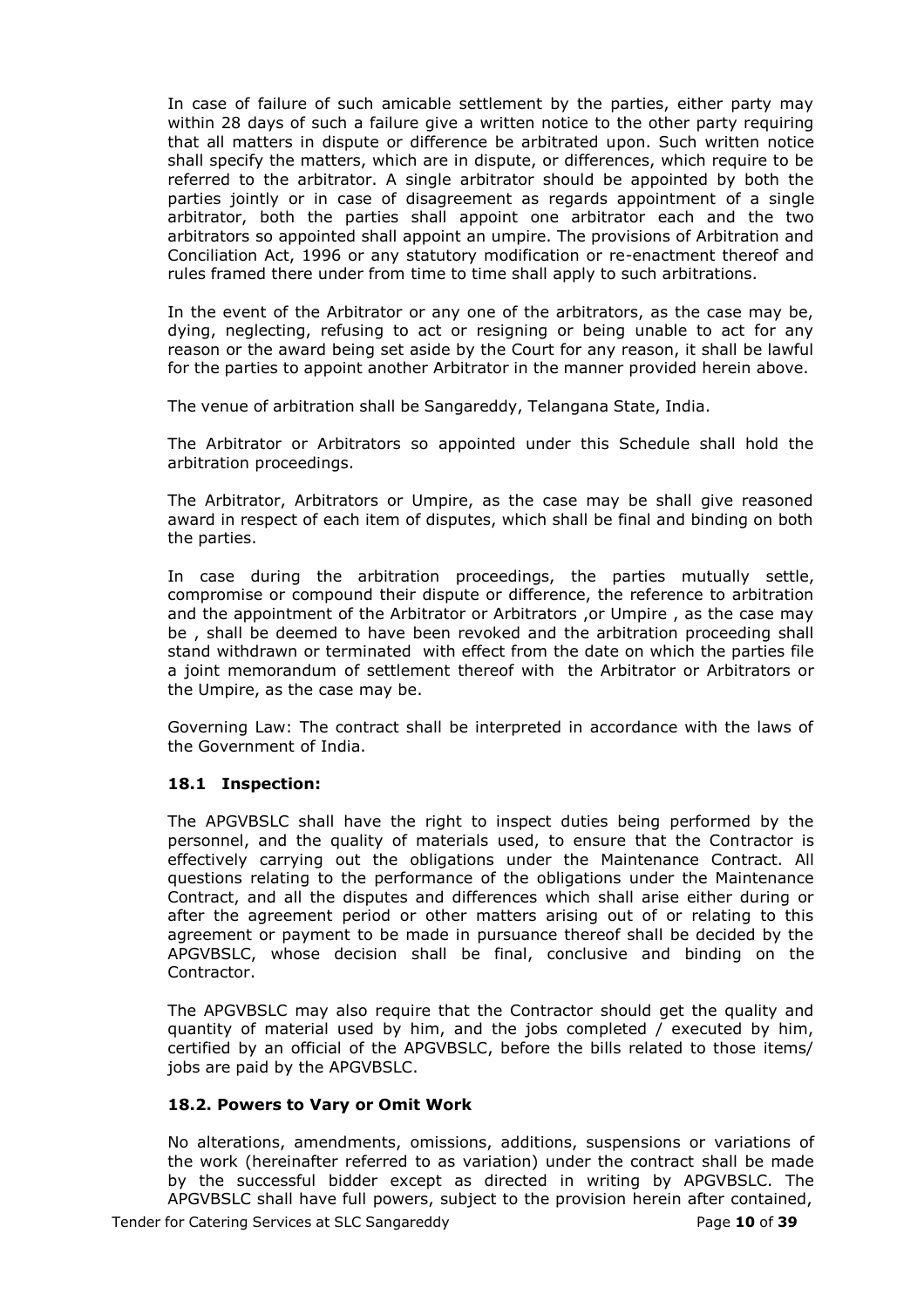from time to time during the execution of the contract, by notice in writing to instruct the successful bidder to make any variation and be bound by the same conditions as far as applicable as though the said variations occurred in the contract documents. If any suggested variations would, in the opinion of the finally selected bidders, if carried out, prevent him from fulfilling any of his obligations under the contract, he shall instruct the successful bidder to make such other modified variation without prejudice to the contract. The finally selected bidders shall carry out such variation and be bound by the same conditions as far as applicable as though the said variations occurred in the contract documents. If APGVBSLC confirms its instructions, the successful bidder's obligations shall be modified to such an extent as may be mutually agreed, if such variation is substantial and involves considerable extra cost. Any agreed difference en cost occasioned by such variation shall be added to or deducted from the contract price as the case may be.

In any case in which the successful bidder has received instructions from APGVBSLC as to the requirement of carrying out the altered or additional substituted work which either then or later on, will in the opinion of the finally selected bidders, involve a claim for additional payments, such additional payments shall be mutually agreed in line with the terms and conditions of the order.

If any change in the work is likely to result in reduction in cost, the parties shall agree in writing so as to the extent of change in contract price, before the finally selected bidder(s) proceeds with the change. In all the above cases, in the event of a disagreement as to the reasonableness of the said sum, the decision of APGVBSLC shall prevail.

# **18.3 No Waiver of APGVBSLC Rights or Successful Bidder"s Obligations**

Any indulgence, forbearance or waiver granted or shown by the APGVBSLC will not prejudices the rights of the APGVBSLC nor shall it relieve the successful bidder from carrying on his obligation under the contract.

# **19. Deduction from Monthly Costs**

The APGVBSLC reserves right to delete or reduce any item or sanction of the bills before effecting payment in case any complaints regarding quality of services, inefficient service, non-adherence to agreed quality of materials,**non attendance of agreed number of workers(to be included)** or services have been received or noticed by the Committee comprising of four members specifically constituted by APGVBSLC for the purpose, without assigning any reason whatsoever and no claim will be entertained in this regard.

The Contractor shall reimburse the APGVBSLC all costs, charges, damages or expenses which the APGVBSLC may have paid, (which the contractor is obliged under this Maintenance Contract to pay) within 30 days upon written request of the APGVBSLC, failing which such costs, charges, damages or expenses including statutory payments, if any shall e deducted / recovered / set off by the APGVBSLC against the bills raised by the Contractor or from any money due or becoming due to the Contractor under the Maintenance Contract or may be recovered by action under law or otherwise from the Contractor or by invoking the APGVBSLC Guarantee furnished by the Contractor.

# **20. Period of Contract:**

Initial period of the contract is for **01 (one) year.** After initial contract period of one year the contract may be reviewed for a further period of one year, at the discretion of the APGVBSLC.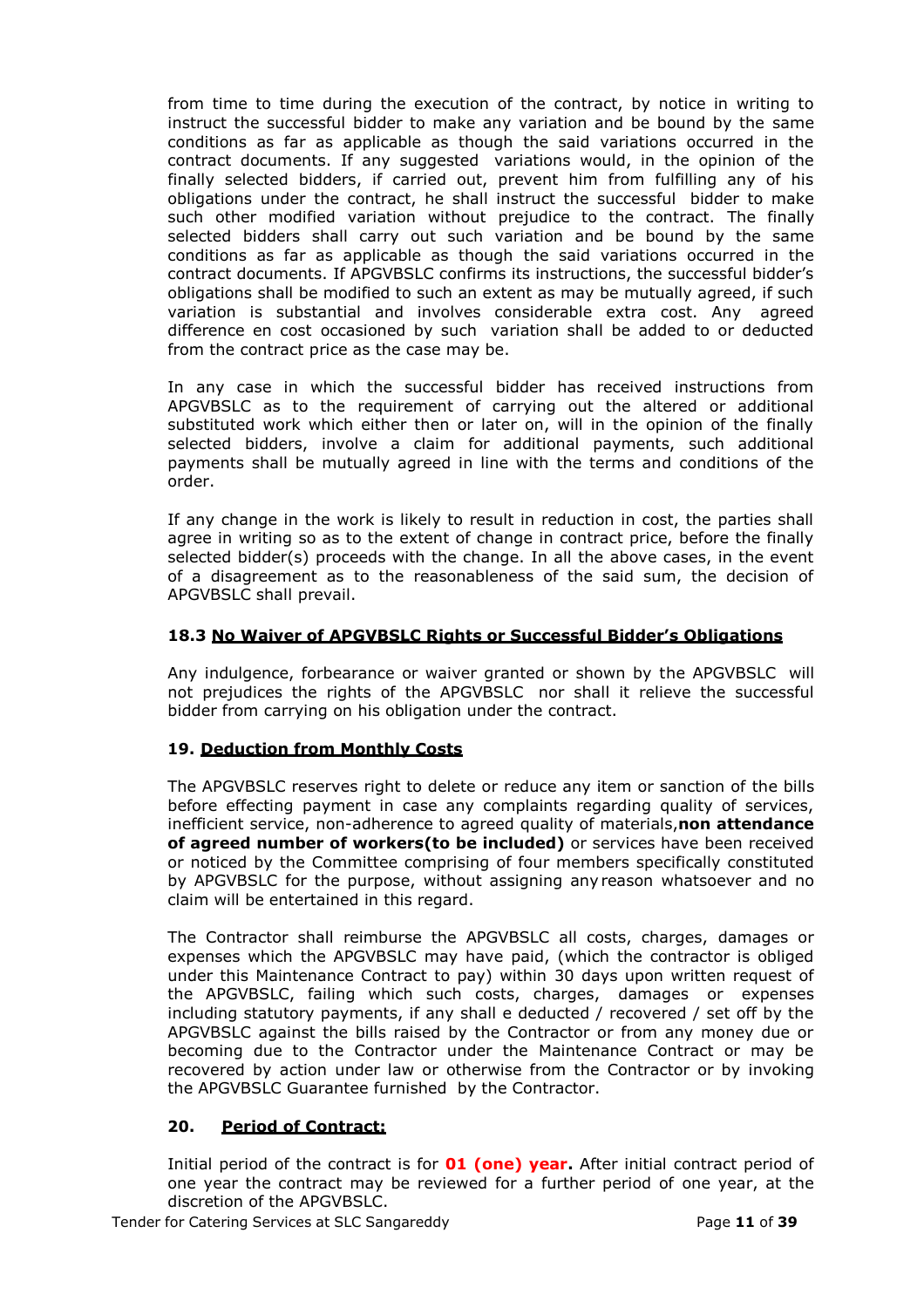# **21. Commencement Period:**

The work has to be commenced immediately on award of the contract in favour of the successful bidder. If the Contractor delays the commencement of the work or more than 7 days after award of the contract or such exceeded time as may be intimated to the successful bidder. The APGVBSLC will be at liberty to cancel the award of contract without giving any notice. Failure to commence the contract within the above period will lead to forfeiture of the EMD amount.

# **22. Manpower, Wages, etc.**

- The contractor should ensure to comply with all the provisions of Labour Act / State/Central Govt. Agreed procedures. The Contractor shall be solely responsible for compliance of provisions of Various labour and industrial laws and all statutory obligations such as minimum wages as per Central Govt. Rules, allowances, compensations, EPF, gratuity, Insurance, ESIC, etc. relating to personnel engaged by them. The APGVBSLC shall have no liability in this regard.
- The Contractor should obtain necessary labour license form statutory authorities for deploying man power.
- All personnel provided by the Contractor will be on the payrolls of the Contractor / Company and there will be no Employee and Employer relationship between the personnel engaged by the Contractor and the APGVBSLC.
- That the Contractor will not sub-contract or permit any other person to perform any of the work or services agreed to without prior written permission from the APGVBSLC.
- The Contractor shall ensure the availability of a reliever for weekly off and a substitute is provided if a person is absent. The Contractor should arrange for replacing his workmen to give weekly off to his workmen as per the labour rules.
- Contractor's personnel or their family members shall not be allowed to stay / reside at site.
- The documents related to submission of EPF, ESIC, salary paid, etc, to the respective statutory bodies has to be submitted along with next month bill to the APGVBSLC, Sangareddy for scrutiny.
- The contractor shall abide by "The Prohibition of Employment as Manual Scavengers and their Rehabilitation Act-2013"

# **23. Safety, Security, etc.**

- That the APGVBSLC shall not be liable for any compensation in case of any fatal injury / death caused to any of the Contractor's employees while performing / discharging their duties/ visiting APGVBSLC's premises for inspection or otherwise. The contractor shall alone be fully responsible for safety and security & insurance or life insurance of their personnel who are engaged for maintenance work.
- In no case, safety norms shall be violated.
- The Contractor agrees that its personnel shall comply with security regulations in effect from time to time at APGVBSLC's premises. The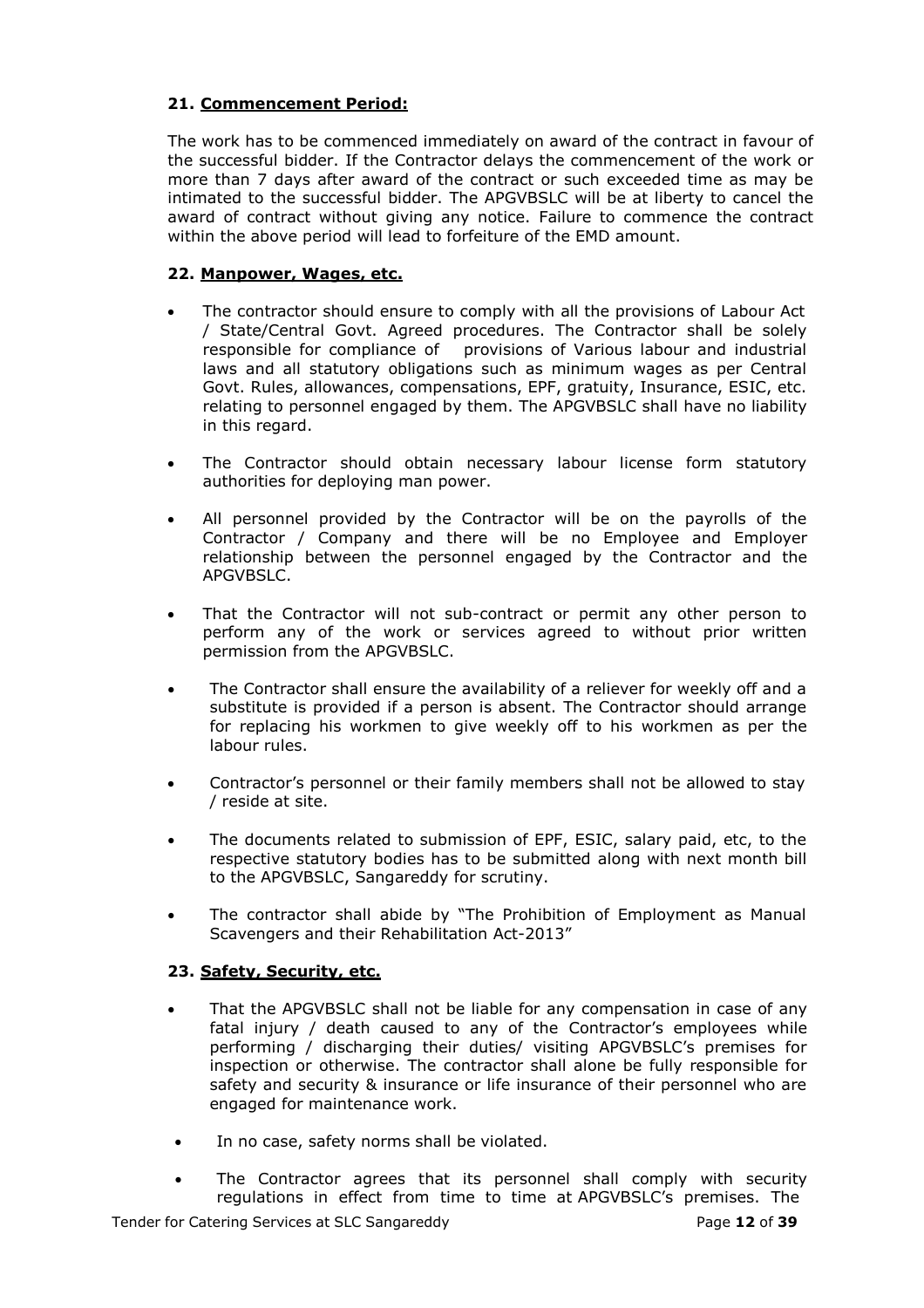Contractor alone shall be fully responsible for safety and security & insurance or life insurance of their personnel.

- The Contractor should issue valid **Company identity cards** to all their staff personnel who will be providing services under this contract.
- The Contractor shall provide and ensure that the personnel engaged by them wear proper uniform, protection gears like helmets, safety shoes, hand gloves, fully body safety belts, ladders, etc.
- The Contractor shall ensure to get the **police verification** for all the manpower deployed by them and the contractor should ensure that the manpower deputed should bear good character and conduct.
- The contractor shall be responsible for the good conduct and performance on the part of his personnel and the contractor shall be deemed, for all legal and contractual purposes, the employer of the said personnel engaged by him and such persons shall not have any claim for employment in the APGVBSLC in whatsoever and howsoever manner or in any connection therewith against APGVBSLC now or at a future date. The contractor will at the request of the authorized officer of the APGVBSLC / Establishment will remove from the work place any person engaged by him for the services, who may be unsuitable or incompetent or whose conduct is not trustworthy or who misbehaves and / or is not courteous , polite with the employees of the APGVBSLC or it's customers. The contractor should undertake to thoroughly verify the antecedents, addresses, qualifications, character, family background and technical qualification etc of its personnel.
	- The Contractor shall ensure that necessary tools and equipment are always available for the purpose of attending repairs on emergency basis.
	- All Contractor's personnel will be subjected to physical checking while coming and leaving the premises. The contractor should maintain a register of its personnel who carry out the work and such register shall be kept open for inspection by the APGVBSLC as and when required.
	- The contractor is required to maintain First Aid kits for use whenever it becomes necessary.

# **24. Payment Terms:**

 Payment of wages/EPF/ESI etc to all the workers engaged by the contractor should be through an Account maintained with APGVB which should be witnessed by an officer of the APGVBSLC and evidences should be submitted to the APGVBSLC. The payment to be made before  $07<sup>th</sup>$  of the month

 The performance of the contractor shall be monitored by the committee based on the feedback on quarterly basis.

#### **25. Termination of the Contract**

The APGVBSLC reserves the right to terminate the agreement in case of breach of any terms and conditions of this agreement by the Contractor, with one month notice. The APGVBSLC also reserves its right, to claim damages for such breaches and the decision of the APGVBSLC in this regard shall be final. APGVBSLC can terminate the agreement if the services provided by the Contractor are found to be unsatisfactory. Delivery of the services and performance of the services shall be made by the contractor in accordance with the time schedule and other terms and conditions as specified in the TENDER. Any delay in performing the obligation/ defect in performance by the contractor may result in imposition of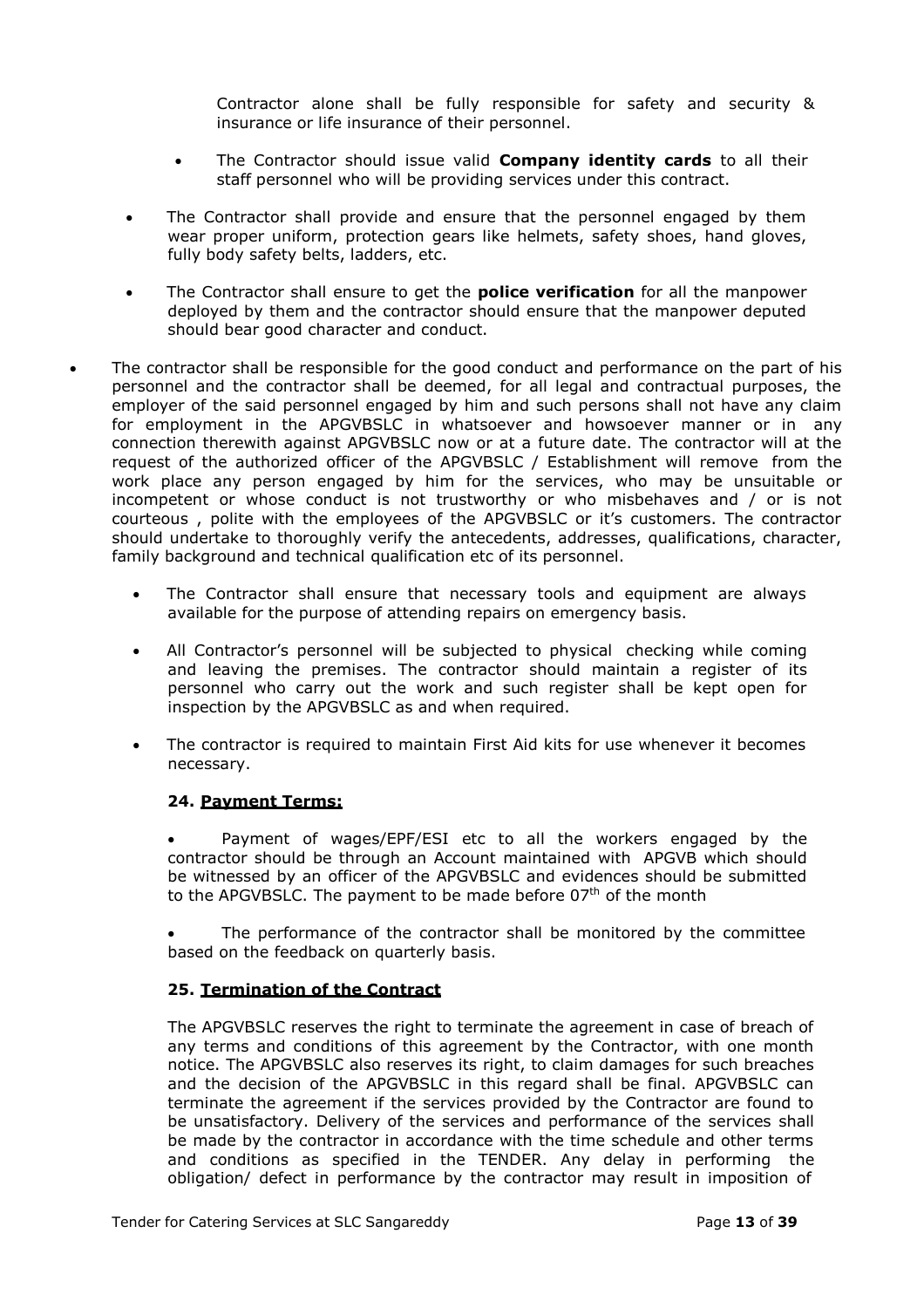liquidated damages, invocation of Performance APGVBSLC Guarantee and /or termination of contract.

#### **26. Force Majeure**

Neither party shall be liable for delay in performing obligations if the delay or failure is due to any of the following force majeure i.e. Act of God or any Government Act, fire, earthquake, explosion, strikes/ Bandh, civil commotion or anything beyond the control of either party. The party shall make all reasonable endeavours to minimize any such delay.

# **27. Governing Language**

The contract and all correspondence / communications and other documents pertaining to the Contract, shall be written in English.

### **28. Signing of Agreement Contract**

This tender document shall be the basis for the Catering Contract to be entered into with the successful tenderer and the offer shall be strictly in-line with the terms specified herein. No deviation from the terms and conditions specified shall be acceptable. For this purpose, the tenderer shall submit all the documents as specified in this tender duly signed and stamped on each page as a token of acceptance. The agreement shall be entered by APGVBSLC/APGVBSLC.

**29. Income Tax** will be deducted on the gross amount of the monthly bill at the rates notified under Income Tax Act, 1961, from time to time by Govt. of India. TDS will be deducted as applicable from the total bill which includes cost of Manpower.

**30.** Necessary CAR policy for all employees who are engaged for maintenance works, for safety & security & third party Insurance to be obtained.

#### **31. Responsibility of the Contractor.**

|     | <b>Responsibility of the Contractor.</b>                                                                                                                                                                                                                                                                                                            |
|-----|-----------------------------------------------------------------------------------------------------------------------------------------------------------------------------------------------------------------------------------------------------------------------------------------------------------------------------------------------------|
| (a) | (i) Contractor must have a valid license under Shops &<br>Establishment Act, 1988 (that regulates working conditions and employment<br>conditions of the employees). The Registration certificate is issued by<br>Labour Dept. of the State for a calendar year and it has to be got reviewed<br>by the Contractor every year.                      |
|     | (ii) The Contractor shall arrange to obtain license from the appropriate authority<br>under Contract Labour (R & A) Act Rules 1971 by applying a form IV on the<br>basis of form V issued by the Premises & Estate Department.                                                                                                                      |
|     | (iii)Contractor has to maintain Register for contract labour on Form 13 and<br>upload $\frac{1}{2}$ yearly returns to the ALC of labour / licensing officer. In case of<br>default, the P.E. is held accountable and liable for prosecution. Every<br>Contractor shall issue employment Card to his Labour form XIV within 3 days<br>of employment. |
|     | (iv) The Contractor has to pay the minimum wages (Central Government wages)<br>to his employees and shall also pay ESI and PF contributions and comply<br>with all rules and regulations.                                                                                                                                                           |
|     | (v) The Contractor must maintain the following register:-<br>a) Attendance Register on form XVI (16).                                                                                                                                                                                                                                               |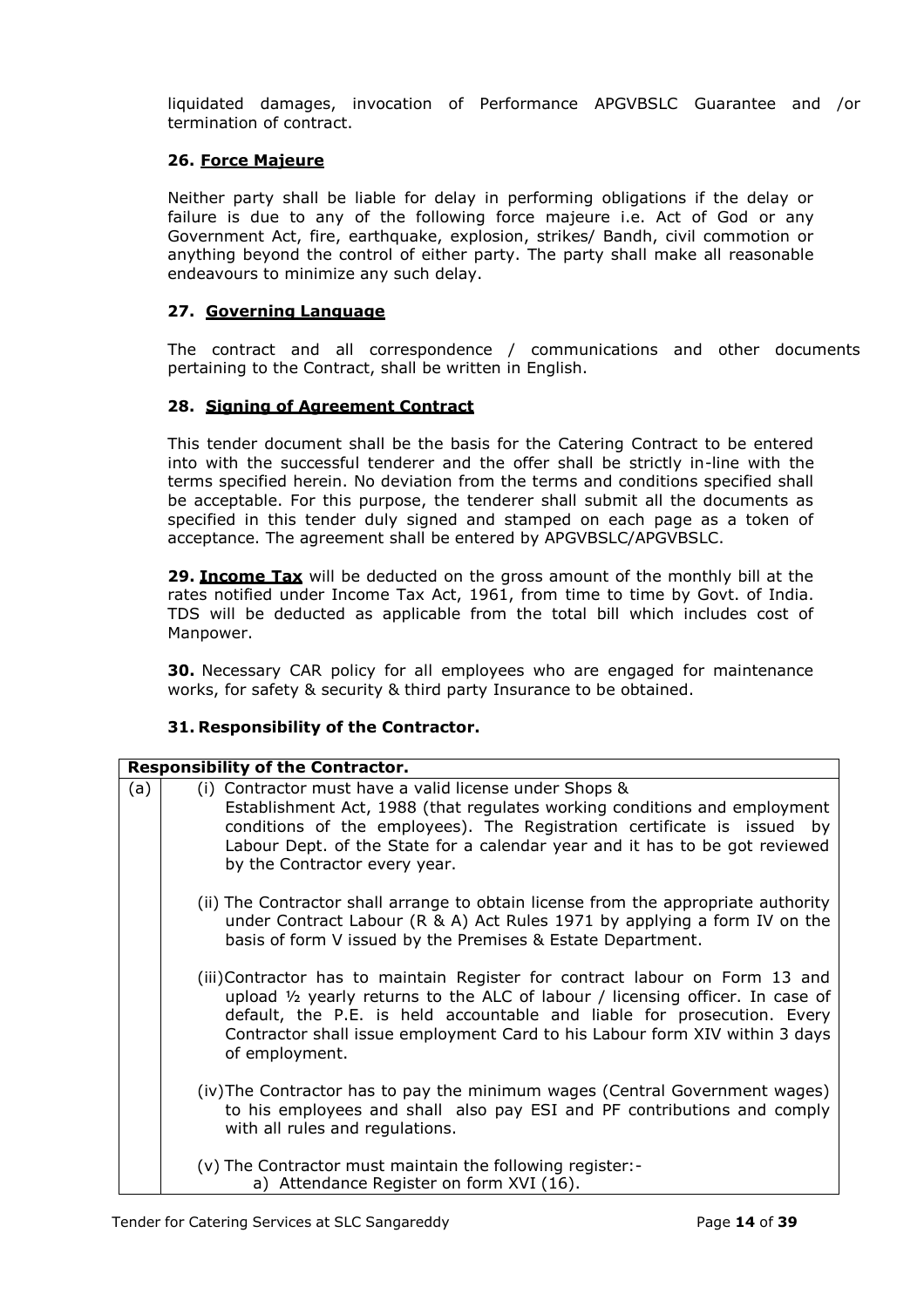|     | b) Wages Register on form XVII (17)                                                              |  |  |  |  |
|-----|--------------------------------------------------------------------------------------------------|--|--|--|--|
|     | c) Leave Register.                                                                               |  |  |  |  |
|     | d) Overtime Register on form XXIII                                                               |  |  |  |  |
|     | e) Register of fines on form XXI (21)                                                            |  |  |  |  |
|     | Register of advances on form XXII (22)<br>f)                                                     |  |  |  |  |
|     | g) Register of deductions on account of damage or loss caused to the<br>employees<br>on form XX. |  |  |  |  |
|     | h) Register for Contract employees on form 13.                                                   |  |  |  |  |
|     | i) Contractor shall upload half yearly return before 30 days of                                  |  |  |  |  |
|     | completion of half year for the previous half year on form XXIV.                                 |  |  |  |  |
|     | Register of overtime in form XXIII (23).<br>j)                                                   |  |  |  |  |
|     | k) Every Contractor shall issue a wage slip on form XXIX (29) his                                |  |  |  |  |
|     | employee at last 1 day prior to disbursement of wages.                                           |  |  |  |  |
|     | I) All the records to be retained for a period of 3 calendar years.                              |  |  |  |  |
|     | m) Contractor shall posses own ESI code number and remit of ESI                                  |  |  |  |  |
|     | contribution before 20th of every month and upload a copy of the                                 |  |  |  |  |
|     | challan to the P.E.                                                                              |  |  |  |  |
|     | n) Every Contractor shall maintain an Inspection book in which the                               |  |  |  |  |
|     | Inspector visiting may record his remarks. The Inspection book shall                             |  |  |  |  |
|     | be of 18 x 15 cms size bind book. The first page of the book shall                               |  |  |  |  |
|     | contain the following particulars:-                                                              |  |  |  |  |
|     | 1. Name and address of the establishment.                                                        |  |  |  |  |
|     | 2. Registration No.                                                                              |  |  |  |  |
|     | 3. Name of employees.                                                                            |  |  |  |  |
|     | 4. Father's name.                                                                                |  |  |  |  |
|     | 5. Postal address.                                                                               |  |  |  |  |
|     | All the above registers/records should be available for inspection /scrutiny by the              |  |  |  |  |
|     | officials of the APGVBSLC                                                                        |  |  |  |  |
| (b) | Contractor shall maintain the First Aid Box in the Establishment with the prescribed             |  |  |  |  |
|     | contents.                                                                                        |  |  |  |  |
| (c) | Telangana Labour Welfare Fund Act: The Contractor should comply with the                         |  |  |  |  |
|     | provisions of the Act meticulously.                                                              |  |  |  |  |
| (d) | The contractor shall abide by "The Prohibition of Employment as Manual Scavengers                |  |  |  |  |
|     | and their Rehabilitation Act-2013"                                                               |  |  |  |  |

# **32. Bank"s right To Accept Any Bid and to reject any or All Bids:**

The Bank reserves the right to accept or reject any Bid in part or in full or to cancel the Bidding process and reject all Bids at any time prior to contract award, without incurring any liability to the affected Bidder or Bidders or any obligation to inform the affected Bidder or Bidders of the grounds for the Bank's action.

# **33. Notification of Award**

33.1. Prior to expiration of the period of Bid validity, the Bank will notify the successful Bidder in writing or by e-mail, that his Bid has been accepted.

33.2 The notification of award will constitute the formation of the Contract. The selected Bidder should convey acceptance of the award of contract by returning duly signed and stamped duplicate copy of the award letter within 7 days of receipt of the communication.

33.3 Upon notification of award to the L1 Bidder, the Bank will promptlynotify each unsuccessful Bidder and will discharge its EMD.

34 The tenderer must obtain for himself at his own responsibility and expenses, all the information/documents necessary, including approvals, permissions, risks, contingencies and other circumstances to enable him to make a proper tender and to enter into contract with the APGVBSLC; he must examine the specifications, conditions and seek whatever clarification he desires before submitting the tender documents. He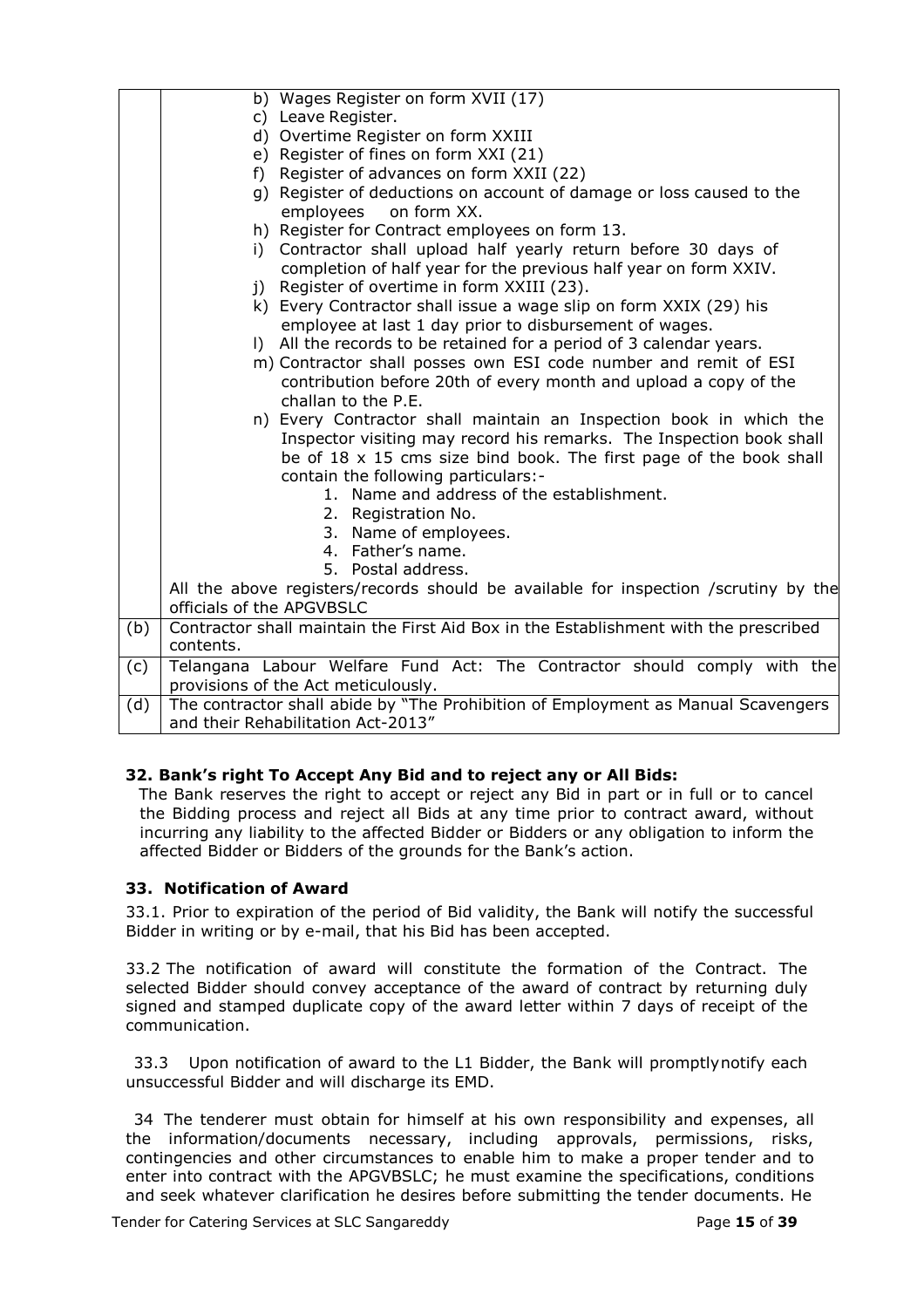may inspect the site of work situated at H.No.5-1-28/4, Bypass Road, Prasanth Nagar, Rajampet, **Sangareddy**.

34.3 The tenderer shall also bear all expenses in connection with the preparation and submission of his tender. Omission, neglect or failure on the part of the tenderer to so obtain requisite, reliable and full information on any matter affecting his tender, the contract and supply, shall not relieve the tenderer whose tender is accepted from any liability under the contract.

34.4 The tenders submitted shall remain open for acceptance for a period of 90 days from the date of their opening. If any tenderer withdraws his tender before the expiry of the said period or makes any modifications to this tender which are not acceptable to the Institute, the tender will be treated as having been rejected or abandoned or rescinded.

34.5 The APGVBSLC does not bind itself to accept the lowest tender and reserves to itself the right to reject any or all the tenders received without assigning any reason.

#### **SPECIAL TERMS & CONDITIONS**

(i) The Catering Contract / Arrangement in the event of award of contract among other usual conditions will also be subject to the following special terms and conditions :

The Caterer shall arrange for cooking and service of food on a daily basis for **30 to 60** participant trainees (approx.) at the Institute premises. He shall adhere to the following schedule.

|             | <b>ITEM</b>                                                                               | <b>DURATION#</b> |              |
|-------------|-------------------------------------------------------------------------------------------|------------------|--------------|
| A           | <b>Breakfast (in Dining Hall)</b>                                                         | $8.00 A.M$       | 9.30 A.M     |
|             | Breakfast (Dining Hall)                                                                   |                  |              |
| B           | &<br><b>Forenoon Tea/Coffee (Classrooms</b>                                               | 11.00 A.M        | $11.30 A.M*$ |
|             | Faculty Blocks / Admn. Block/ learning<br>departments)                                    |                  |              |
| $\mathbf C$ | Lunch (Vegetarian only)                                                                   | 1.00 P.M         | $2.15$ P.M   |
| D           | Afternoon Tea/Coffee (Classrooms<br>Faculty Blocks/Admn.Block/ E-learning<br>departments) | & 3.30.P.M       | 4.00 P.M*    |
| E           | <b>Evening Tea with snacks (Classrooms &amp;</b><br><b>Faculty Blocks)</b>                | 5.15 P.M         | 6.00 $P.M*$  |
| F           | Dinner (Veg/Non Veg)                                                                      | 8.00 P.M         | 9.30 P.M     |

# The timings are flexible.

\* Forenoon, Afternoon & Evening Tea are to be served in the dining hall on holidays, otherwise in lobbies near classrooms.

(ii) The recommended Menu containing details of eatables is given in Annexure-I to this tender document, which shall be strictly complied with, by the Caterer. Weekly detailed Menus will be advised by the APGVBSLC and the catering should be done only on the basis of such menu. Menu/items can be changed at the discretion of the APGVBSLC.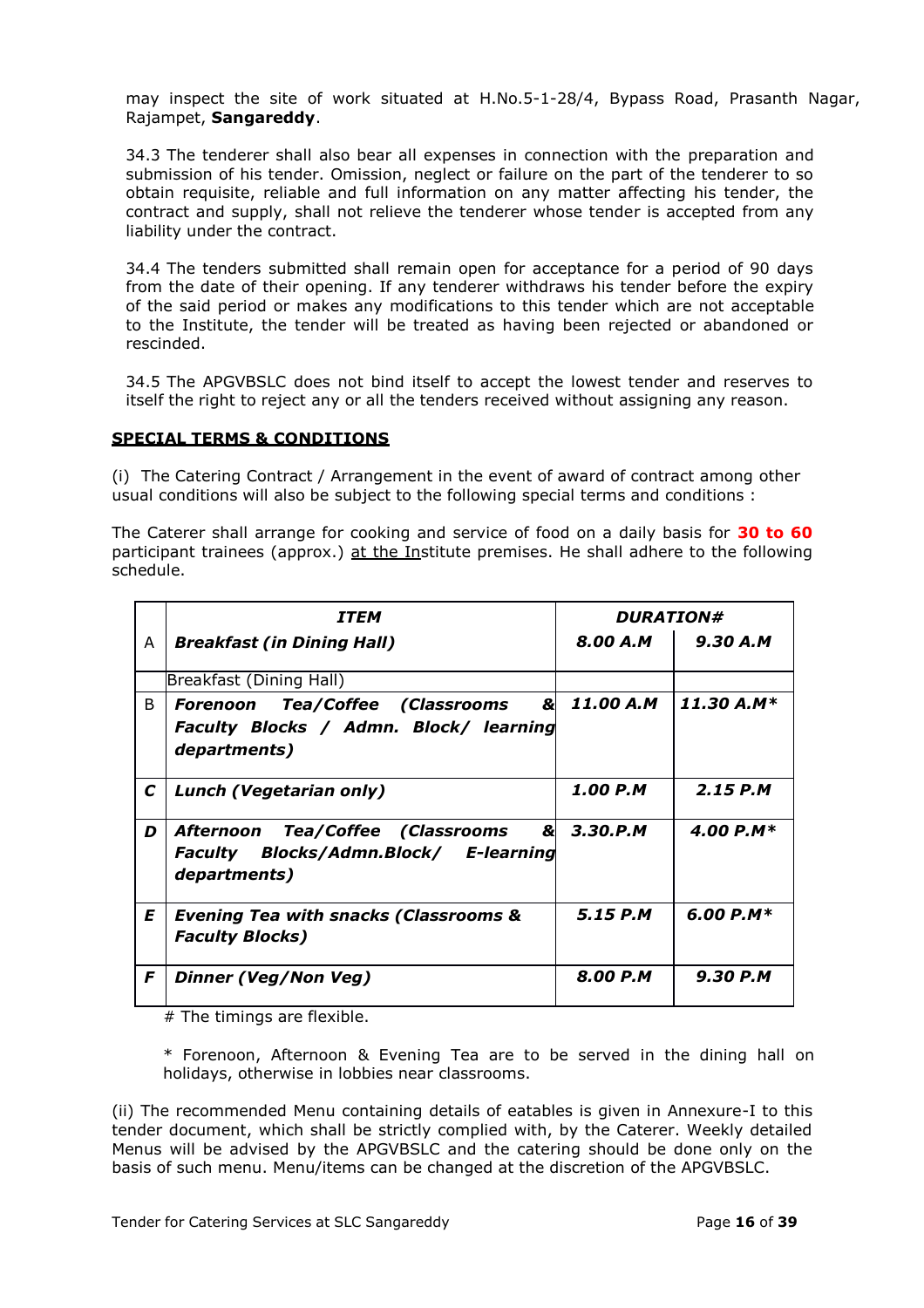- (iii) The Caterer shall arrange to display day's menu every morning on the Notice Board provided in the canteen and strictly adhered to the menu so displayed. The daily menu should be rotated on a weekly cycle as provided by the authorized official/competent authority concerned.
- (iv) The Caterer shall be provided (but not always bound to do so) selected articles/equipment/property for use in the kitchen by the Institute. The caterer shall take care of the said articles / equipment as a bailee, in terms of in the Indian Contract Act and return them in good working order and condition to the Institute on expiry of the contract. The caterer shall be liable to reimburse the loss/damage of such articles/equipment. In the event of any default by the caterer, the Institute shall have the right to deduct from the Security Deposit of the caterer the amount/cost of such loss/damage, that may be determined by the Institute and the decision of the Institute in this behalf shall be final and binding on the Caterer.
- (v) The daily and periodical maintenance and service of all articles/ equipment shall be the responsibility of the caterer. **The cost of replacement / repair and servicing of all equipment shall be borne by the caterer during the currency of the contract**.
- (vi) The Institute will provide sufficient quantity of good quality cutlery like dining plates, bowls, spoons, cups etc. at the time of taking charge by the Contractor. The contractor shall replace the cutlery due to loss, breakage, damage etc. at his own cost.
- (vii) The provision of cooking fuel shall be the responsibility of the caterer. The caterer shall be responsible for the safe keeping of the LPG cylinders etc. The caterer shall pay charges for water, electricity and gas used for cooking purposes.
- (viii) All the raw materials used in preparation of food products should be a certified ISI/Agmark (illustrative list of brands is enclosed as annexure II) wherever applicable and/ or as per the brand names/others specified by the Institute. Vegetables, fruits, other perishables, dry fruits and other raw materials should be of high quality and be procured from reputed dealers/shops. The caterer should arrange for purchases on his own and bear all expenses in connection with such purchases including transportation.
- (ix) The caterer shall engage the services of sufficient number of able, efficient, clean (viz., with trim haircut, moustache, nail cut), healthy (**should wear very neat and good looking hygienic uniform** & safety gloves(non-plastic) to their hands and head gears without fail while on duty), honest, well-behaved and **two skilled persons (COOKS)** including qualified kitchen staff for cooking vegetarian, non-vegetarian, both South and North Indian delicacies, tandoori items and bakery products, and for rendering catering services.
- **(x)** A Manager/supervisor shall be appointed by the Caterer in consultation with the Institute. **Preferably a competent person having three year diploma in Hotel management with three years experience or possessing a Certificate in Craft Certificate course in Food Production with 5 years" experience in the institutional catering should be appointed. The catering Manager/supervisor(s) appointed by the caterer should be available throughout the production and service period at the Institute.**
- (xi) The caterer shall render catering services at his cost and he will be responsible for the sufficient number, good conduct and performance on the part of his personnel and the caterer shall be deemed, for all legal and contractual purposes, as the employer of the said persons engaged by him and such persons will not have any claim for employment in the Institute now or at a future date.
- (xii) The caterer shall be responsible for training, allotment of duties and timings to his / her personnel in the kitchen and dining room and at other places connected with the catering services.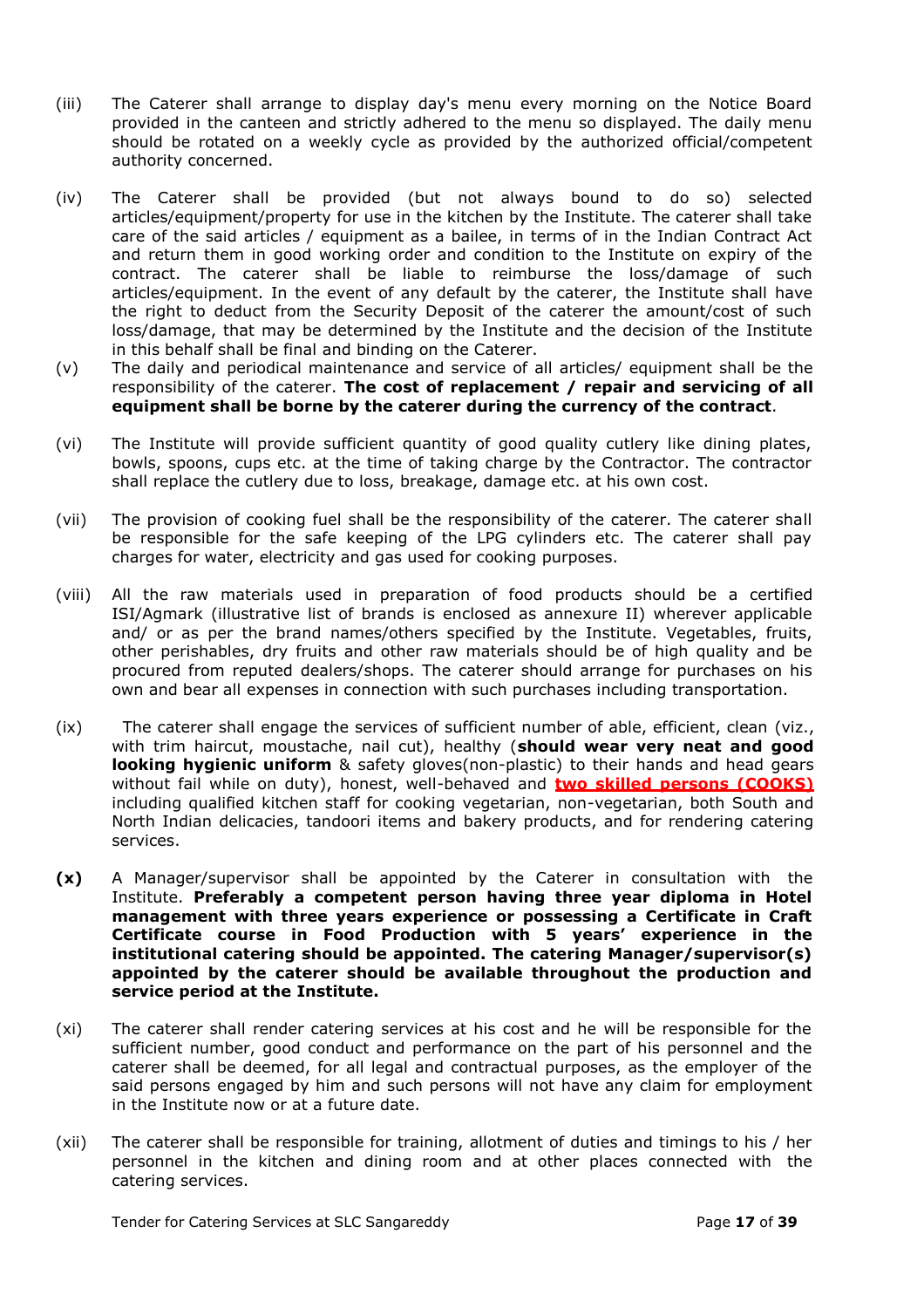- (xiii) The caterer shall provide **proper uniform** to all his personnel and ensure their cleanliness and upkeep. Separate uniforms need to be provided for different categories of staff viz. servers, supervisors, waiters and other staff etc.
- (xiv) All the personnel required by the caterer shall be engaged after a medical examination and shall be subjected to periodical medical check-ups every year by a Medical Officer who may be identified by the Institute. The certificate of fitness obtained from the Medical officer should be produced for scrutiny by the Institute. The cost of medical check-up shall be borne by the caterer.
- (xv) The Caterer should arrange for up keep of the Dining Hall, kitchen area, toilets and washing area at least 3 times daily and also immediately after any service is rendered and also whenever it is required to be done. The Caterer should ultimately ensure that the entire premises are kept hygienic and clean. Wash area must be cleaned continuously during Break-fast, Lunch and Dinner times. Liquid hand wash of reputed make like Lifebuoy/Dettol/Palmolive should be provided at all wash basins in wash area of dining halls.

#### **Periodical preventive pest control measures will be carried out by the authorities of the Institute, the cost of which has to be borne by the Caterer and he/she ensure cleaning.**

- **(xvi)** Caterer should adopt modern and hygienic kitchen practices. Caterer should ensure that tables (**and not floor**) should be used for kitchen work. Synthetic/marble cutting boards and stainless steel knives should be used for cutting vegetables. Caterer should ensure that cups, plates, tumblers, spoons, etc. are cleaned and dried properly and he should provide paper napkins at dining hall or other places wherever food and beverages are provided. **Caterer should arrange for providing proper cover for wastages besides proper and regular disposal of garbage on daily basis, lest the authorities of Institute will arrange for disposal of the same, the cost of which has to be borne by the Caterer.**
- (xvii) The caterer shall devote his full attention to the work of purchases, preparation and service and shall discharge his / her obligations under the arrangement most diligently, efficiently and honestly.
- (xviii) The caterer or his employees shall not use the premises allotted to him / her for any purpose other than for the purposes of preparation, storing and servicing and shall not act in any manner so as to cause any nuisance or annoyance or disturbance to the Institute or the participant trainees at the Institute.
- (xix) The caterer shall at all times during the currency of the contract comply with and observe all directions and instructions which may be given by the Institute, its General Manager-I, Chief Manager (SLC), Sr.Manager (Hospitality) and such other authorised officials concerning every aspect of the catering service.
- (xx) The caterer shall bear all costs and expenses and stamp duty in respect of all documents that may be entered into with the Institute.
- *(xxi)* The caterer shall alone bear all taxes, rates, charges, levies or claims whatsoever as may be imposed or levied by the State/ Central Government(s) or any local body or authority for and in connection with the rendering of catering services. *However, relevant taxes which are applicable to bank, if any, will be paid by the bank.*
	- Tender for Catering Services at SLC Sangareddy Page **18** of **39** 02. The contract for catering services shall be for a **minimum period of one year** from the date of commencement of the contract, renewable at the discretion of the Institute for such period and on such terms and conditions in that behalf mutually agreed upon. However, half yearly review would be conducted to assess the performance. The caterer will be obligated to meet the Mess Committee /Sr.Manager (Hospitality) once in a month for assessing and monitoring of the catering services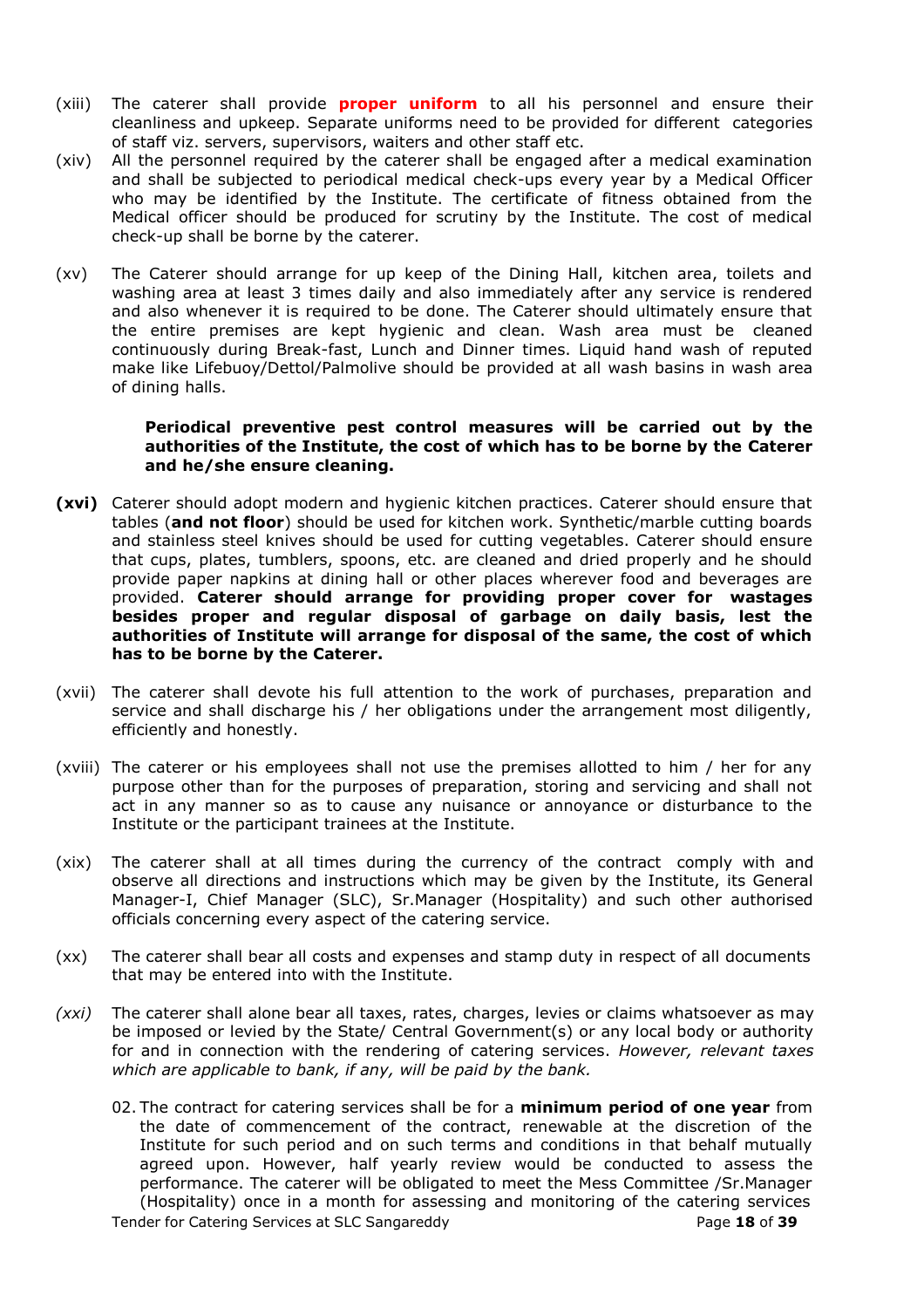rendered and for which notice will be given to him/her either in person or by written communication.

03. The performance of caterer would be assessed and monitored by the Sr.Manager (Hospitality) and/or Mess Committee at periodical intervals with or without the assistance of external expertise as may be decided by the Institute. The caterer shall comply with such observations/feedback made and furnished for improvement of the services by him/her.

#### **4. The rates quoted shall not be subject to any variations in prices, basic material, taxes, duties, labour conditions, etc., during the currency of the catering contract.**

**5.** The contract shall stand terminated on the expiry of one year by efflux of time or earlier may be terminated at one month's notice by the Institute, if any of the stipulated conditions or qualitative dimensions of the menu or services agreed upon by the Contract are not met to the satisfaction of the Institute. Likewise the caterer may after giving 3 months' notice to the Institute, terminate the Contract, if he so desires.

**6.** If the caterer assigns or sublets the catering services without the written approval of the Institute, the Institute shall be at liberty and at its discretion to terminate the contract without any further notice.

**7.** In the event of caterer being a firm, the catering contract must be executed by each partner thereof, or in the event of absence of any partner, it must be signed on his behalf, by a person holding a valid Power of Attorney authorizing him to do so, such Power of Attorney shall be produced to the Institute for its record. It must disclose that the firm is registered under the Indian Partnership Act. In the case of a body corporate, all formalities required under the Company Laws must be complied with.

**8.** The tenderer who is awarded the contract will submit the bills *programme wise* for the services rendered only at the end of each fortnight, i.e, from **1stto 15thand 16<sup>th</sup>to the last day of every month,** to the Chief Manager(Administration), who will arrange for scrutinizing the bills and if found in order, certify for payment along with the certificate to the extent that all the equipments supplied by the Institute are well maintained and are in order. The payments will be made within one week from the date of certification, subject to the condition that the caterer has cleared all his dues, viz., Electricity, Water and Labour Payments, as required to be paid by him.

**9.** The Institute further reserves right to delete or reduce any item or sanction of the bills before effecting payment in case any complaints regarding quality of food, inefficient service, non-adherence to agreed menus and shortage of any of the items in the menu have been received or noticed without assigning any reason whatsoever and no claim will be entertained in this regard.

**10.** Without prejudice to anything contained herein the Institute also reserves the right to impose penalty equivalent to the proportionate cost of such item/items multiplied by the number of the participants attending on the day which is/have been found to be of poor/bad quality, or for insufficient quantity or for unsatisfactory service or for non-serving of any food agreed, and the decision of the Institute in this regard will be final and binding on the Caterer. No claims will be entertained in this regard.(illustrative list is indicated in the Annexure III).

Tender for Catering Services at SLC Sangareddy Page **19** of **39** 11. The Caterer shall not be paid catering charges in respect of participants who are absent from any meal on a particular day provided notice is given at the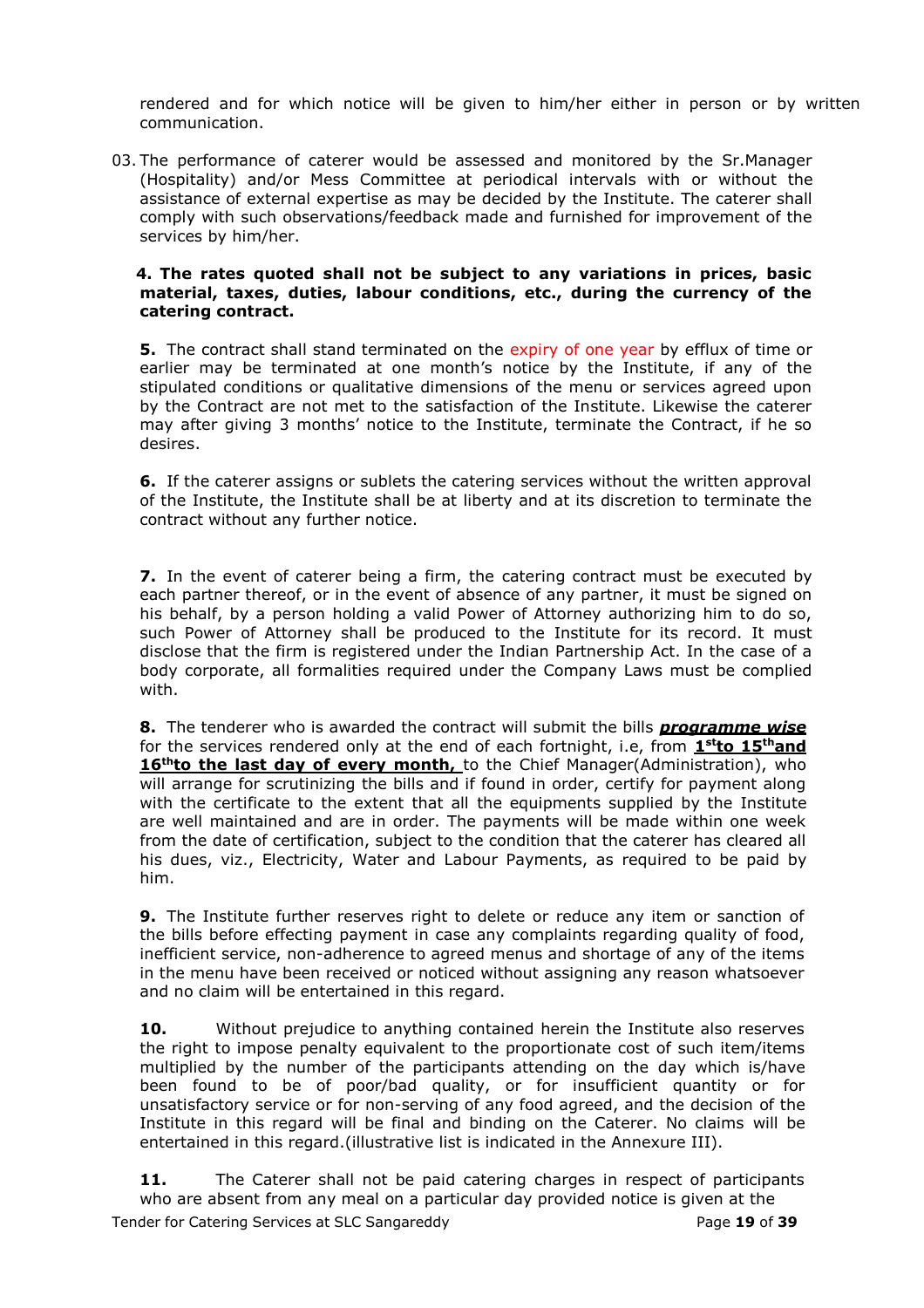beginning of same day, i.e., at bed-tea/ breakfast time in the register to be maintained (Dine-out) with the Manager (Hostel). In the event of insufficient / bad quality / non-serving of any food agreed upon to be served, the Institute will be within its rights to make suitable deductions from the Caterer's bill.

**12.** @@ If the number of participants on any day is less than 30, the caterer will be paid an overhead of 25% of the rate applicable per head per day for the number of shortfall, from the ceiling of 30 persons per day on all working days of the bank.

**13.** ## On all training holidays, the caterer shall be paid for food to all workers engaged

**14.** In case the caterer fails to fulfill his obligations for any day or any number of days to the satisfaction of the Institute, for any reason whatsoever, he shall pay by way of penalty as detailed hereunder. The Institute shall without prejudice to their rights and remedies, be entitled to deduct such penalty from the money, if any, payable by them to the caterer.

| 15.                                                                                            |                                                                                                  |
|------------------------------------------------------------------------------------------------|--------------------------------------------------------------------------------------------------|
| <b>Programme rating</b><br>given by<br>the participants<br>$**$<br>Rating between 3.75 and 4.0 | Deduction / Penalty on the bill for the<br>programme<br>5 % on the bill amount of the programme, |
| $**$<br>Rating between 3.50 and 3.74                                                           | 10% on the bill amount of the programme,                                                         |
| $**$<br>Rating below 3.50                                                                      | 20% on the bill amount of the programme,                                                         |

\*\* In case any programme falls under penalty clause, average rating of concurrent programme during the same period will be taken into consideration for computation of penalty rate.

For other deficiencies mentioned in Annexure III penalties will be levied separately

14.All questions relating to the performance of the obligations under this tender document and to the quality of ingredients used in preparing the food and beverages and all the disputes and differences which shall arise either during or after the agreement period or other matters arising out of or relating to this tender document or payment to be made in pursuance thereof shall be decided by the Dy. General Manager(R&A) of the Institute, whose decision shall be final, conclusive and binding on the caterer.

15.All taxes which the Institute may be liable to deduct or called upon to so deduct, during the currency of the arrangement shall be set-off against the bills raised by the caterer and paid to the respective department or authorities as may be required under law and the caterer shall have no claim against the Institute in respect of such payments.

16.The contractor will pay rates and wages and observe hours of work and conditions of employment as per existing Rules, agreement and applicable laws. He shall be responsible to register himself and obtain a valid license under the Contract Labour (Regulation and Abolition) Act, 1970 and rules there under and he must comply with and carry out all the provisions and obligations under the said Act and Rules and furnish all information to the Chief Manager/Asst. General Manager (Administration) as may be required by the Act / Rules and shall indemnify Bank against any penalties / claims from any default on his part, and the said obligation shall survive even after the termination of the agreement.

17.The tenderer should possess all licenses and registrations as may be required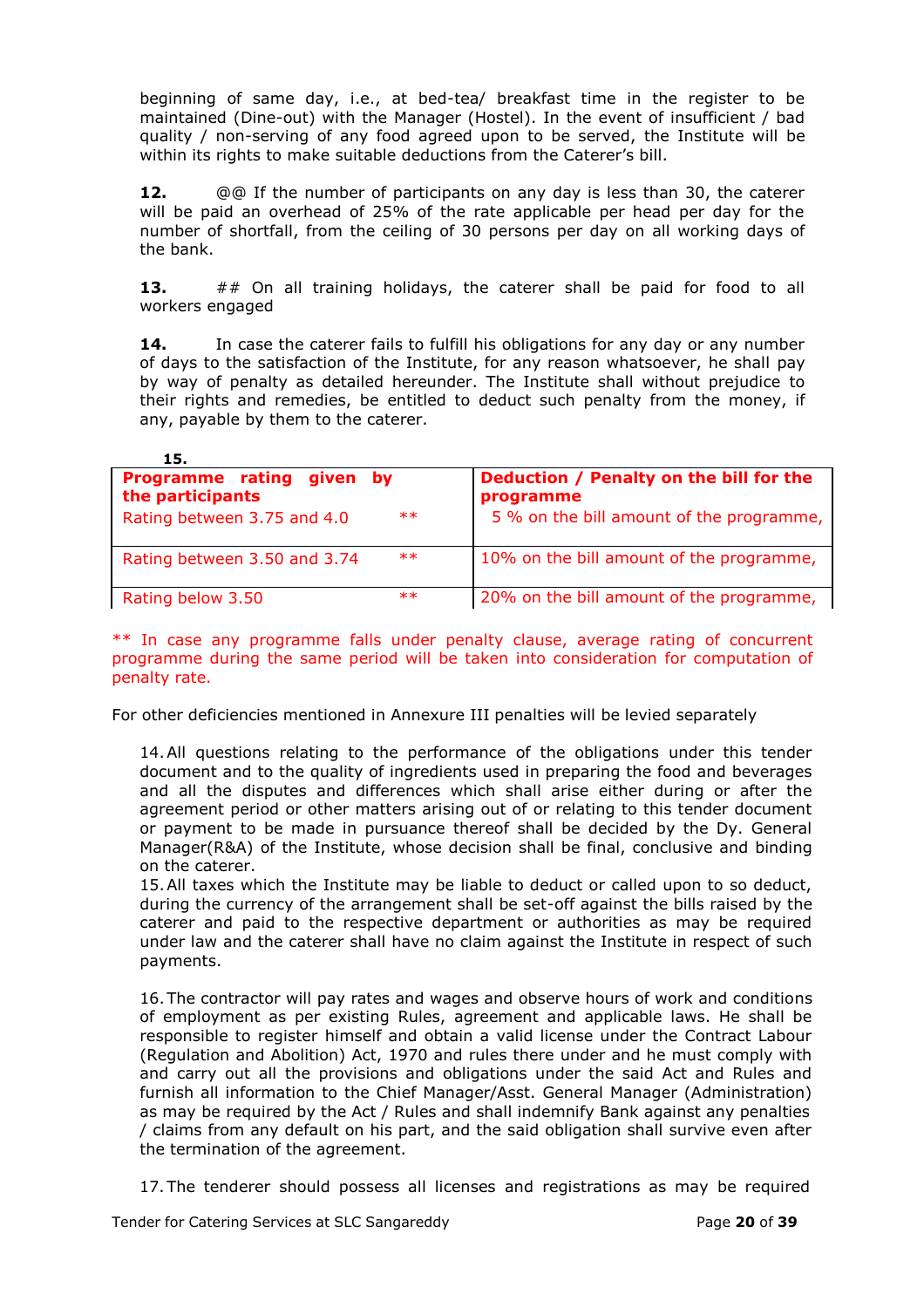under law and shall be duly registered with the Assistant Labour Commissioner (State as well as Central) and the Contract Labour (Regulation & Abolition) Act. The tenderer shall comply with all rules and regulations in force relating to, pertaining or connected with the persons engaged or employed by him. Caterer shall ensure that all Provident Fund and other statutory deductions made from the employees of his firm/company at the Institute are promptly credited to the accounts of respective authorities. Any dispute regarding such dues shall be dealt with and settled by the caterer.

18. i) The contractor shall be liable to comply with all rules and regulations in respect of all the labour laws and statutory requirements, including fire safety regulations and other regulations, which are in vogue or will become applicable in future.

(ii) The contractor shall accept and bear full and exclusive liability for the payment of any or all taxes etc., except Service Tax, now in force or hereafter imposed, increased and revised from time to time by the Central or State Government or Local Body or by any other authority with respect to or covered by wages, salaries, or other compensations paid or payable to persons employed by the contractor.

(iii) The contractor shall fully comply with all the applicable laws, rules and regulations relating to P.F. Act including the payment of P.F. Contributions, Payment of Bonus Act, Minimum Wages Act, Workmen's Compensation Act, ESI, CL(R&A) Act, Essential Commodities Act, Migrant Labour Act and / or such other Acts or Laws or regulations passed by the Central, State, Municipal and Local Government agency or authority, including T.D.S. as per I.T. Act, applicable from time to time. He should submit proof of remittances to ESI on a quarterly basis along with his bill for that quarter.

(iv) The contractor shall be responsible for proper maintenance of all Registers, Records and Accounts so far as these relate to the compliance of any statutory provisions / obligations. The contractor shall be responsible for maintaining record pertaining to payment of Wages Act and also for depositing the P.F. contributions, if required, with authorities concerned. Any penalty imposed on us by the govt. departments for non-compliance of the rules and regulations by the contractor would be payable by the contractor.

(v) The contractor shall bind himself /his executors or administrators and shall indemnify and hold harmless the Bank, in respect of this contract, including all claims, damages proceedings, costs, charges and / or any expenses whatsoever which may be imposed, enforced or brought against the Bank or any of its directors, officers or employees for reasons of or consequent upon any breach or default on the part of contract in respect of violation of any of the provisions of Law / Act / Rules or regulations having the force of law or if any award of decision by any competent tribunal, court or authority in respect of the workmen or any one employed / engaged by the contractor / sub-contractor in connection with this contract. This indemnity shall survive even after termination of the contract.

(vi) The contractor shall be responsible for all the claims of his employees and the employees of the contractor shall not make and claim whatsoever against the Bank. The contractors" workmen will not have any right whatsoever to get absorbed in the Bank.

(vii) The contractor shall engage fully trained and adequately experienced workmen, who are medically fit. They should be free from all infections/ diseases.

(viii) The contractor shall obtain adequate insurance policy in respect of his workmen to be engaged for the work, towards meeting the liability of compensation arising out of death / injury / disablement at work etc.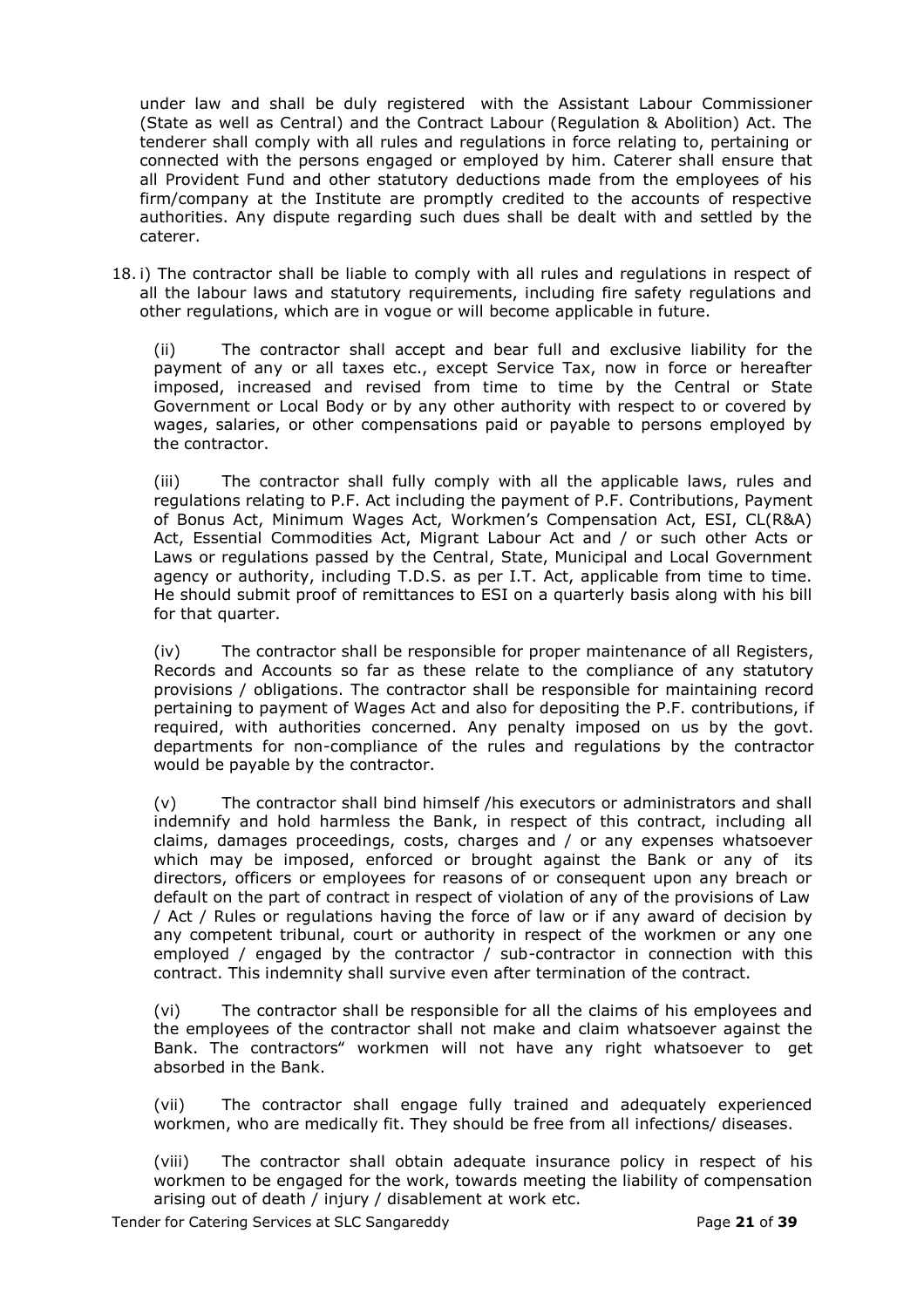(ix) The contractor shall provide weekly off / holidays to his workmen as per labour laws but it will be his responsibility to ensure uninterrupted services on all days. The contractor must **not engage** any **child labour**.

19.Contractor shall ensure that the contractor's employees maintain peace, order and decorum in the premises. Any disturbance in the premises by the contractor or his agents/employees would render the termination of the contract without notice by the Bank.

20.The contractor shall carry out improvements as may be necessary for ensuring satisfactory service and shall take due notice of complaints made by the boarders or through the Faculty Members / Chief Manager (Administration). A "Suggestion-cum-Complaint Register" will be maintained in the dining hall and the same will be submitted to the Sr.Manager (Hospitality) every day, with his remarks, for further putting up to the Competent Authority. The contractor will be responsible to attend to all complaints / requirements within the purview of the contract.

21.Caterer should ensure compliance with all legal and statutory provisions in connection with the contract of catering.

22.Failure to commence services within 7 days of signing of the contract or as decided by the Institute will result in **cancellation** of the contract awarded and forfeiture of security deposit.

23.Any indulgence, forbearance or waiver, granted or shown or made on the part of the Institute will not prejudice its rights under the contract.

24.The Caterer shall insure or keep insured against fire, theft, injury, accident and also third party risks all goods, articles, equipment jointly in the name of the caterer and the Institute and shall regularly and punctually pay each and all premia as and when the same shall become due, during the currency of the contract.

25.The caterer shall arrange and pay for policy under public liability Insurance Act 1991 and Insure and keep Insured all substances which are or have been declared to be hazardous under the notification/s issued or that may be issued from time to time under the above Act or any rule framed there under and which substances are used by the contractor during the course of the contract.

26.The tenderer whose tender is accepted has to execute a Contract with the Institute but his liability under the contract shall commence from the date of written order.

27.Nothing contained in these presents is intended nor shall be construed to be a grant, demise or assignment in law of the premises or the articles/equipment or any part thereof by the Bank to the Contractor and or its personnel and they shall vacate and handover the same in good working condition and order upon termination of these presents either by efflux of time or otherwise.

28.The Courts in Sangareddy (Telangana) alone shall have jurisdiction in respect of any matters touching the tender.

29.The contractor shall, at his cost, arrange for testing the quality of food by Govt. Certified Agencies on a quarterly basis.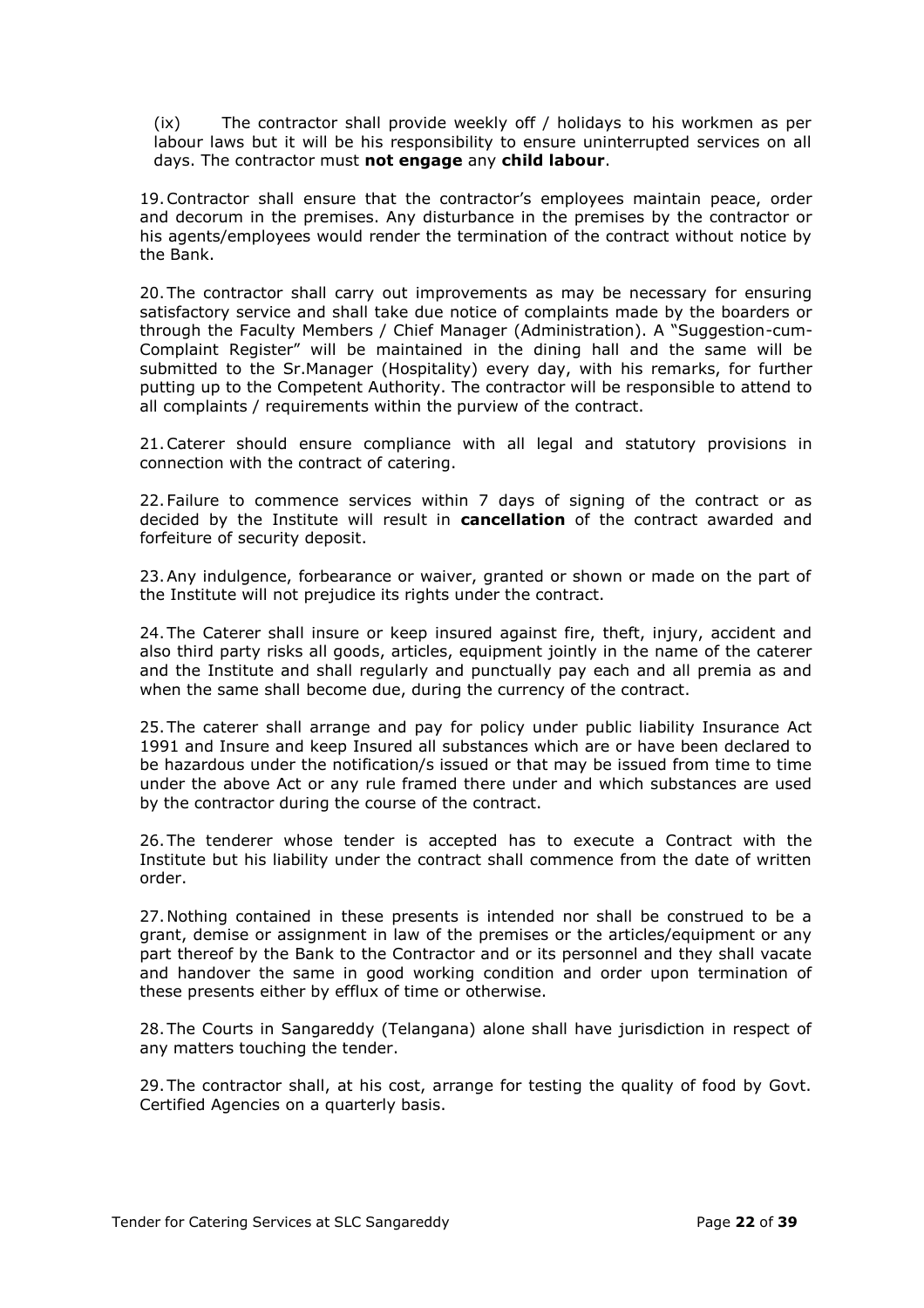# **Annexure: I**

| <b>DAILY MENU</b>           | <b>ITEMS TO SERVE</b>                                                                                                                                                                                                                                                                                                                                                                                                                                                                                                                                                                                          |
|-----------------------------|----------------------------------------------------------------------------------------------------------------------------------------------------------------------------------------------------------------------------------------------------------------------------------------------------------------------------------------------------------------------------------------------------------------------------------------------------------------------------------------------------------------------------------------------------------------------------------------------------------------|
| A. Breakfast                | (i) Vegetarian (Unlimited):<br>Daily compulsory items:<br>Milk Bread (toasted in electrical toasters), butter & jam, or<br>Bread with Omlette or 2 Boiled Eggs<br>And<br>One item each from the following to be served daily in<br>weekly cyclic menu as under:<br>Idli-Vada, Masala Dosa, Onion Uthappam, Pesarattu with<br>Rawa Upma, Rice Pongal, Tomato Bath, Bisibela Bath; Pongal-<br>Vada etc.<br>And<br><b>Beverages:</b> i) Milk/ Dip tea / instant Coffee                                                                                                                                            |
| B. Forenoon Tea / Coffee:   | Tea or Coffee (suaar/without suaar) with sufficient Biscuits<br>of two varieties viz., Britania Marie Gold and Salted biscuits at<br>class rooms/ Faculty blocks/ E-learning departments)<br>(11.00 am).                                                                                                                                                                                                                                                                                                                                                                                                       |
| C. Lunch (Vegetarian only): | Soup (vegetarian) for all<br>Two Vegetable curries (1 special)                                                                                                                                                                                                                                                                                                                                                                                                                                                                                                                                                 |
| <b>Vegetable Curries:</b>   | One each from (a) and (b) below to be served in weekly<br>cyclical menu)<br>a) Alu Gobi, Tomato Curry<br>Mixed Vegetables, Lady"s Finger with<br>Do Pyaza, Cabbage, Beans porial, Carrot Aluporial, Donda<br>Fry/Masala,<br>Brinjal Masala, Bagara Baigan,<br>Aloo Fry, Raw Banana Fry/Masala,<br>MethiAlu, Stuffed Bendi, Rajma Masala<br>b) MalaiKofta, Rajma Dal, MirchikaSalanAloo Mutter,<br>Gobi,<br>Stuffed Capsicum, Zeera<br>Aloo<br>Aloo,<br>Veg.ShahiKurma,<br>PalakPaneer, Mutter Paneer, PaneerMakhani, Yam<br>Curry, Mixed Veg.curry. Kabuli Channa Masala,<br>NavaratanKurmaMethiChamanHariyali |
|                             | <b>Common items for all participants:</b><br>Puri / Roti / Nan (any one)<br>Sambar / Rasam /Karhi/ Plain rice(Compulsory) Coconut<br>rice/Pulau/Tomatorice,<br>Jeera Rice/Pulihora/Veg noodles, Veg. Fried<br>Rice, Vangibhath<br>Dal Fry/Dal Makhani,<br>Punchrangi / Rajma / Lobia dal (any one)<br>Curd, Salad, Pickles, Roasted Papad (Lijjat)<br>Fresh Chutney (Compulsory)                                                                                                                                                                                                                               |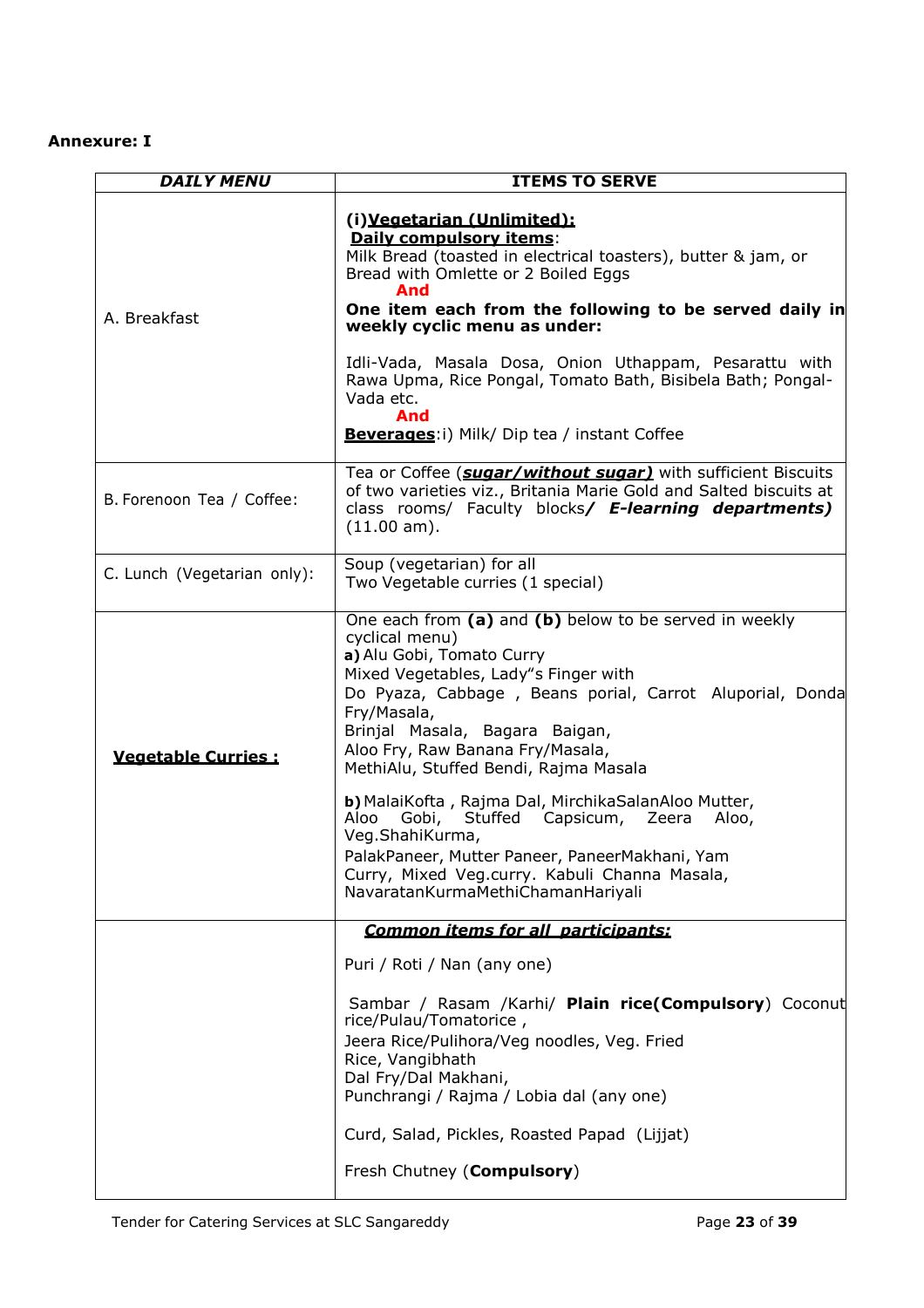|                             | <b>Dessert:</b> One of the following items to be served in weekly<br>cyclical menu)                                                                                                                                                                                                                                                                                                                                                                                                                                                                                                                                                                                                                                                                                                                                                                                                                                                                                 |  |  |
|-----------------------------|---------------------------------------------------------------------------------------------------------------------------------------------------------------------------------------------------------------------------------------------------------------------------------------------------------------------------------------------------------------------------------------------------------------------------------------------------------------------------------------------------------------------------------------------------------------------------------------------------------------------------------------------------------------------------------------------------------------------------------------------------------------------------------------------------------------------------------------------------------------------------------------------------------------------------------------------------------------------|--|--|
|                             | Fruit Custard, Truffle Pudding, Fruit Salad, Ice cream, Indian<br>Sweet, Cut Fruits.                                                                                                                                                                                                                                                                                                                                                                                                                                                                                                                                                                                                                                                                                                                                                                                                                                                                                |  |  |
|                             | <b>Indian Sweets (for all): Unlimited</b>                                                                                                                                                                                                                                                                                                                                                                                                                                                                                                                                                                                                                                                                                                                                                                                                                                                                                                                           |  |  |
|                             | Rice<br>Kheer, SemiaKheer,                                                                                                                                                                                                                                                                                                                                                                                                                                                                                                                                                                                                                                                                                                                                                                                                                                                                                                                                          |  |  |
|                             | GulabJamun, Carrot Halwa, Jilebi                                                                                                                                                                                                                                                                                                                                                                                                                                                                                                                                                                                                                                                                                                                                                                                                                                                                                                                                    |  |  |
|                             | Double-ka-mitha, KubaniKaMitha, Rasgulla, Rasmalai etc., (any<br>one variety per day)                                                                                                                                                                                                                                                                                                                                                                                                                                                                                                                                                                                                                                                                                                                                                                                                                                                                               |  |  |
| D. Afternoon Tea / Coffee   | Tea / Coffee one cup 120 ml (suaar/without suaar) per<br>Person with sufficient No. of Marie gold and Salt Biscuits.<br>$(3.15$ to 4.00 P.M.) (At class rooms Faculty blocks/ $E-$<br>learning departments / Admn.department/IT wing)                                                                                                                                                                                                                                                                                                                                                                                                                                                                                                                                                                                                                                                                                                                               |  |  |
| E. Evening Tea with Snacks  | Tea / Coffee sugar/without sugar) with snacks<br>like Samosa, Cutlets, Veg. Puff, Kachori, Finger<br>chips Cakes, Bondas, Soft Pakoda, Bread Rolls,<br>Onion Pakoda, Chuduva (Beaten rice/Rice flakes)<br>with Namkeens Etc., (One item of snacks to be<br>served weekly in cyclical Menu) (At class rooms)                                                                                                                                                                                                                                                                                                                                                                                                                                                                                                                                                                                                                                                         |  |  |
| F. Dinner (Veg. & Non-Veg.) | Soup (Vegetarian) for all<br><b>For Vegetarian:</b><br>2 Veg. Curries (1 special)<br><b>For Non Vegetarian:</b><br>One NV Dish & one Veg.Curry<br><b>Common Items for all participants:</b><br>Same as for lunch mentioned at "C" above.<br><b>Vegetable Curries:</b><br>Same as for lunch (Items provided at lunch not to be<br>repeated).<br>Non-Vea. Dish :<br>(one of the following to be served on weekly cyclical menu)<br>Mutton Pulau, ChickenPulau, Biryani-Basmati with Chicken<br>or mutton,<br>Mutton Curry, Mutton Kurma, Mutton Nilagiri,<br>Mutton Kofta Curry, Mutton Rogan Josh, Mutton Pepper Fry,<br>Garlic Chicken, Butter Chicken,<br>Ginger Chicken, Chicken do piazza, Fish Curry, Chilly Fish,<br>Ginger Fish<br>Fish Fry, Chilli Chicken,<br>Kheema, Etc.,<br>Dessert: Same as for Lunch<br>(Items provided at lunch not to be repeated).<br>Dry Fruits/Choice of 5 seasonal fruits/Milk etc should be<br>served for officials on fasting. |  |  |

1. The charges in respect of food served to guests staying in Guest Rooms, will be paid in addition to the approved charges for Breakfast, Lunch, Dinner, etc., for the participants, if special items are served, in addition to the usual menu. If the guests are served fruits, etc., in addition to normal food, these may be billed separately at cost; if however, fruits, milk, etc., are served in substitution of regular Breakfast / Lunch / Dinner, the charges for Breakfast / Lunch / Dinner will be paid.

Tender for Catering Services at SLC Sangareddy **Page 24** of 39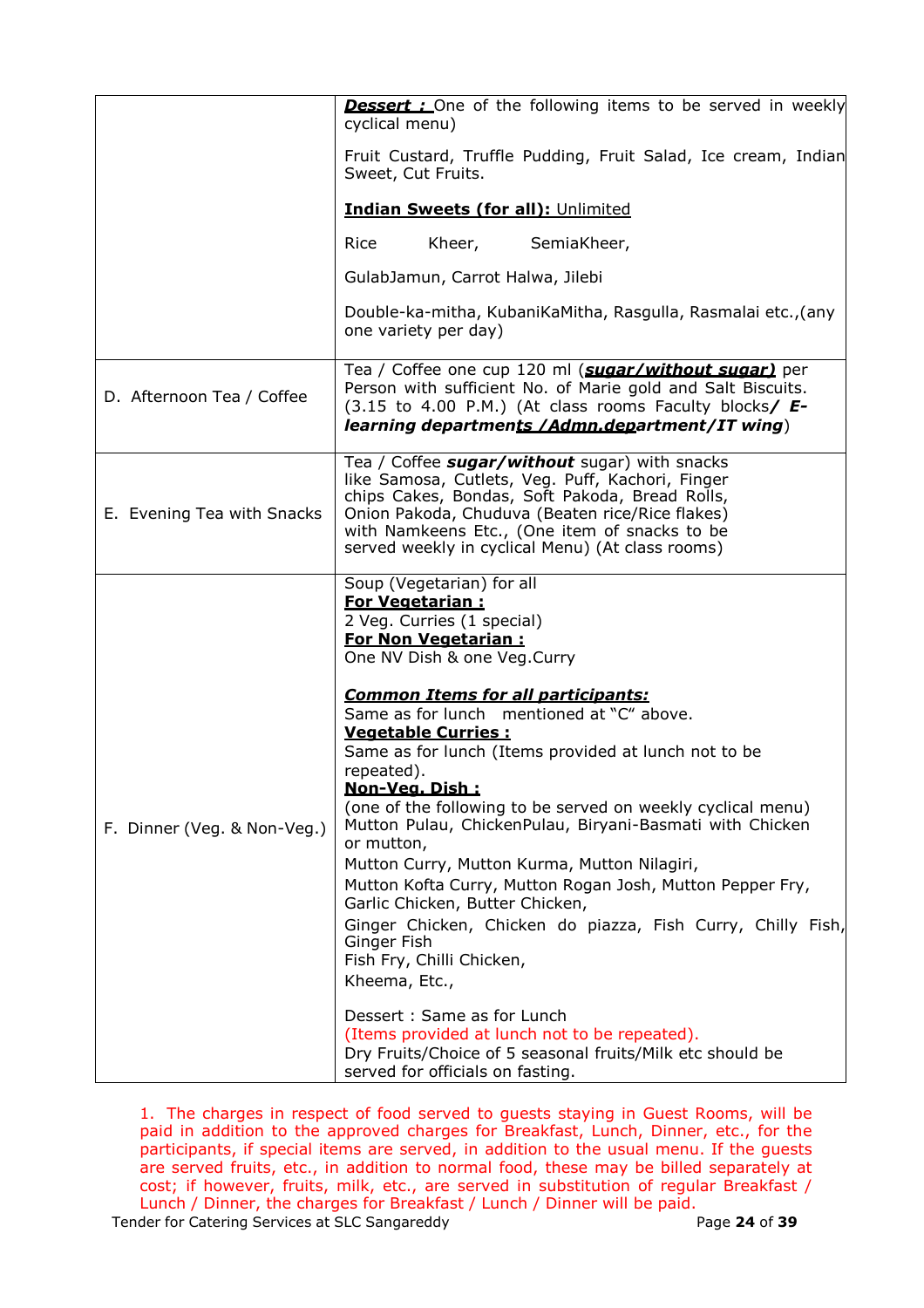2. A cup of Coffee / Lemon Tea / Green Tea / Normal Tea should be provided to the SLC Institute Staff both in the forenoon and afternoon.

3. A cup of Coffee / Lemon Tea / Green Tea / Normal Tea should be provided to the Administrative Block Staff for about 70 persons in IT dept, Regional office, Branch Office & to Security Staff, both in the forenoon and afternoon.

4. LUNCH / DINNER should be provided, on SUBSIDED (TENDERED) rates to the regular Administrative staff at

- a) SLC
- b) Branch office
- c) Regional Office
- d) IT Cell

members to be served at the staff dining hall or elsewhere and the cost of which to be be recovered by caterer from the individual/staff concerned. However, when

5. Daily / Weekly menus will be prepared and SUBMITTED in advance for approval by the Institute and displayed in the Dining Hall for information. The various items of the menu will be changed frequently as approved by the food committee to provide variety and a uniform standard of courses as stated in the menu will be maintained at all times.

6. In case of participants who check-in and checkout during the middle of the day, the rates approved for those sessions will only be applicable.

7. The caterer to provide / employ a cook(s) who can prepare authentic south Indian and north Indian food.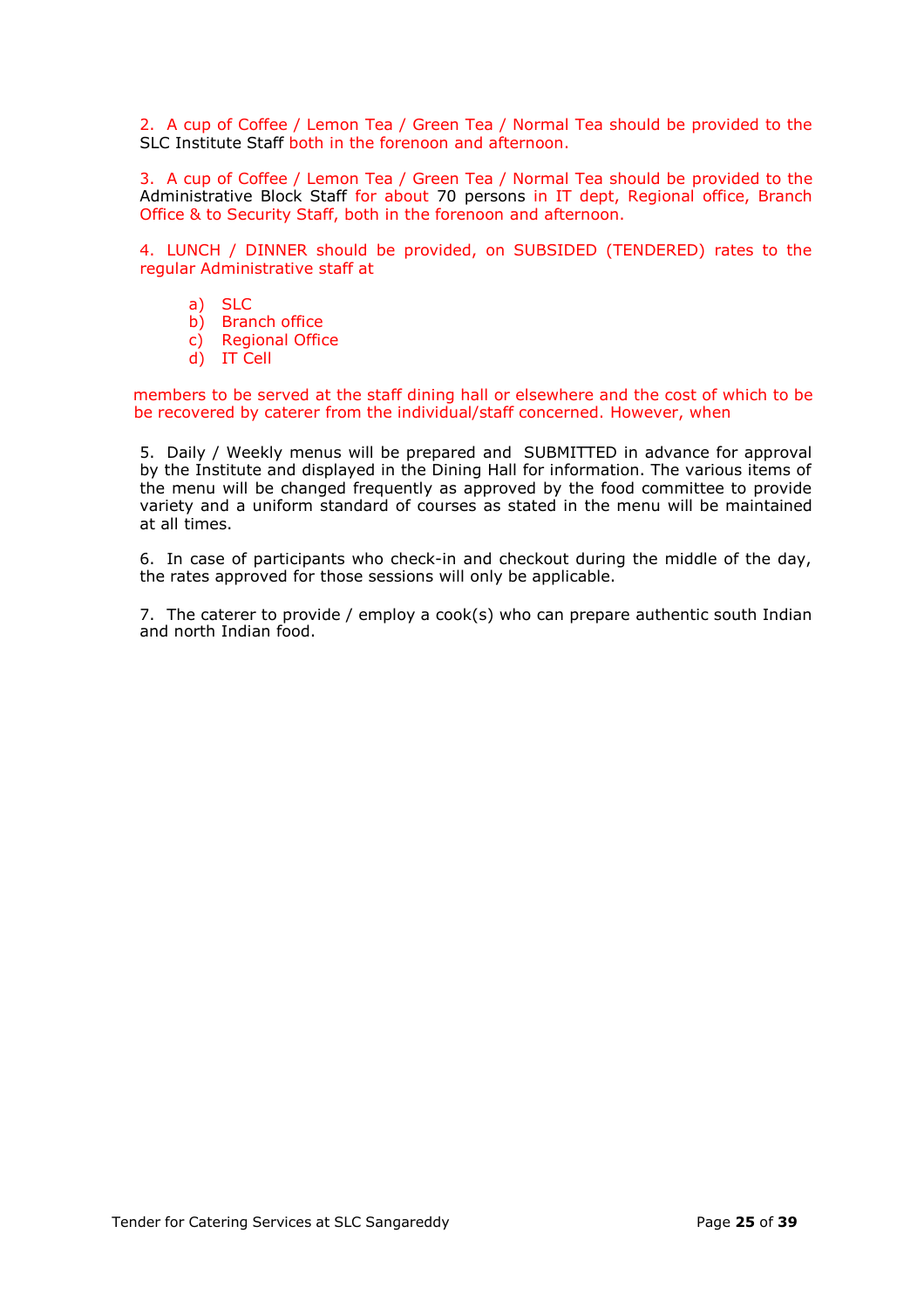## **Annexure-II**

# **ILLUSTRATIVE LIST OF INDICATIVE BRANDS OF ITEMS TO BE USED IN CATERING**

| S.No.          | <b>ITEM</b>                   | <b>BRAND</b>                                                                  |
|----------------|-------------------------------|-------------------------------------------------------------------------------|
| 1              | Milk                          | Britannia / Amul/Vita/Jersey/heritage/Vijaya                                  |
| 2              | <b>Bread</b>                  | Modern/Perfect/Britannia/ Bakers"Inn / Ruchi /<br>Spencers                    |
| $\overline{3}$ | <b>Butter</b>                 | Amul/Jersey/Nestle                                                            |
| $\overline{4}$ | Jam                           | Kissan/Tops/Maggi                                                             |
| $\overline{5}$ | <b>Tomato Sauce</b>           | Kissan/Maggi/Tops                                                             |
| $\overline{6}$ | Chilli Sauce                  | Kissan/Maggi                                                                  |
| 7              | Tea/Tea Bags                  | Taj Mahal/Twinnings/Tetley/Tata Tea or of equal<br>quality                    |
| 8              | Coffee                        | Nescafe/Sunrise/Bru                                                           |
| 9              | Refined Oil/Ground Nut<br>Oil | Nature Fresh/Vital//Fortune/Ginny /Lite/Heart                                 |
| 10             | Vanaspati Ghee                | Dalda/Rath                                                                    |
| 11             | <b>Mustard Oil</b>            | Fortune/Engine/Kanodia/Kalash                                                 |
| 12             | <b>Rice</b>                   | Top quality fine rice                                                         |
| 13             | Sugar                         | Good Quality (Sulphur less)                                                   |
| 14             | Atta/Maida/Besan              | Ashirwad / Rajdhani/ Annapurna<br>/Pillsbury<br>(no loose Atta is acceptable) |
| 15             | Pulses                        | Good Quality                                                                  |
| 16             | <b>Spices</b>                 | MDH/Captain Cook/Everest/Catch                                                |
| 17             | Fruits/Vegetables             | Seasonal Fresh Quality                                                        |
| 18             | Salad                         | Seasonal items consisting of green fresh<br>Vegetables                        |
| 19             | Corn Flakes                   | Mohan/Kellogg"s                                                               |
| 20             | Ice Cream                     | Jersey/Heritage/Kwality /Amul                                                 |

Above brands and/or brands of comparable quality (to be approved by the APGVB SLC can only be used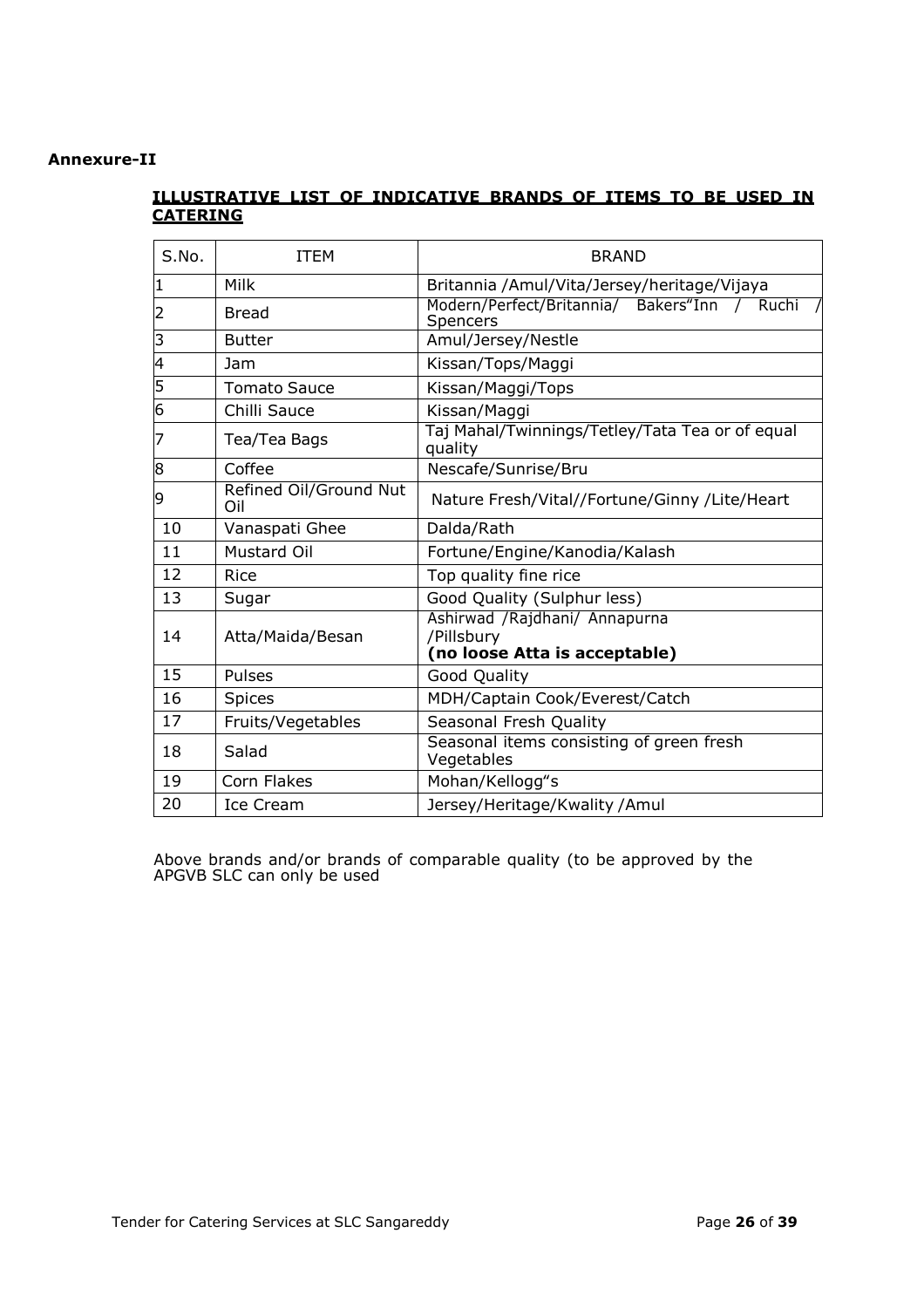#### **Annexure - III**

# **Penalties for various deficiencies**

| Major deficiency                                                                   | Minor deficiency                                                                                                                                         |
|------------------------------------------------------------------------------------|----------------------------------------------------------------------------------------------------------------------------------------------------------|
| Shortage of food.                                                                  | Not wearing Uniform/ gloves / Head<br>gear / Apron / shoes                                                                                               |
| rotten<br>Serving stale food / Using<br>vegetables/fruits/milk/other food items.   | Using of floor instead of tables for<br>preparing food items/ Roti/ Cutting of<br>vegetables                                                             |
| Not using Agmark / ISI certified/ branded<br>and specified ingredients for cooking | Not displaying menu in dining hall<br>lboard                                                                                                             |
| Non-maintenance of cleanliness in kitchen/<br>dining hall/wash area                | Non-disposal of garbage generated out<br>of kitchen                                                                                                      |
|                                                                                    | Non-adherence to pre-decided menu<br>without prior approval of Dy. Manager<br>(Hospitality)                                                              |
|                                                                                    | Violation<br>of any Terms<br>and<br>conditions/specifications/stipulations<br>made in the Agreement (except those<br>mentioned under major deficiencies) |

# **Rates of Penalty**

| Major deficiency during a quarter | Amount of penalty per<br>instance                                                         |
|-----------------------------------|-------------------------------------------------------------------------------------------|
| $1st$ Instance                    | Rs.1000/-                                                                                 |
| $2nd$ Instance                    | Rs.3000/-                                                                                 |
| 3rd Instance                      | Rs.5000/-                                                                                 |
| Above three instances             | Termination of contract at the discretion of<br>the Institute or Rs. 10000/- per instance |

| Minor deficiency during a quarter | Amount of penalty per<br>instance |
|-----------------------------------|-----------------------------------|
| $1st$ Instance                    | Rs.500/-                          |
| 2 <sup>nd</sup> Instance          | Rs.1000/-                         |
| 3rd Instance                      | Rs.2000/-                         |
| Above three instances             | Rs.5000/- per<br>instance         |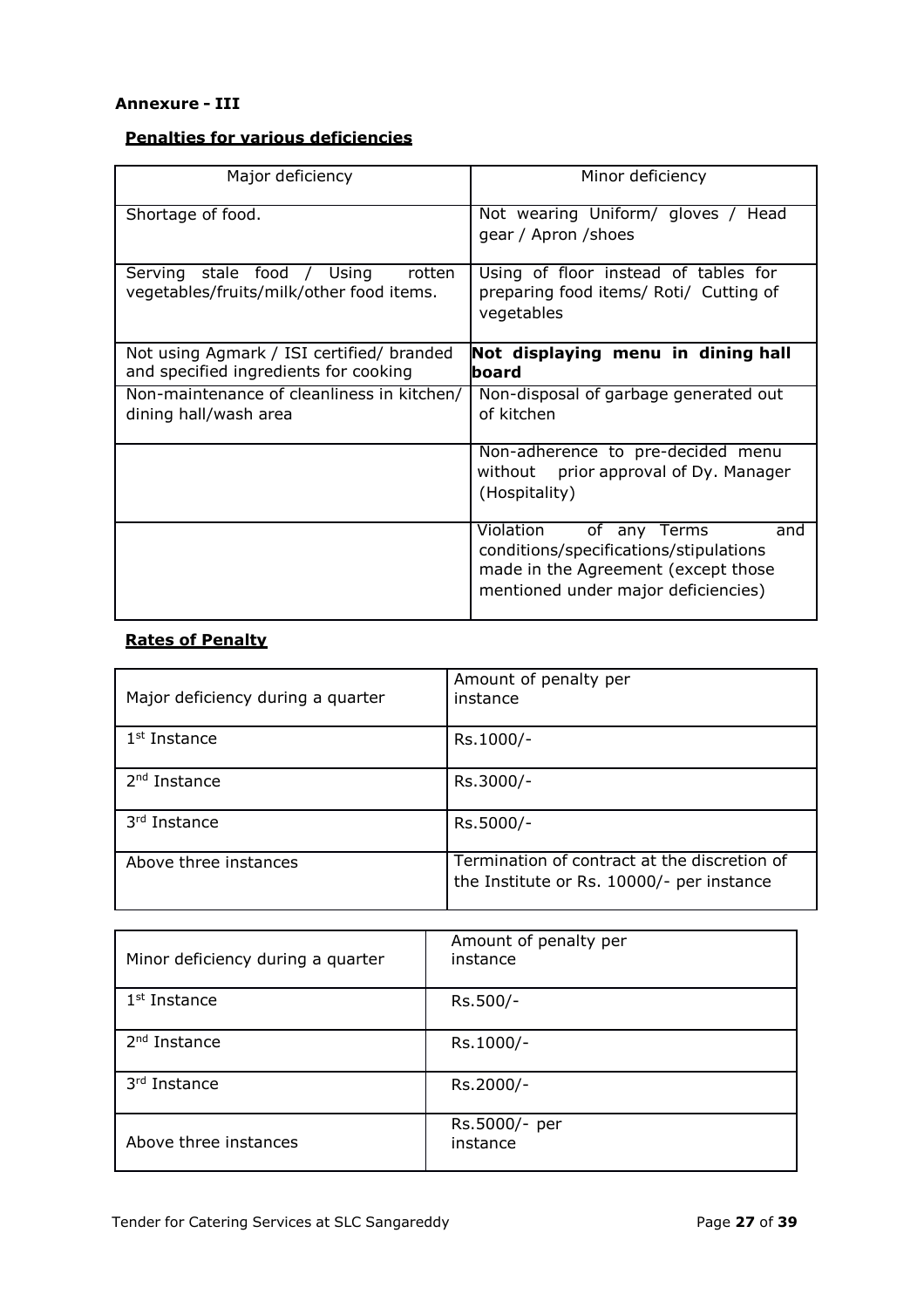# **Annexure-A**

# **Bid Covering Letter: To be submitted by the bidder along with Bid documents**

To,

The General Manager-(HR&IT) Andhra Pradesh Grameena Vikas Bank D.No.2-5-8/1 ,  $1^{\text{st}}$  Floor, Opp:Life Line Hospital, Ramnagar, **HANMAKONDA** – 506001 District: Warangal, Telangana

Sir,

Our Bid for CATERING SERVICES

We submit our Bid Document herewith. We understand that

- 1. You are not bound to accept the lowest or any bid received by you, and you may reject all or any bid without assigning any reason or giving any explanation whatsoever.
- 2. APGVBSLC may follow close or open bidding process as per requirement of the APGVBSLC.
- 3. If our Bid is accepted, we undertake to enter into and execute at our cost, when called upon by the purchaser to do so, a contract in the prescribed form.
- 4. If our Bid is accepted, we are to be jointly responsible for the due Performance of the contract.
- 5. Vendor means the bidder who is decided and declared so after examination of commercial bids.
- 6. The Commercial Bidding process will be through two bid tender system. The bidders are required to have FIVE years of experience for Comprehensive Annual Maintenance contract for **CATERING SERVICES**.

# II **CERTIFICATE:**

I/We read and understood all conditions and requirements of APGVBSLC, Sangareddy, for providing catering services .

Yours faithfully,

For: Signature: Name:

Seal of Company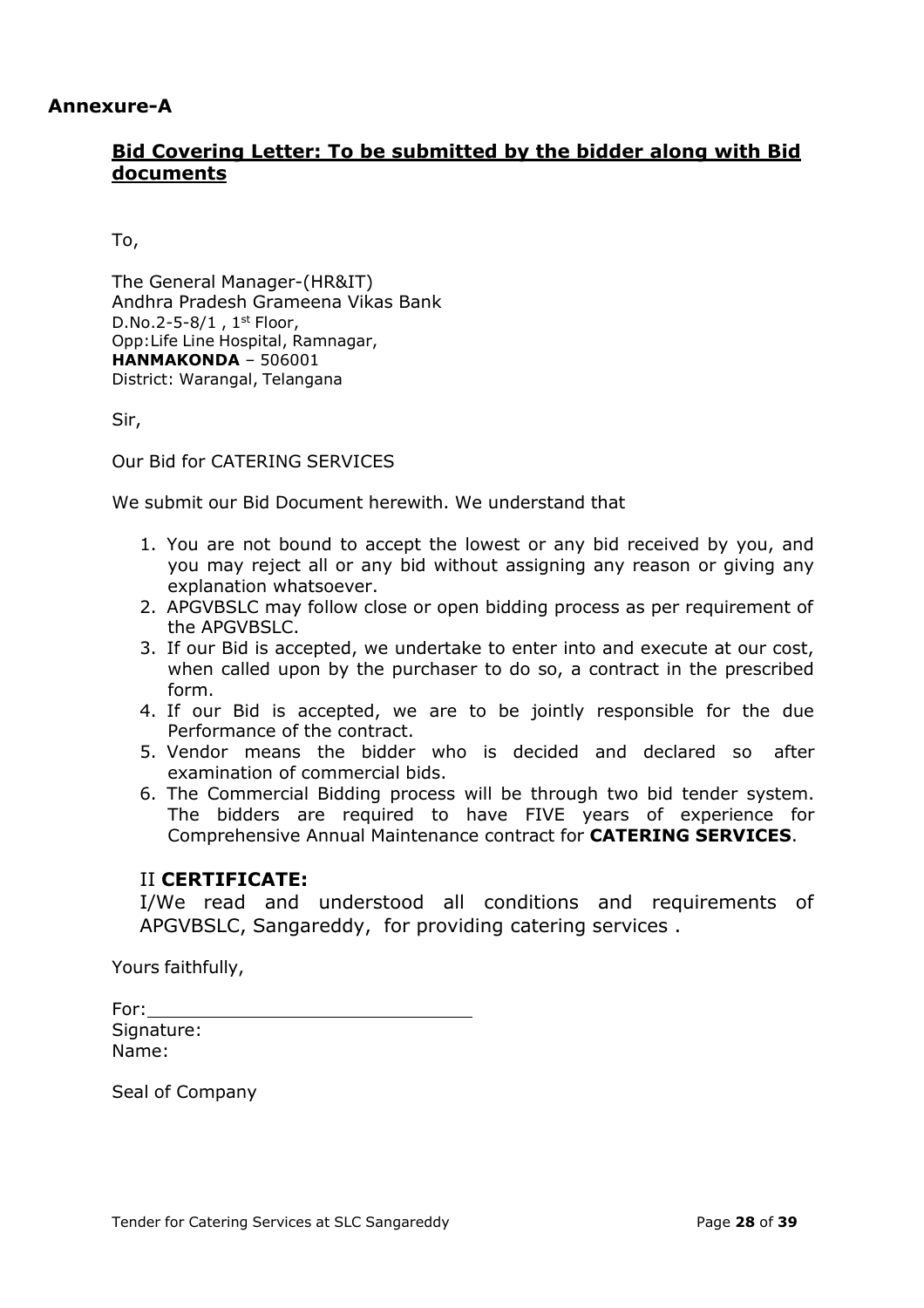#### **2. Qualification criteria:**

a) Bidders meeting the following criteria are eligible to submit their Bids along with supporting documents. If the Bid is not accompanied by all the required documents supporting eligibility criteria, the same would be rejected:

| Sr.No. | <b>Eligibility Criteria</b>                                                                                                                                                                                                                                                                                          | <b>Documents to be submitted</b>                                                                                                                                                                                                                                                                                           |
|--------|----------------------------------------------------------------------------------------------------------------------------------------------------------------------------------------------------------------------------------------------------------------------------------------------------------------------|----------------------------------------------------------------------------------------------------------------------------------------------------------------------------------------------------------------------------------------------------------------------------------------------------------------------------|
| I1     | The bidder must be a Firm / Proprietary /<br>Company registered under Companies Act.<br>With an experience of minimum 05 years<br>in the field of Catering Services.                                                                                                                                                 | In case of Proprietary copy of the GST<br>Registration certificate / In case of firms<br>Copy of the firm registration Certificate /<br>In case of company copy of certificate of<br>incorporation issued by Registrar of<br>Companies and full address of the<br>registered office plus GST registration<br>certificates. |
|        | Handled minimum 3(three) single<br>completed annual contracts in catering<br>services in Telangana State with each<br>contract having value of not less than<br>Rs 11,20,000/-<br>Or                                                                                                                                 | Copy of the work order and work<br>completion certificates issued by the<br>principal Employers specifying the below<br>criteria's for the works carried out during<br>period from 28/02/2017<br>the<br>to<br>28/02/2022.                                                                                                  |
| 2      | Handled<br>minimum<br>$2$ (Two)<br>single<br>completed annual contracts in Catering<br>Services in Telangana State with each<br>contract having value of not less than<br>Rs.14,00,000/-<br>Or                                                                                                                       | 1. Scope of work.<br>2. Contract value.<br>3. Area of the building.<br>4. No. of staff deployed by the contractor<br>for the contract.<br>5. Period of the contract for completed.<br>6. Monthly payment                                                                                                                   |
|        | Handled<br>minimum<br>$1($ one $)$<br>single<br>completed annual contracts in Catering<br>Services in Telangana State with each<br>contract having value of not less than<br>Rs.22,40,000/-                                                                                                                          | Note:<br>(i) Renewal of annual contracts shall be<br>considered as a single contract.<br>(ii) Copy of agreement is enclosed.                                                                                                                                                                                               |
| 3      | The bidder should have a minimum<br>average<br>annual<br>turnover<br>Ωf<br>Rs.8,40,000/- for the previous three<br>years (as on 31-03-2021). Audited /<br>Certified Balance Sheet (by Charted<br>Accountant) for the years 2017-18,<br>2018-19 and 2020-21 establishing the<br>turnover criteria should besubmitted. | (i) Copy of the audited P&L Account and<br>Balance Sheet duly Certified by the<br>Charted Accountant including 3CA/3CD<br>and auditor notes and accounts.<br>(ii) Copies of returns uploaded to the Tax<br>authorities such as IT & Service Tax etc.<br>(iii) Any return uploaded to the labour<br>Commissioner.           |
| 4      | Bidder should have Office at Sangareddy or<br>Twin cities of Hyderabad & Secunderabad<br>only                                                                                                                                                                                                                        | Address Proof of the firm should be<br>submitted.                                                                                                                                                                                                                                                                          |

The bidder should have (i) Valid labour license under section 12(1) of then contract Labour regulation and Abolition) Act, 1970. (ii) Registered with ESI, EPF, GST etc authorities and must be in possession of Permanent Account No (PAN).

A copy of the Documentary evidence must be furnished against each of the above criteria along with an index. All documents must be signed by the authorized signatory of the bidder. Relevant portions, in the documents submitted in pursuance of eligibility criteria, should be highlighted.

**Signature** Seal of Company

Tender for Catering Services at SLC Sangareddy Page **29** of **39**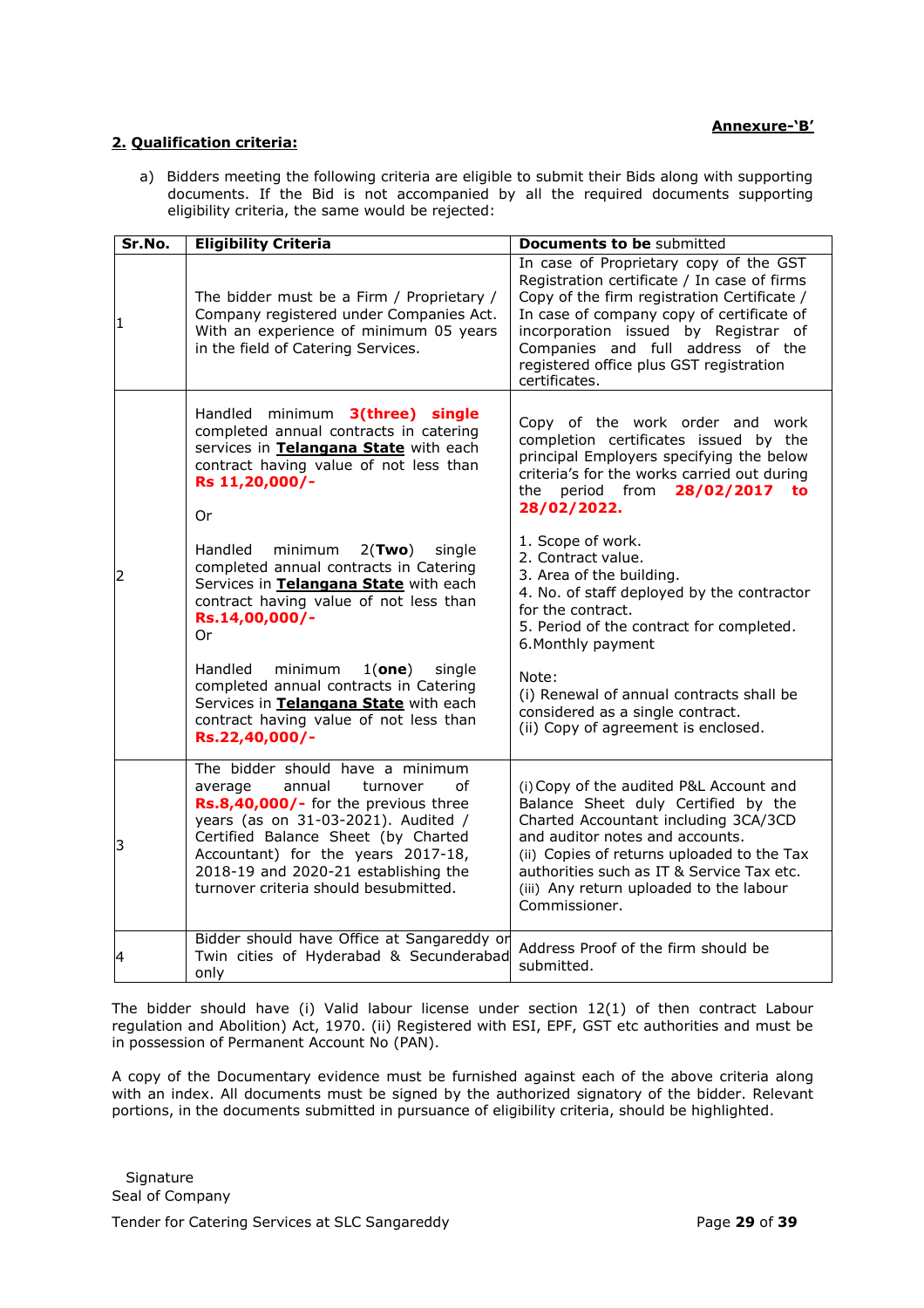#### **Annexure –C. TECHNICAL BID EVALUATION (MATRIX)**

Evaluation Information

The bidder should fill the table below and submit documentary evidence for all the particulars mentioned hereunder:

| Sr.<br>No. | Particulars                                                                                                                       |                | To be filled up by<br>the APGVBSLC,<br><b>APGVBSLC</b> | Documents attached<br>[Yes/No]. If Yes,<br>state the nature of<br>documents(s). |
|------------|-----------------------------------------------------------------------------------------------------------------------------------|----------------|--------------------------------------------------------|---------------------------------------------------------------------------------|
| 1          | annual<br>turnover<br>of<br>the<br>Average<br>Company as per Audited<br>Balance<br>Sheets as on 31st March 2019, 2020<br>and 2021 |                |                                                        |                                                                                 |
|            | $>12$ lakhs                                                                                                                       | 10             |                                                        |                                                                                 |
|            | $>10$ lakhs but $\lt$ = 12 lakhs                                                                                                  | 8              |                                                        |                                                                                 |
|            | >8 lakhs but <= to 10 lakhs                                                                                                       | 6              |                                                        |                                                                                 |
|            | $>6.00$ lakhs but $\lt$ =8 lakhs                                                                                                  | 4              |                                                        |                                                                                 |
|            | $>5.00$ Lakhs but < = 6.00 lakhs                                                                                                  | $\overline{2}$ |                                                        |                                                                                 |
| 2          | No. of Employees on payroll in catering<br>Services as on 28/02/2022                                                              |                |                                                        |                                                                                 |
|            | >10                                                                                                                               | 10             |                                                        |                                                                                 |
|            | $>7$ but $<-10$                                                                                                                   | 8              |                                                        |                                                                                 |
|            | $>5$ but $\lt = 7$                                                                                                                | 6              |                                                        |                                                                                 |
|            |                                                                                                                                   |                |                                                        |                                                                                 |
| 3          | Number of years of<br>experience in<br><b>Catering Services</b>                                                                   |                |                                                        |                                                                                 |
|            | $>= 10$ years                                                                                                                     | 10             |                                                        |                                                                                 |
|            | $>=8$ but <10 years                                                                                                               | 8              |                                                        |                                                                                 |
|            | $>= 5$ but $< 8$ years                                                                                                            | 6              |                                                        |                                                                                 |
| 4          | <b>Latest ISO Certification</b>                                                                                                   |                |                                                        |                                                                                 |
|            | Available                                                                                                                         | 2              |                                                        |                                                                                 |
|            | Not Available                                                                                                                     | l0             |                                                        |                                                                                 |
| 5          | Whether the<br>Bidder had<br>provided<br>services in                                                                              |                |                                                        |                                                                                 |
|            | Govt./PSU +Private                                                                                                                | 5              |                                                        |                                                                                 |
|            | Govt./PSU                                                                                                                         | 3              |                                                        |                                                                                 |
|            | Private                                                                                                                           | 2              |                                                        |                                                                                 |
| 6          | Constitution                                                                                                                      |                |                                                        |                                                                                 |
|            | Public Ltd.                                                                                                                       | 5              |                                                        |                                                                                 |
|            | Private Ltd.                                                                                                                      | 4              |                                                        |                                                                                 |
|            | Partnership/LLP                                                                                                                   | 3              |                                                        |                                                                                 |
|            | Others                                                                                                                            | 2              |                                                        |                                                                                 |
| 7          | Value of single largest annual contract                                                                                           |                |                                                        |                                                                                 |
|            | in the past Five years<br>in Catering in<br>Complexes<br>Commercial<br>located<br>at<br>Hyderabad.                                |                |                                                        |                                                                                 |
|            | $>1.00$ Cr                                                                                                                        | 5              |                                                        |                                                                                 |
|            | >0.50cr but $\lt$ =1.00 cr                                                                                                        | 4              |                                                        |                                                                                 |
|            |                                                                                                                                   |                |                                                        |                                                                                 |
| 8          | Complaint registration and response                                                                                               |                |                                                        |                                                                                 |
|            | (a)Online<br>(electronic,<br>web- $ 3 $<br>based)system<br>available<br>with<br>the<br>Contractor                                 |                |                                                        |                                                                                 |
|            | (b)Manual system available with the <sup>1</sup><br>Contractor                                                                    |                |                                                        |                                                                                 |
|            | (c) No system used by the Contractor                                                                                              | $\overline{0}$ |                                                        |                                                                                 |

# **TECHNCIAL BID EVALUATION: Part-I**

Maximum Score for Part-I of Technical Bid Evaluation: 50 marks Minimum marks required for qualifying in the Part-I (Technical Bid Evaluation): 30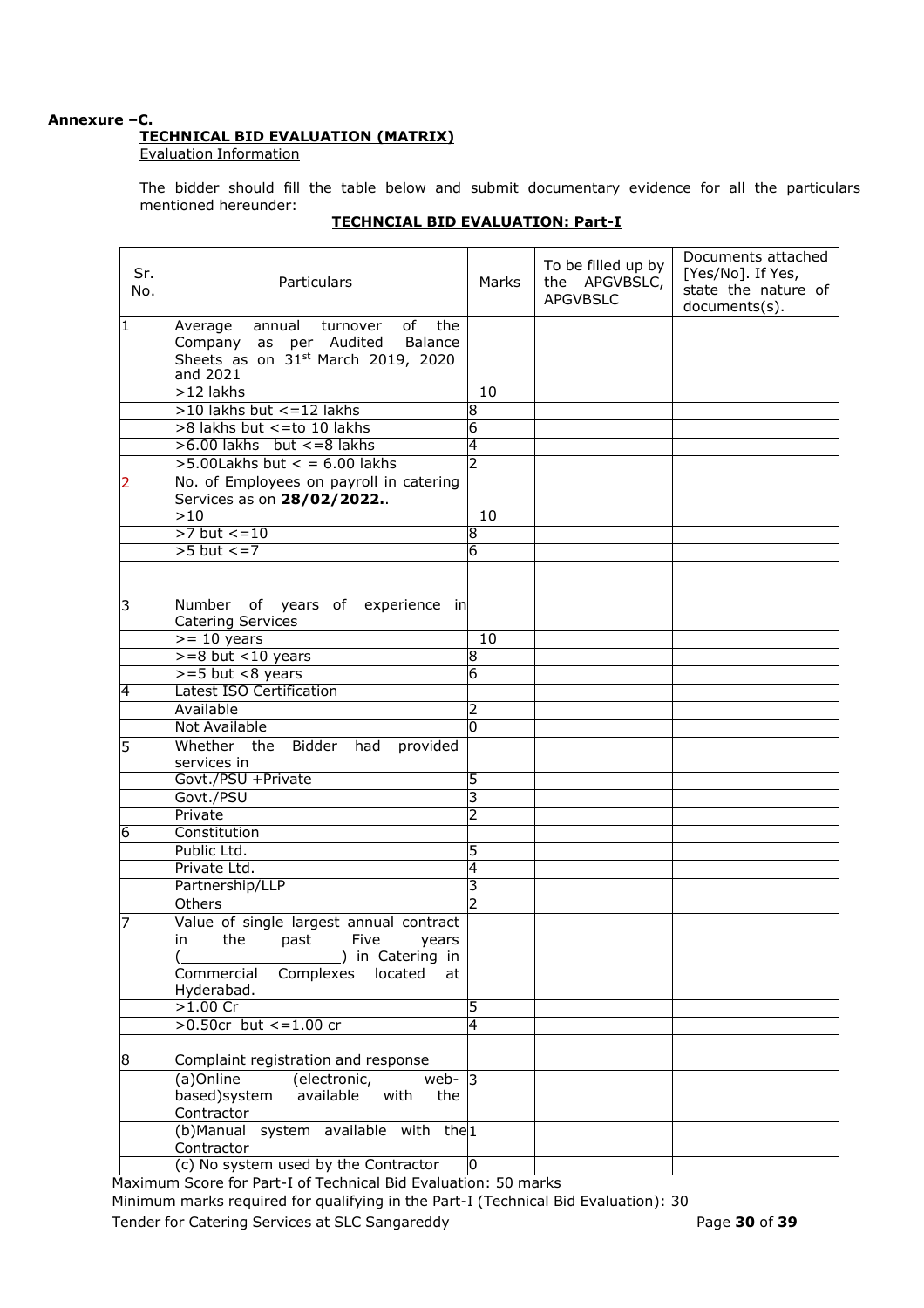Marks.

# **TECHNICAL BID EVALUATION (SITE VISIT): PART-II**

| Sr.<br>No. | <b>Particulars</b>                                                                                                                                                                                                                                                                                                                                                                            | <b>Maximum</b><br><b>Marks</b> |  |
|------------|-----------------------------------------------------------------------------------------------------------------------------------------------------------------------------------------------------------------------------------------------------------------------------------------------------------------------------------------------------------------------------------------------|--------------------------------|--|
| 1          | Site visit by a panel from the APGVBSLC to one or more sites out of<br>10<br>the sites whose reference is given by the bidder.                                                                                                                                                                                                                                                                |                                |  |
|            | During site visit, the members will evaluate the work being performed by the<br>contractor at the site and its suitability for the APGVBSLC, which will be based on,<br>but not limited to, the following criteria:                                                                                                                                                                           |                                |  |
|            | Level of general cleanliness $-2$ Marks<br>$\bullet$<br>Quality of cleaning of wash areas $-3$ Marks<br>$\bullet$<br>Turnout of the workers - 1 Mark<br>Use of technology in complaint redressal- 1 Mark<br>$\bullet$<br>Mechanization of operations - 1Mark<br>$\bullet$<br>Scope of the Contract: 1.catering - 1 Mark<br>$\bullet$<br>Maintenance of suitable records - 1 Mark<br>$\bullet$ |                                |  |
| 2          | Verbal feedback received from the clients served by the applicants on<br>the basis of, Cleanliness, Speed of complaints redressal, Use of eco-<br>friendly material, mechanization of operation, Frequency of training<br>provided to workers, etc.                                                                                                                                           |                                |  |

Maximum Score for Part-II (Site Visit): 10 marks Minimum marks required for qualifying in the Part-II (Site Visit): 6 marks

The bidder has to obtain minimum qualification marks in both Part-I & Part –II of TECHNICAL BID EVALUATION (MATRIX) for opening of the price bid.

Note: The APGVBSLC will use criteria and information in addition to what has been asked above for evaluation. This would include, but may not be limited to, verification of references given by the contractor, evaluation of contractor's existing work by making site visits, etc.

Signature of Authorized Representative

Name of Authorized Representative

Place:

Date: 1988

**[DULY AUTHORIZED SIGNATORY]**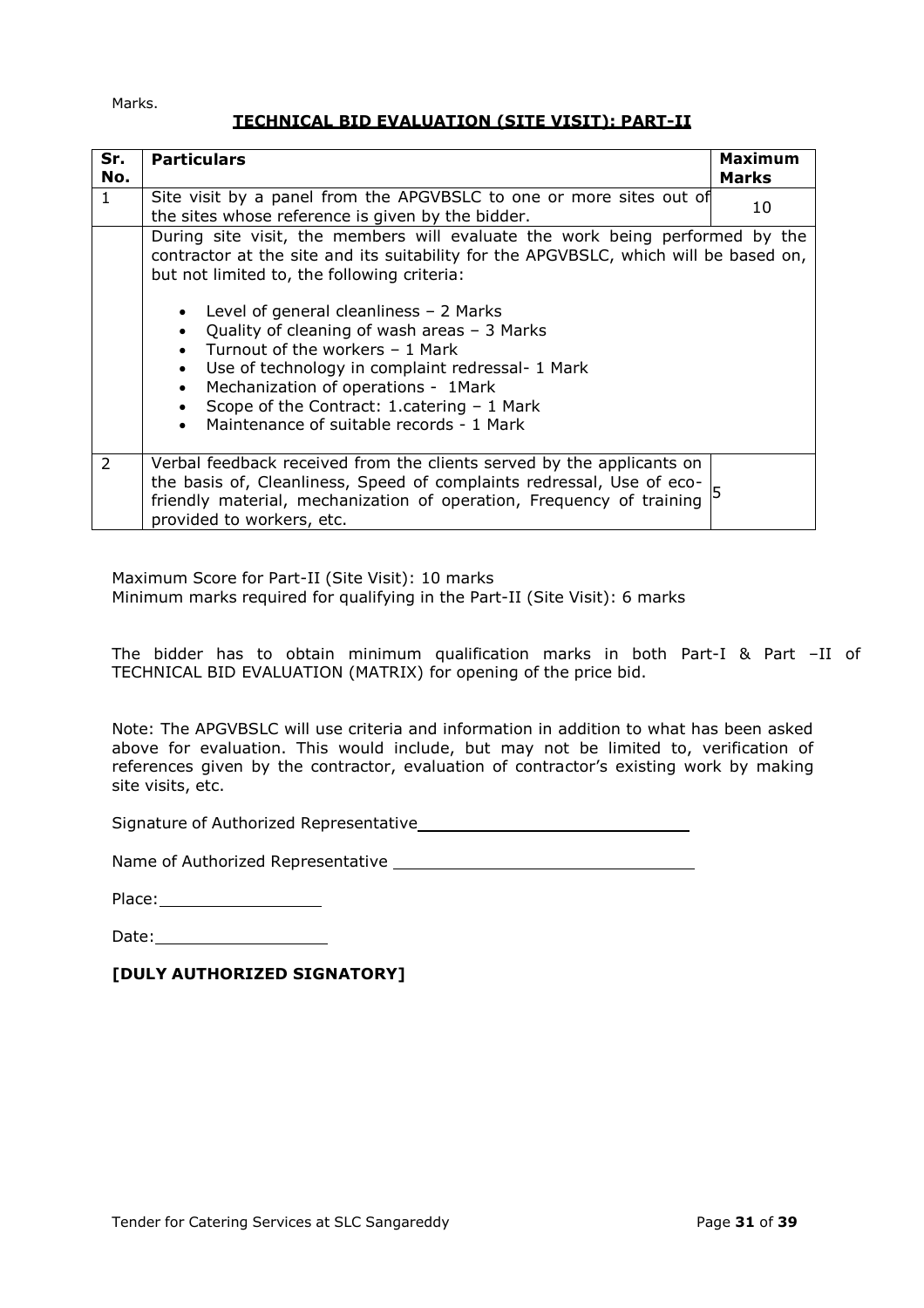#### **Annexure – D**

(Please furnish the information on your letter head)

# **BIDDER DETAILS**

Details of the Bidder

- 1. Name of the Firm:
- 2. Date of Incorporation and / or commencement of business:
- 3. Certificate of incorporation:
- 4. Brief description of the Bidder including details of its main line business:
- 5. Company website URL, if any
- 6. Particulars of the Authorized Signatory of the Bidder
	- a. Name:
	- b. Designation:
	- c. Address:
	- d. Phone number (Landline):
	- e. Mobile Number:
	- f. Fax Number:
	- g. Email Address:

#### **Signature**

Seal of Company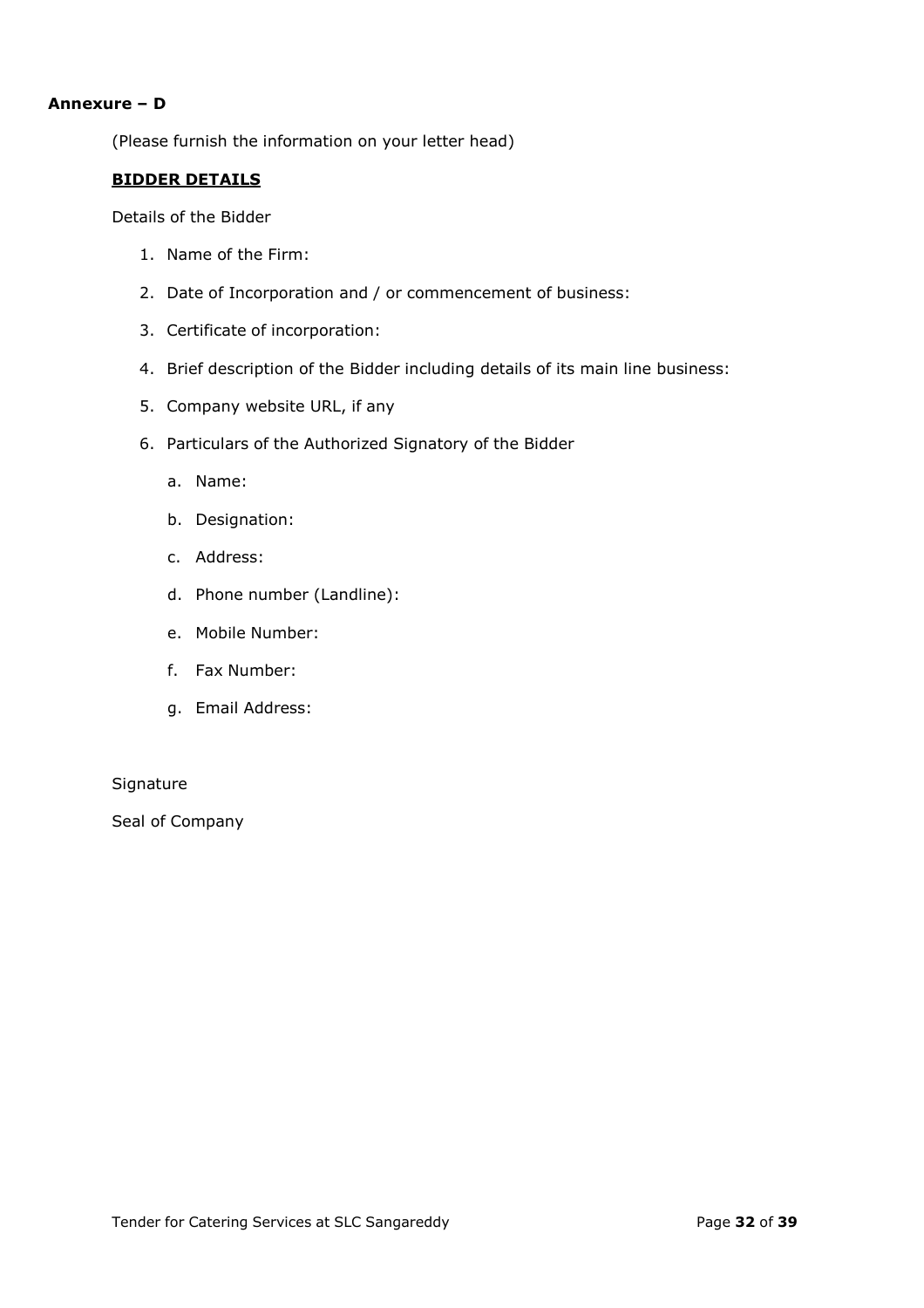#### **Format for Performance Guarantee**

#### **PERFORMANCE GUARANTEE**

To,

The Chief Manager, APGVBSLC Sangareddy (Hereinafter referred to as "APGVBSLC")

Whereas consequent to your request for Tender dated\_\_\_\_\_\_\_\_\_\_\_\_\_\_you have awarded the contract vide letter No.\_\_\_\_\_\_\_\_\_\_\_\_\_\_\_\_\_\_ dated \_\_\_\_\_\_\_\_\_\_\_\_\_\_\_\_\_\_\_\_\_\_ to M/s having its Corporate Office at\_\_\_\_\_\_\_\_\_\_\_\_\_\_\_\_\_\_(hereinafter referred to as "the Contractor") to **.** Whereas as per the payment terms of the said TENDER, the Contractor has to submit a Performance Guarantee from any scheduled commercial Bank, other than APGVB in favour of you.

And whereas, we, solution of the same whole paying our branch office at (hereinafter referred to as "the Guarantor") on the request of the Contractor hereby expressly and unreservedly undertake and Guarantee to pay to you, a sum not exceeding Rs. \_\_\_\_\_\_\_\_\_\_\_\_\_\_\_\_\_/- (Rupees\_\_ of any breach by the Contractor of the obligations under the contract, or reasons attributable to the Contractor on account of the same. This Guarantee shall be limited to an amount not exceeding Rs. And the monod  $(Rupees$   $\qquad \qquad \qquad \qquad \qquad \qquad$  only). You may raise a demand on us in writing stating the amount claimed under the Guarantee and on receipt of your claim in writing, without any demur, protect or contest and without any reference to the Contractor, we the Guarantor shall make the payment under this Guarantee to APGVBSLC within 24 hours of receipt of written claim / demand.

We the Guarantor, further confirm that a mere letter from the APGVBSLC that there has been a breach by the Contractor of its obligations or there are sufficient reasons for invoking this Guarantee, shall without any other or further proof be final conclusive and binding on the Guarantor.

We shall not be discharged or released from this undertaking and the Guarantee by any arrangement, variation, violation between you and the Contractor, indulgence to Contractor by you with or without our consent or knowledge and this Guarantee shall be in addition to any other Guarantee or security you possess against the Contractor.

This Guarantee shall be a continuing Guarantee and shall not be discharged by any change in the constitution of the APGVBSLC, Guarantor or the Contractor. It is further guaranteed that the payment under this Guarantee shall be made by us on receipt of your written demand as aforesaid making reference to this Guarantee.

Notwithstanding anything contained herein above, our liability under this Guarantee is restricted to Rs /- (Rupees Only).

This Guarantee shall remain in full force and effect for a period of \_\_\_\_\_\_\_\_\_years up to unless a claim under this Guarantee is made against us within one month from that date i.e. on or before , all your rights under this Guarantee shall be forfeited and we shall be relieved and discharged from all liabilities there under.

Thereafter, our Guarantee shall be considered as null and void whether returned to ourselves or not.

Date: / /2022 For Place: Signature Signature

Tender for Catering Services at SLC Sangareddy Page **33** of **39**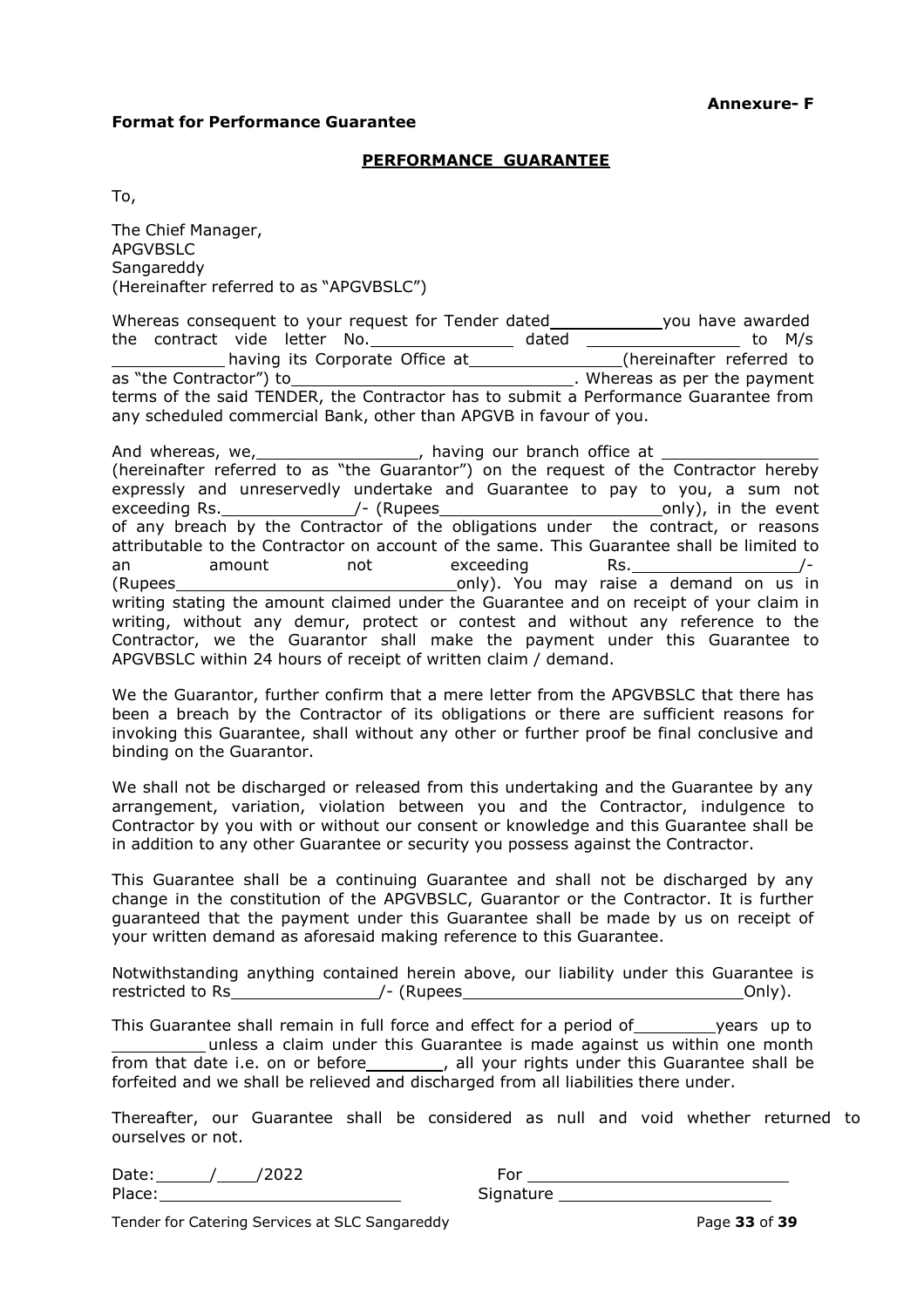## **ANNEXURE-G**

# **CERTIFICATE**

Certified that we have remitted the monthly subscription of Employees Provident Fund & Employees State Insurance to the workers employed by me in the APGVBSLC , Begumpet, Hyderabad for catering services for the Month .......................Year .............................

| remitted |  | Office in which subscription Bill No. & Date Emp. Prov. Fund (ESI) | (EPF) |  | <b>Others</b> |
|----------|--|--------------------------------------------------------------------|-------|--|---------------|
|          |  |                                                                    |       |  |               |
|          |  |                                                                    |       |  |               |
|          |  |                                                                    |       |  |               |

### **Signature with seal of the Contractor**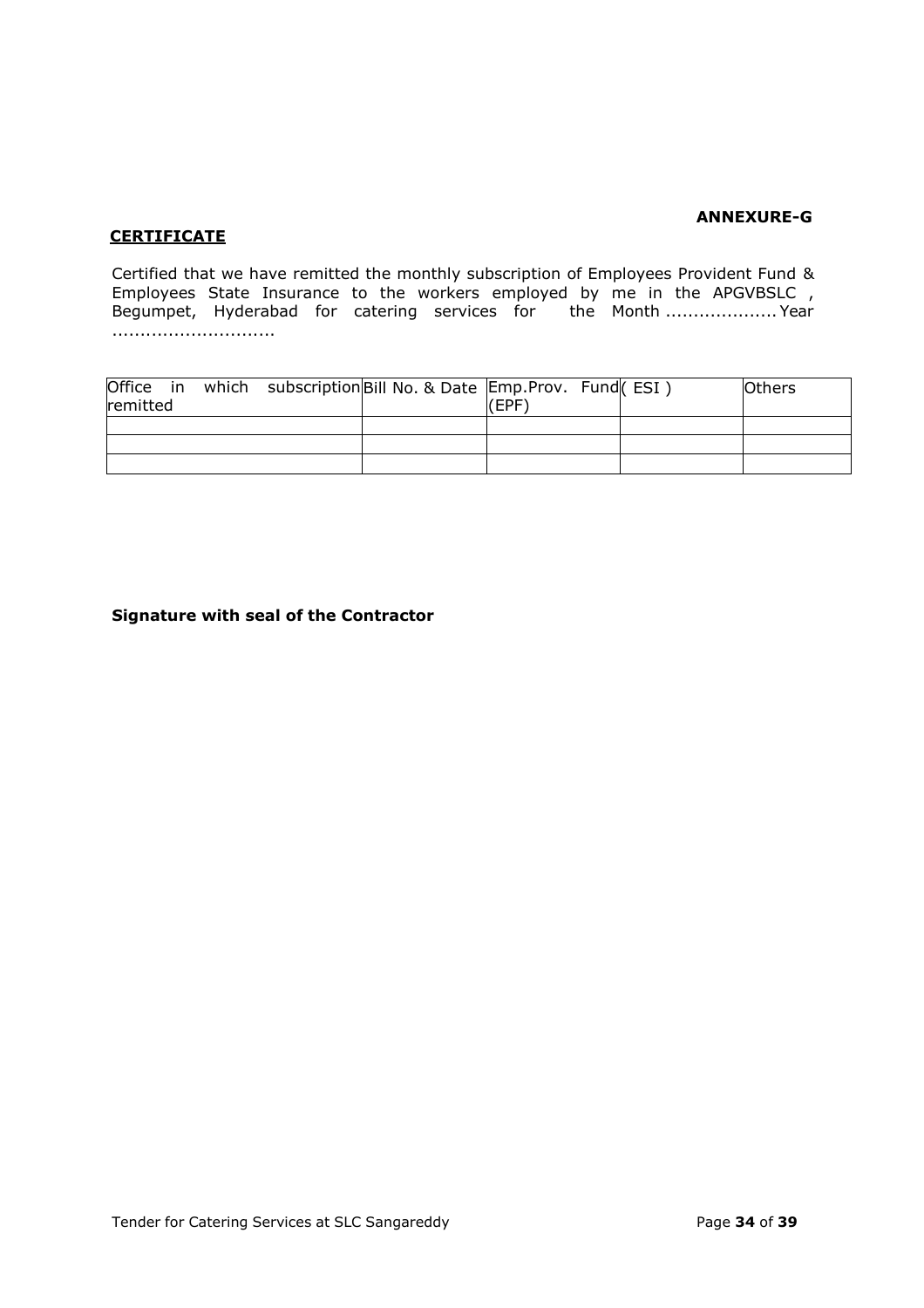#### **ANNEXURE-H**

# **DECLARATION OF NEAR RELATIVES OF APGVBSLC EMPLOYEES**

I/We.............................................................................................S/o/D/o............. ..................................................................................................Residing at ………………………………………………………………………………………

…....................................................................................................... hereby certify that none of our relatives(s) as defined in the Tender document is/are employed in APGVBSLC as per details given in tender document. In case at any stage, it is found that the information given by me is false/incorrect, APGVBSLC shall have the absolute right to take any action as deemed fit, without any prior intimation to me.

(The near relatives are members of a Hindu undivided family/husband and wife/ the one related to the other in the manner as father, mother, son(s) and son's wife (daughter- inlaws), daughter(s), husband (son-in-law), brother(s) and brother's wife, sister(s) & sister's husband (brother-in-law).

Place :

Date :

#### **Signature with seal of the Contractor**

Name in Capital Letters:

Address: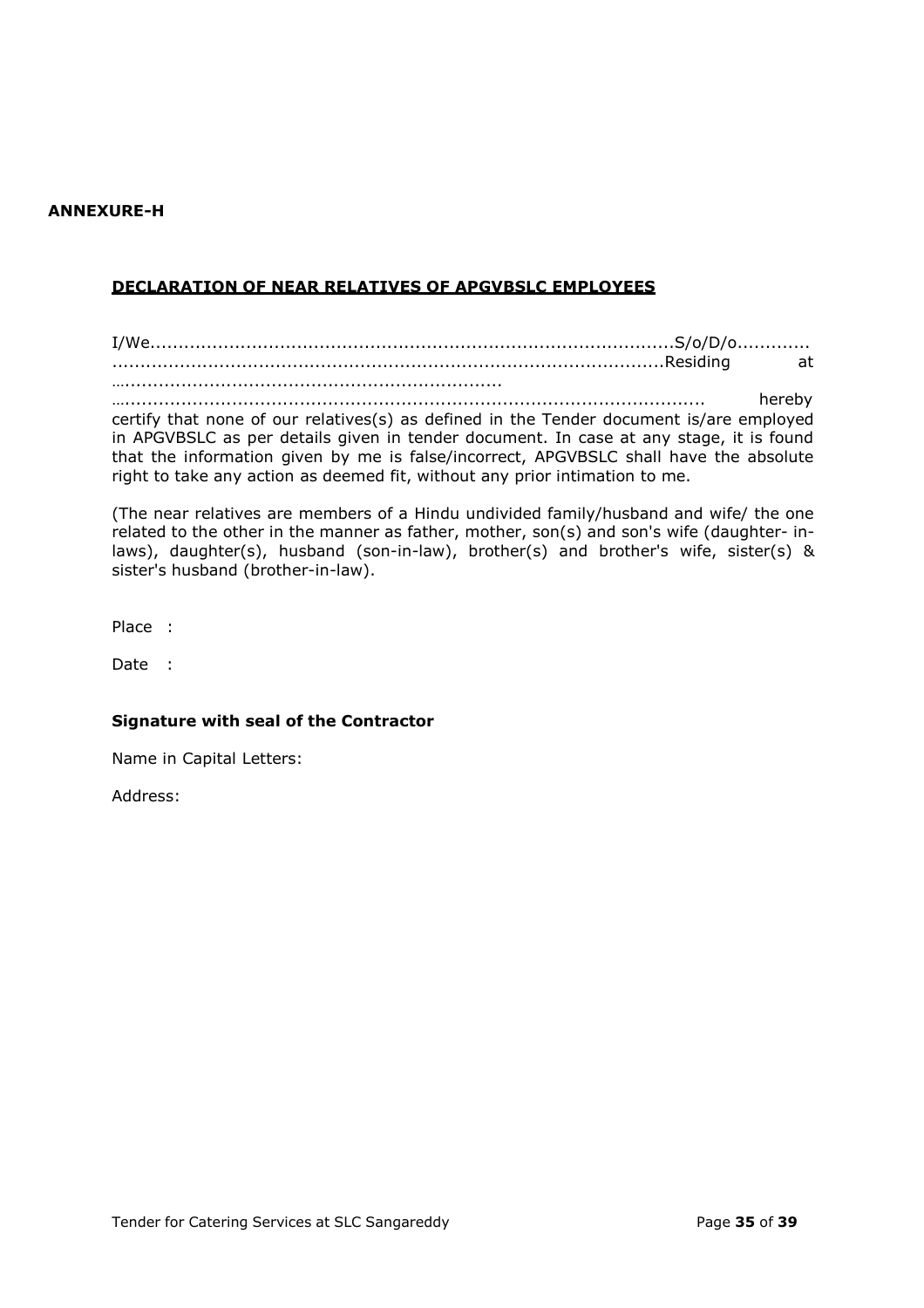#### **ANNEXURE-I**

#### **UNDERTAKING**

We hereby certify that we have gone through the tender document and we have fully understood the conditions herein. We hereby assure that we will comply with the conditions and submit monthly compliance statements regarding minimum wages and other Labour related statutory formalities like PF, ESI, etc.

Place :

Date :

**Signature with seal of the Contractor** Name in block letters: Address: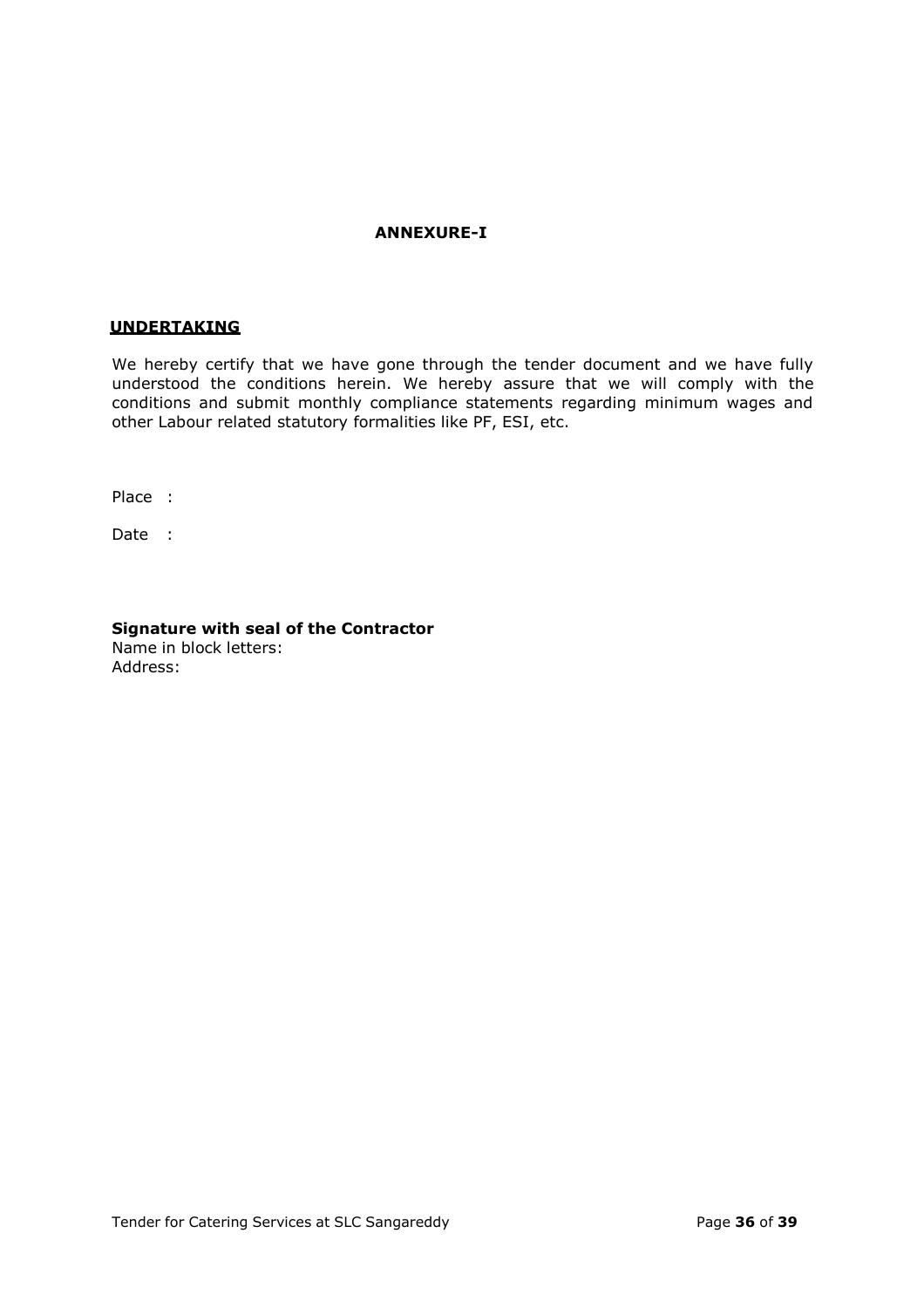

# **ANDHRA PRADESH GRAMEENA VIKAS BANK**

(A Government of India Undertaking) **Head Office :: WARANGAL** (Sponsored by APGVB)

# **Planning & Development Department**

# **NOTICE INVITING CONTRACTORS**

**TWO BID TENDER SYSTEM**

# **PART-B**

# **PRICE- BID**

# **COMPREHENSIVE CONTRACT FOR CATERING SERVICES**

**AT**

**APGVB STAFF LEARNING CENTRE SANGAREDDY Last Date for Submission: 06/04/2022**

The General Manager-(HR&IT) Andhra Pradesh Grameena Vikas Bank D.No.2-5-8/1, 1<sup>st</sup> Floor, Opp: Life Line Hospital, Ramnagar, **HANMAKONDA** – 506001 District: Warangal, Telangana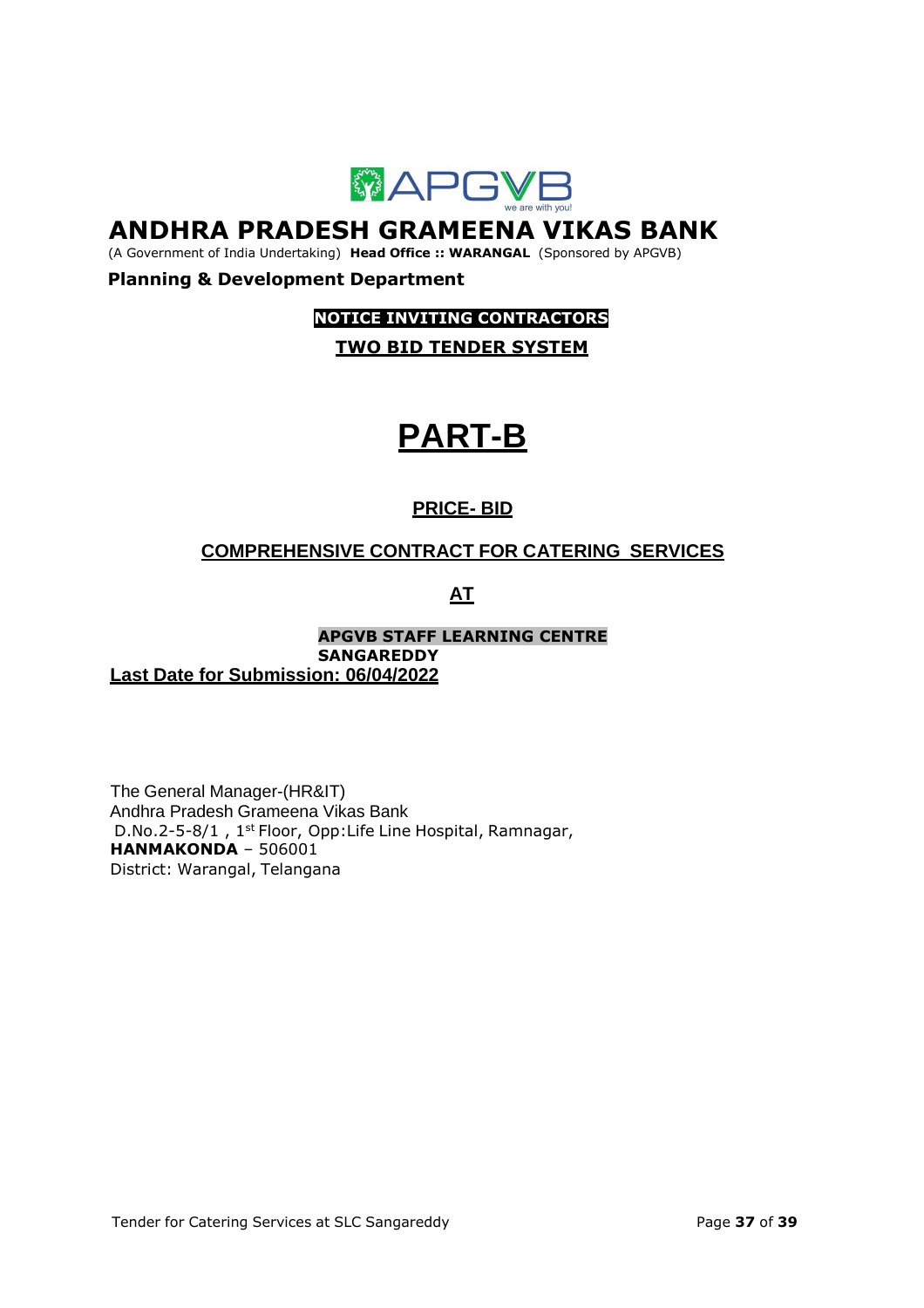**The General Manager-(HR&IT) Andhra Pradesh Grameena Vikas Bank D.No.2-5-8/1, 1st Floor, Opp:Life Line Hospital, Ramnagar, HANMAKONDA – 506001 District: Warangal, Telangana**

Sir,

#### **COMMERCIAL PRICE BID: TENDER FOR PROVIDING CATERING SERVICES CONTRACT AT APGVBSLC, SANGAREDDY**

With reference to your Notice Inviting Tender for providing Catering Services for your APGVBSLC, Sangareddy, we give below our commercial prices:

| SI.<br>No | Service Rendered                                                                                                                           | Price Quoted |     |
|-----------|--------------------------------------------------------------------------------------------------------------------------------------------|--------------|-----|
|           |                                                                                                                                            | Rs.          | Ps. |
| l1        | Rate per participant per day:<br>(Per day Breakfast, Forenoon Tea/Coffee, Lunch,<br>Afternoon Tea/Coffee, Evening Tea with snacks, Dinner) |              |     |
|           | <b>Break up of item rates</b>                                                                                                              |              |     |
|           | A. Breakfast                                                                                                                               |              |     |
|           | B. Forenoon Tea/Coffee with biscuits                                                                                                       |              |     |
|           | C. Lunch (Veg)                                                                                                                             |              |     |
|           | D. Afternoon Tea/Coffee with biscuits                                                                                                      |              |     |
|           | E. Evening Tea with snacks                                                                                                                 |              |     |
|           | F. Dinner (Veg/Non-veg)                                                                                                                    |              |     |
|           | Total (A+B+C+D+E+F)                                                                                                                        |              |     |

DATE:

# **Signature of the Tenderer**

#### **Seal Name & Address**

**Note:** Please indicate the manpower deployment provided by you and the cost analysis thereof for engaging the required manpower plus the cost of cooking and raw materials separately to support rates quoted by you.